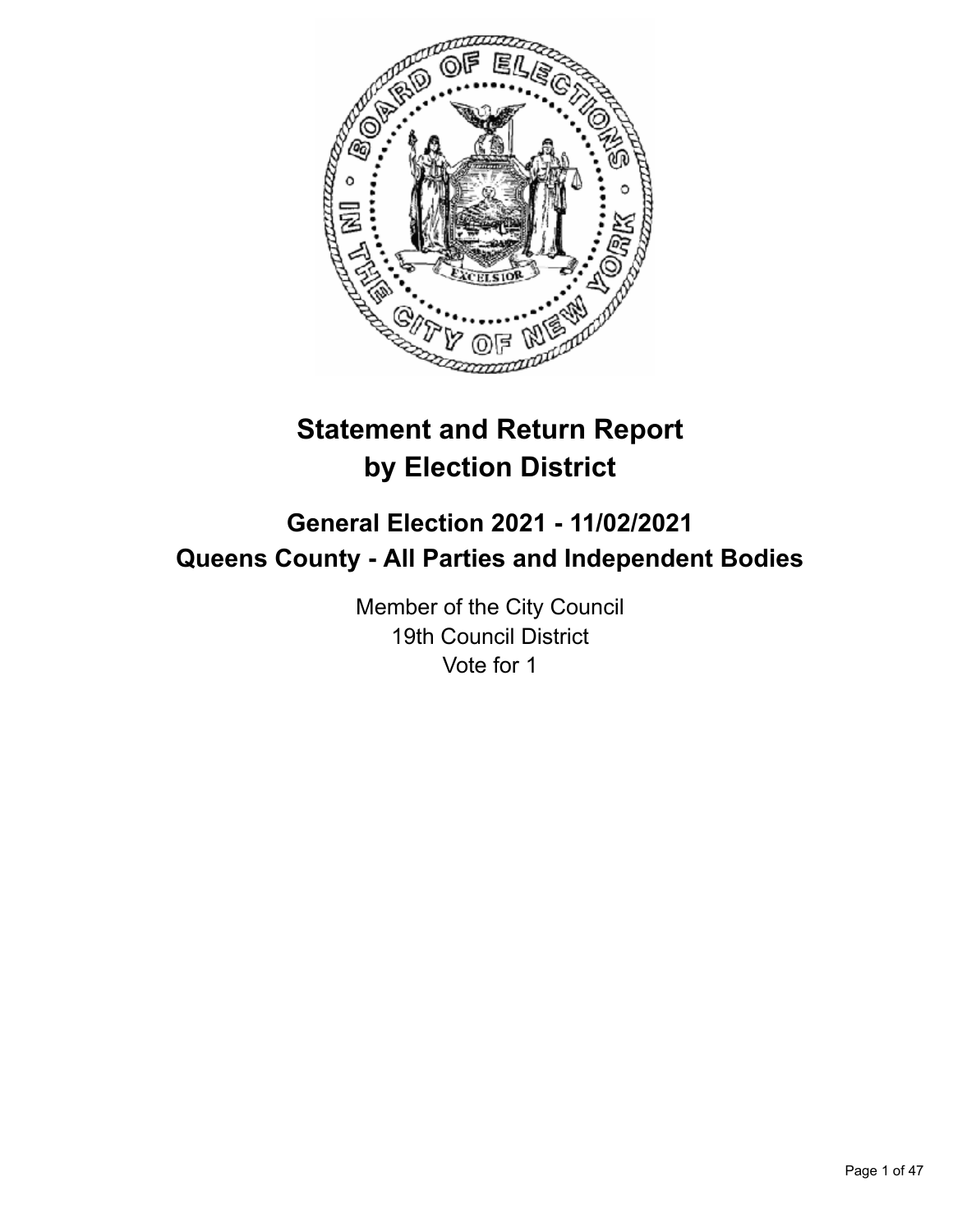

| PUBLIC COUNTER                                           | 249 |
|----------------------------------------------------------|-----|
| <b>MANUALLY COUNTED EMERGENCY</b>                        | 0   |
| <b>ABSENTEE / MILITARY</b>                               | 19  |
| <b>AFFIDAVIT</b>                                         | 3   |
| <b>Total Ballots</b>                                     | 271 |
| Less - Inapplicable Federal/Special Presidential Ballots | 0   |
| <b>Total Applicable Ballots</b>                          | 271 |
| TONY AVELLA (DEMOCRATIC)                                 | 138 |
| VICKIE PALADINO (REPUBLICAN)                             | 108 |
| JOHN-ALEXANDER M. SAKELOS (CONSERVATIVE)                 | 9   |
| JOHN-ALEXANDER M. SAKELOS (SAVE OUR CITY)                | 2   |
| VICKIE PALADINO (INDEPENDENT)                            | 3   |
| DONALD DUCK (WRITE-IN)                                   | 1   |
| ELVIS PRESLEY (WRITE-IN)                                 | 1   |
| FRANCIS SPANGENBERG (WRITE-IN)                           | 1   |
| <b>Total Votes</b>                                       | 263 |
| Unrecorded                                               | 8   |

| <b>PUBLIC COUNTER</b>                                    | 200 |
|----------------------------------------------------------|-----|
| MANUALLY COUNTED EMERGENCY                               | 0   |
| ABSENTEE / MILITARY                                      | 19  |
| <b>AFFIDAVIT</b>                                         | 0   |
| <b>Total Ballots</b>                                     | 219 |
| Less - Inapplicable Federal/Special Presidential Ballots | 0   |
| <b>Total Applicable Ballots</b>                          | 219 |
| TONY AVELLA (DEMOCRATIC)                                 | 164 |
| VICKIE PALADINO (REPUBLICAN)                             | 37  |
| JOHN-ALEXANDER M. SAKELOS (CONSERVATIVE)                 | 2   |
| JOHN-ALEXANDER M. SAKELOS (SAVE OUR CITY)                | 1   |
| VICKIE PALADINO (INDEPENDENT)                            | 5   |
| LINDA LEE (WRITE-IN)                                     | 1   |
| <b>Total Votes</b>                                       | 210 |
| Unrecorded                                               | 9   |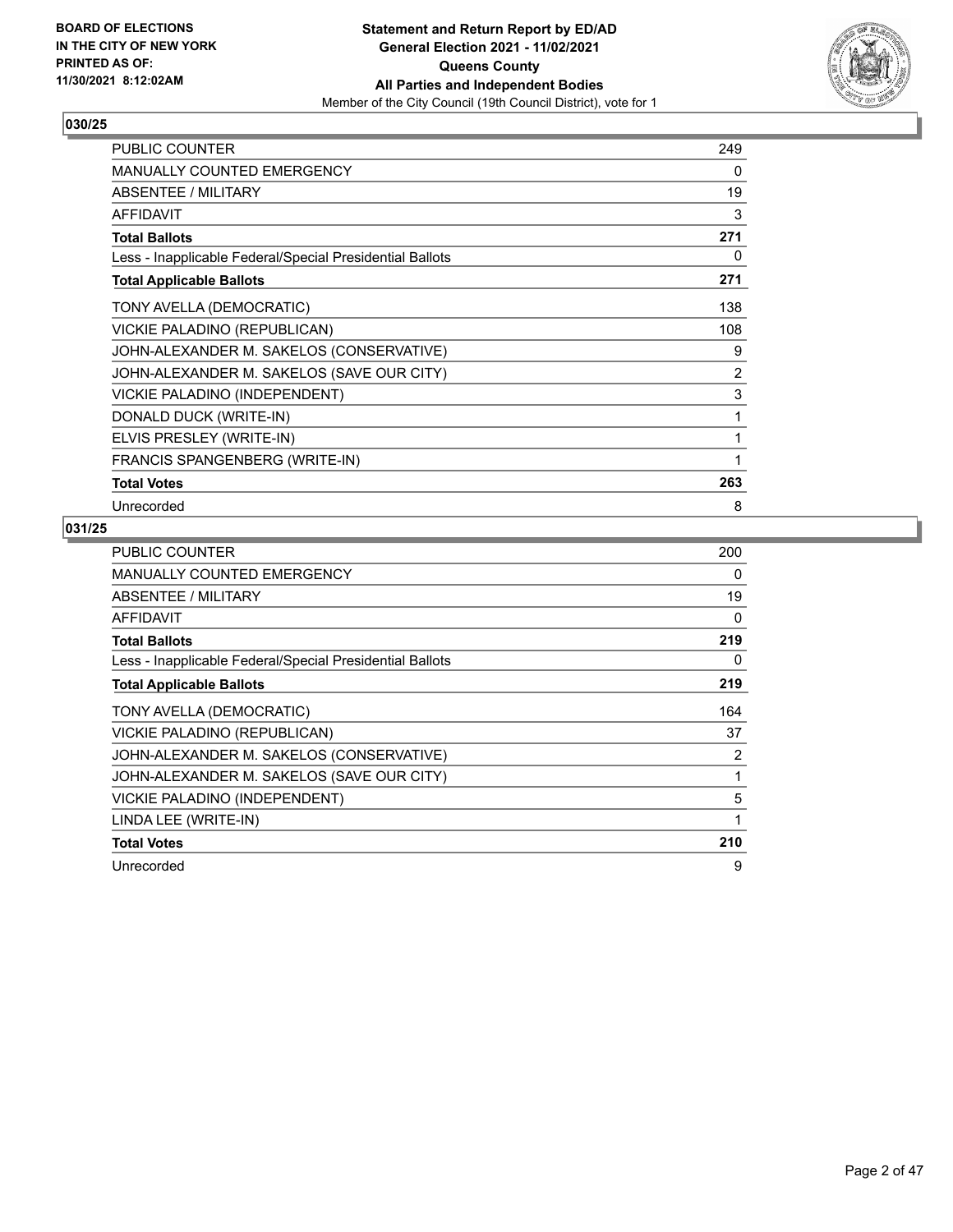

| <b>PUBLIC COUNTER</b>                                    | 215      |
|----------------------------------------------------------|----------|
| <b>MANUALLY COUNTED EMERGENCY</b>                        | 0        |
| ABSENTEE / MILITARY                                      | 12       |
| <b>AFFIDAVIT</b>                                         | $\Omega$ |
| <b>Total Ballots</b>                                     | 227      |
| Less - Inapplicable Federal/Special Presidential Ballots | 0        |
| <b>Total Applicable Ballots</b>                          | 227      |
| TONY AVELLA (DEMOCRATIC)                                 | 133      |
| VICKIE PALADINO (REPUBLICAN)                             | 60       |
| JOHN-ALEXANDER M. SAKELOS (CONSERVATIVE)                 | 18       |
| JOHN-ALEXANDER M. SAKELOS (SAVE OUR CITY)                | 1        |
| VICKIE PALADINO (INDEPENDENT)                            | 7        |
| UNATTRIBUTABLE WRITE-IN (WRITE-IN)                       | 1        |
| <b>Total Votes</b>                                       | 220      |
| Unrecorded                                               | 7        |

# **033/25**

| PUBLIC COUNTER                                           | 122 |
|----------------------------------------------------------|-----|
| <b>MANUALLY COUNTED EMERGENCY</b>                        | 0   |
| ABSENTEE / MILITARY                                      | 9   |
| AFFIDAVIT                                                | 3   |
| <b>Total Ballots</b>                                     | 134 |
| Less - Inapplicable Federal/Special Presidential Ballots | 0   |
| <b>Total Applicable Ballots</b>                          | 134 |
| TONY AVELLA (DEMOCRATIC)                                 | 65  |
| VICKIE PALADINO (REPUBLICAN)                             | 50  |
| JOHN-ALEXANDER M. SAKELOS (CONSERVATIVE)                 | 7   |
| JOHN-ALEXANDER M. SAKELOS (SAVE OUR CITY)                | 1   |
| VICKIE PALADINO (INDEPENDENT)                            | 2   |
| <b>Total Votes</b>                                       | 125 |
| Unrecorded                                               | 9   |

| PUBLIC COUNTER                                           | 20 |
|----------------------------------------------------------|----|
| MANUALLY COUNTED EMERGENCY                               | 0  |
| ABSENTEE / MILITARY                                      | 5  |
| AFFIDAVIT                                                | 0  |
| <b>Total Ballots</b>                                     | 25 |
| Less - Inapplicable Federal/Special Presidential Ballots | 0  |
| <b>Total Applicable Ballots</b>                          | 25 |
| TONY AVELLA (DEMOCRATIC)                                 | 14 |
| VICKIE PALADINO (REPUBLICAN)                             | 9  |
| JOHN-ALEXANDER M. SAKELOS (CONSERVATIVE)                 | 0  |
| JOHN-ALEXANDER M. SAKELOS (SAVE OUR CITY)                | 0  |
| <b>VICKIE PALADINO (INDEPENDENT)</b>                     | 0  |
| <b>Total Votes</b>                                       | 23 |
| Unrecorded                                               | 2  |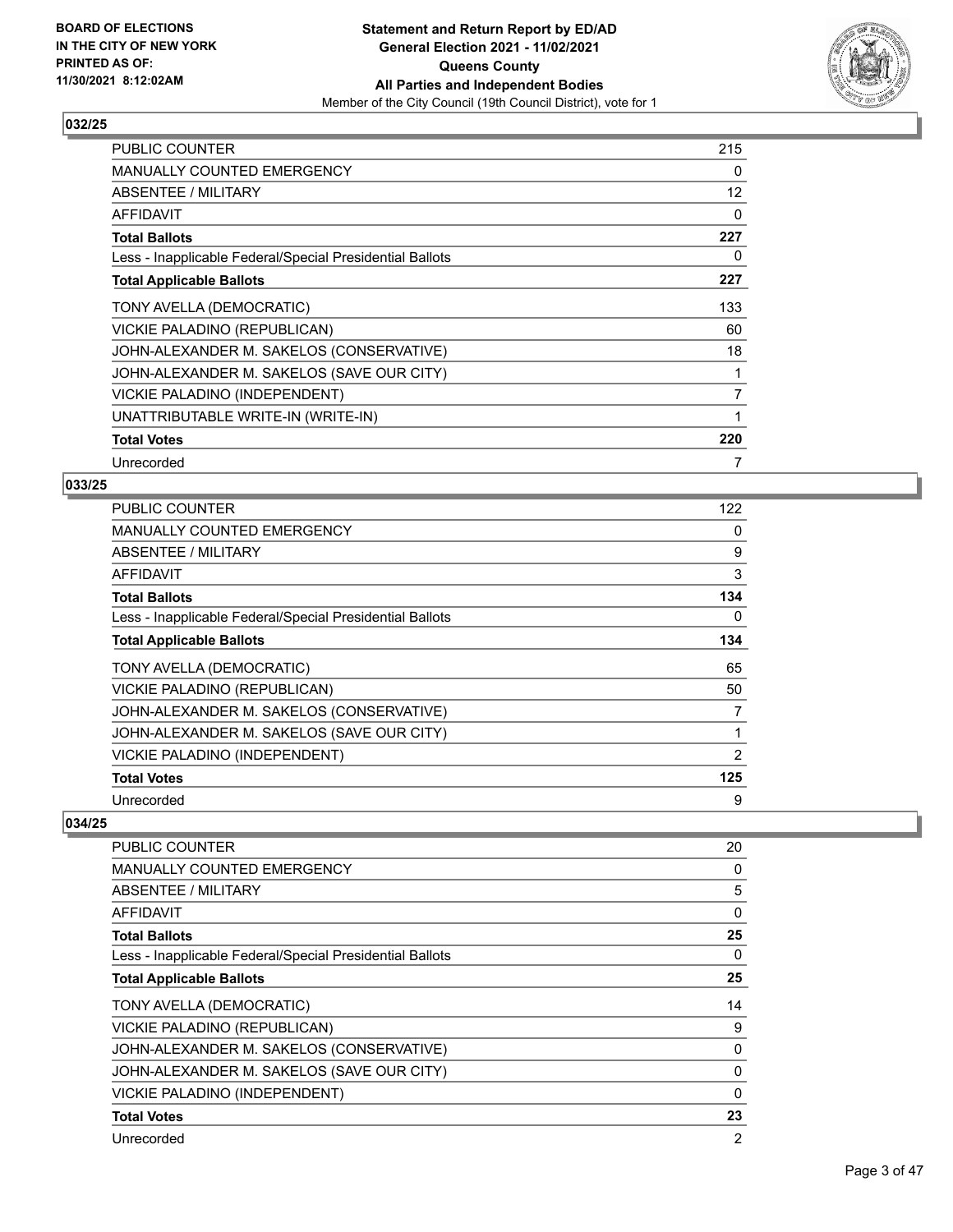

| PUBLIC COUNTER                                           | 126 |
|----------------------------------------------------------|-----|
| <b>MANUALLY COUNTED EMERGENCY</b>                        | 0   |
| <b>ABSENTEE / MILITARY</b>                               | 15  |
| <b>AFFIDAVIT</b>                                         | 0   |
| <b>Total Ballots</b>                                     | 141 |
| Less - Inapplicable Federal/Special Presidential Ballots | 0   |
| <b>Total Applicable Ballots</b>                          | 141 |
| TONY AVELLA (DEMOCRATIC)                                 | 47  |
| VICKIE PALADINO (REPUBLICAN)                             | 73  |
| JOHN-ALEXANDER M. SAKELOS (CONSERVATIVE)                 | 15  |
| JOHN-ALEXANDER M. SAKELOS (SAVE OUR CITY)                | 0   |
| VICKIE PALADINO (INDEPENDENT)                            | 1   |
| YU-CHING PAI (WRITE-IN)                                  | 1   |
| <b>Total Votes</b>                                       | 137 |
| Unrecorded                                               | 4   |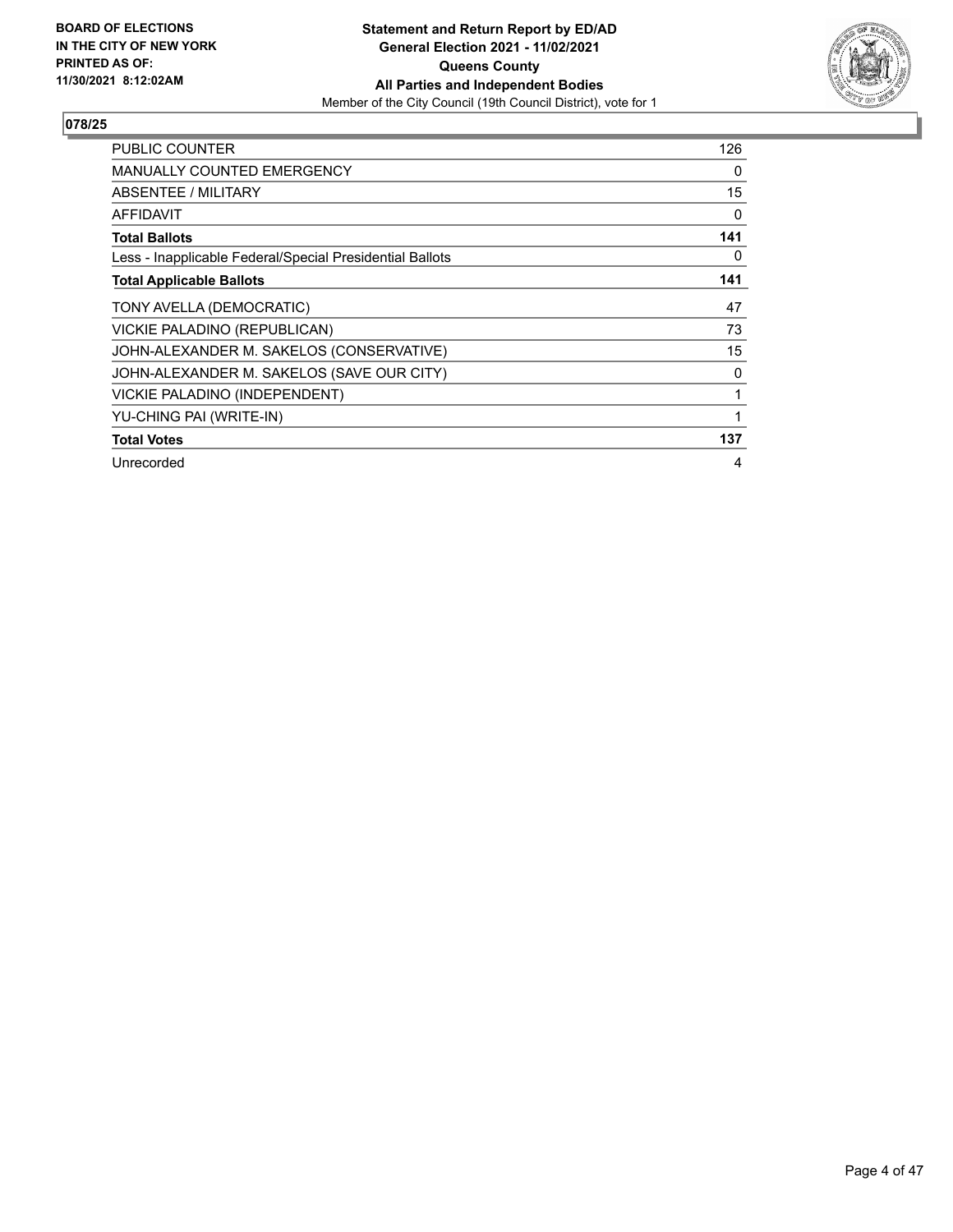

| PUBLIC COUNTER                                           | 163 |
|----------------------------------------------------------|-----|
| <b>MANUALLY COUNTED EMERGENCY</b>                        | 0   |
| ABSENTEE / MILITARY                                      | 11  |
| <b>AFFIDAVIT</b>                                         | 1   |
| <b>Total Ballots</b>                                     | 175 |
| Less - Inapplicable Federal/Special Presidential Ballots | 0   |
| <b>Total Applicable Ballots</b>                          | 175 |
| TONY AVELLA (DEMOCRATIC)                                 | 45  |
| VICKIE PALADINO (REPUBLICAN)                             | 109 |
| JOHN-ALEXANDER M. SAKELOS (CONSERVATIVE)                 | 14  |
| JOHN-ALEXANDER M. SAKELOS (SAVE OUR CITY)                | 2   |
| VICKIE PALADINO (INDEPENDENT)                            | 1   |
| UNATTRIBUTABLE WRITE-IN (WRITE-IN)                       | 1   |
| <b>Total Votes</b>                                       | 172 |
| Unrecorded                                               | 3   |

# **002/26**

| <b>PUBLIC COUNTER</b>                                    | 24             |
|----------------------------------------------------------|----------------|
| <b>MANUALLY COUNTED EMERGENCY</b>                        | 0              |
| ABSENTEE / MILITARY                                      | 10             |
| AFFIDAVIT                                                | 2              |
| <b>Total Ballots</b>                                     | 36             |
| Less - Inapplicable Federal/Special Presidential Ballots | 0              |
| <b>Total Applicable Ballots</b>                          | 36             |
| TONY AVELLA (DEMOCRATIC)                                 | 20             |
| VICKIE PALADINO (REPUBLICAN)                             | 10             |
| JOHN-ALEXANDER M. SAKELOS (CONSERVATIVE)                 |                |
| JOHN-ALEXANDER M. SAKELOS (SAVE OUR CITY)                | $\overline{2}$ |
| VICKIE PALADINO (INDEPENDENT)                            | $\Omega$       |
| <b>Total Votes</b>                                       | 33             |
| Unrecorded                                               | 3              |

| <b>PUBLIC COUNTER</b>                                    | 335 |
|----------------------------------------------------------|-----|
| <b>MANUALLY COUNTED EMERGENCY</b>                        | 0   |
| ABSENTEE / MILITARY                                      | 24  |
| AFFIDAVIT                                                | 2   |
| <b>Total Ballots</b>                                     | 361 |
| Less - Inapplicable Federal/Special Presidential Ballots | 0   |
| <b>Total Applicable Ballots</b>                          | 361 |
| TONY AVELLA (DEMOCRATIC)                                 | 136 |
| VICKIE PALADINO (REPUBLICAN)                             | 191 |
| JOHN-ALEXANDER M. SAKELOS (CONSERVATIVE)                 | 16  |
| JOHN-ALEXANDER M. SAKELOS (SAVE OUR CITY)                | 5   |
| VICKIE PALADINO (INDEPENDENT)                            | 5   |
| <b>Total Votes</b>                                       | 353 |
| Unrecorded                                               | 8   |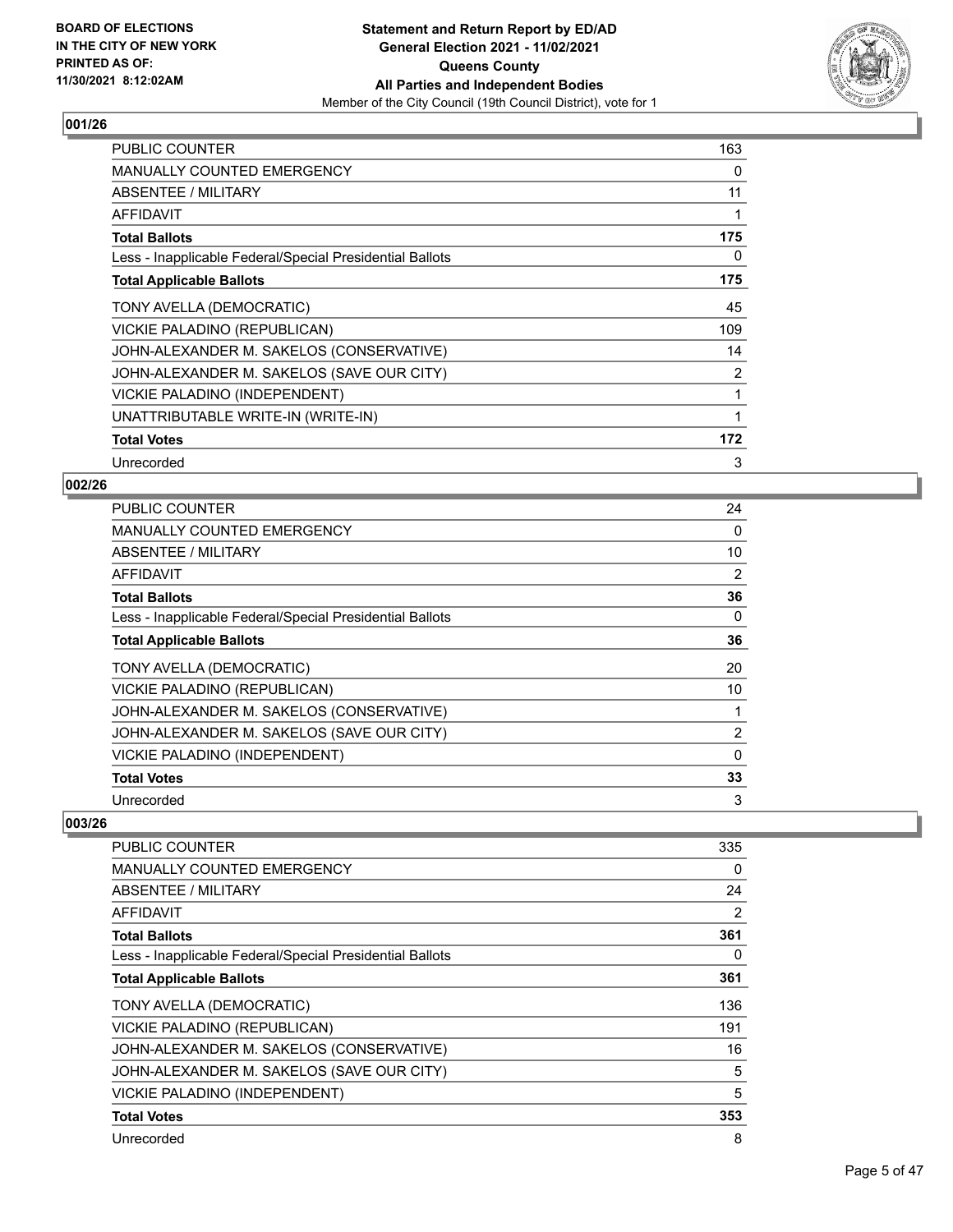

| <b>PUBLIC COUNTER</b>                                    | 254 |
|----------------------------------------------------------|-----|
| <b>MANUALLY COUNTED EMERGENCY</b>                        | 0   |
| ABSENTEE / MILITARY                                      | 19  |
| AFFIDAVIT                                                | 0   |
| <b>Total Ballots</b>                                     | 273 |
| Less - Inapplicable Federal/Special Presidential Ballots | 0   |
| <b>Total Applicable Ballots</b>                          | 273 |
| TONY AVELLA (DEMOCRATIC)                                 | 104 |
| VICKIE PALADINO (REPUBLICAN)                             | 136 |
| JOHN-ALEXANDER M. SAKELOS (CONSERVATIVE)                 | 18  |
| JOHN-ALEXANDER M. SAKELOS (SAVE OUR CITY)                | 6   |
| VICKIE PALADINO (INDEPENDENT)                            | 3   |
| <b>Total Votes</b>                                       | 267 |
| Unrecorded                                               | 6   |

# **005/26**

| <b>PUBLIC COUNTER</b>                                    | 217 |
|----------------------------------------------------------|-----|
| <b>MANUALLY COUNTED EMERGENCY</b>                        | 0   |
| ABSENTEE / MILITARY                                      | 19  |
| AFFIDAVIT                                                | 0   |
| <b>Total Ballots</b>                                     | 236 |
| Less - Inapplicable Federal/Special Presidential Ballots | 0   |
| <b>Total Applicable Ballots</b>                          | 236 |
| TONY AVELLA (DEMOCRATIC)                                 | 71  |
| VICKIE PALADINO (REPUBLICAN)                             | 134 |
| JOHN-ALEXANDER M. SAKELOS (CONSERVATIVE)                 | 16  |
| JOHN-ALEXANDER M. SAKELOS (SAVE OUR CITY)                | 3   |
| VICKIE PALADINO (INDEPENDENT)                            | 8   |
| <b>Total Votes</b>                                       | 232 |
| Unrecorded                                               | 4   |

| PUBLIC COUNTER                                           | 330 |
|----------------------------------------------------------|-----|
| <b>MANUALLY COUNTED EMERGENCY</b>                        | 0   |
| ABSENTEE / MILITARY                                      | 16  |
| AFFIDAVIT                                                | 3   |
| <b>Total Ballots</b>                                     | 349 |
| Less - Inapplicable Federal/Special Presidential Ballots | 0   |
| <b>Total Applicable Ballots</b>                          | 349 |
| TONY AVELLA (DEMOCRATIC)                                 | 130 |
| VICKIE PALADINO (REPUBLICAN)                             | 191 |
| JOHN-ALEXANDER M. SAKELOS (CONSERVATIVE)                 | 13  |
| JOHN-ALEXANDER M. SAKELOS (SAVE OUR CITY)                |     |
| VICKIE PALADINO (INDEPENDENT)                            | 6   |
| <b>Total Votes</b>                                       | 341 |
| Unrecorded                                               | 8   |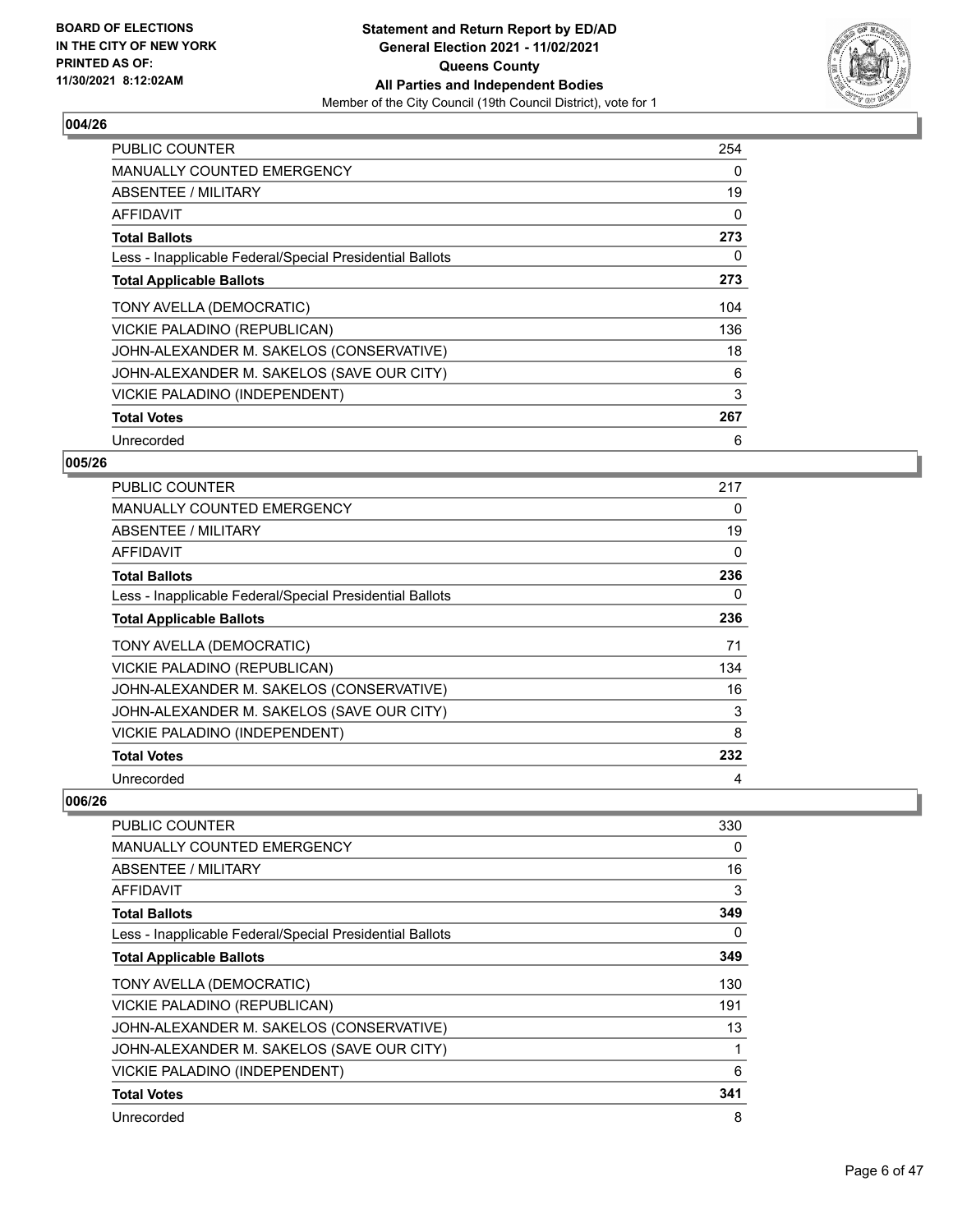

| PUBLIC COUNTER                                           | 227 |
|----------------------------------------------------------|-----|
| <b>MANUALLY COUNTED EMERGENCY</b>                        | 0   |
| <b>ABSENTEE / MILITARY</b>                               | 22  |
| AFFIDAVIT                                                | 1   |
| <b>Total Ballots</b>                                     | 250 |
| Less - Inapplicable Federal/Special Presidential Ballots | 0   |
| <b>Total Applicable Ballots</b>                          | 250 |
| TONY AVELLA (DEMOCRATIC)                                 | 85  |
| VICKIE PALADINO (REPUBLICAN)                             | 139 |
| JOHN-ALEXANDER M. SAKELOS (CONSERVATIVE)                 | 13  |
| JOHN-ALEXANDER M. SAKELOS (SAVE OUR CITY)                | 3   |
| VICKIE PALADINO (INDEPENDENT)                            | 5   |
| UNATTRIBUTABLE WRITE-IN (WRITE-IN)                       | 1   |
| <b>Total Votes</b>                                       | 246 |
| Unrecorded                                               | 4   |

| <b>PUBLIC COUNTER</b>                                    | 378 |
|----------------------------------------------------------|-----|
| <b>MANUALLY COUNTED EMERGENCY</b>                        | 0   |
| ABSENTEE / MILITARY                                      | 31  |
| AFFIDAVIT                                                | 2   |
| <b>Total Ballots</b>                                     | 411 |
| Less - Inapplicable Federal/Special Presidential Ballots | 0   |
| <b>Total Applicable Ballots</b>                          | 411 |
| TONY AVELLA (DEMOCRATIC)                                 | 166 |
| VICKIE PALADINO (REPUBLICAN)                             | 197 |
| JOHN-ALEXANDER M. SAKELOS (CONSERVATIVE)                 | 24  |
| JOHN-ALEXANDER M. SAKELOS (SAVE OUR CITY)                |     |
| VICKIE PALADINO (INDEPENDENT)                            | 8   |
| <b>Total Votes</b>                                       | 396 |
| Unrecorded                                               | 15  |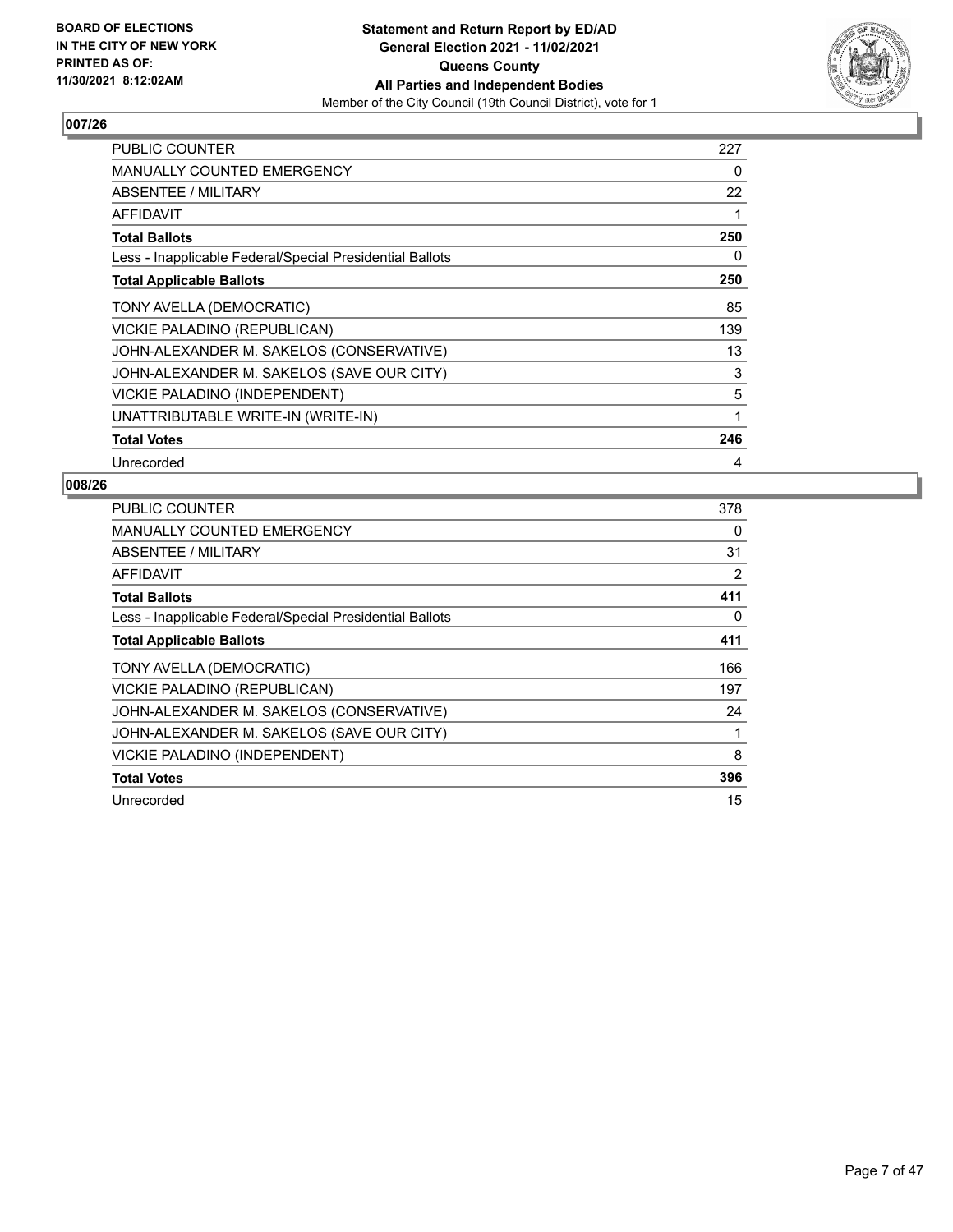

| PUBLIC COUNTER                                           | 425 |
|----------------------------------------------------------|-----|
| <b>MANUALLY COUNTED EMERGENCY</b>                        | 0   |
| <b>ABSENTEE / MILITARY</b>                               | 27  |
| AFFIDAVIT                                                | 5   |
| <b>Total Ballots</b>                                     | 457 |
| Less - Inapplicable Federal/Special Presidential Ballots | 0   |
| <b>Total Applicable Ballots</b>                          | 457 |
| TONY AVELLA (DEMOCRATIC)                                 | 183 |
| VICKIE PALADINO (REPUBLICAN)                             | 215 |
| JOHN-ALEXANDER M. SAKELOS (CONSERVATIVE)                 | 33  |
| JOHN-ALEXANDER M. SAKELOS (SAVE OUR CITY)                | 1   |
| VICKIE PALADINO (INDEPENDENT)                            | 13  |
| <b>JOHN LIU (WRITE-IN)</b>                               | 1   |
| <b>Total Votes</b>                                       | 446 |
| Unrecorded                                               | 11  |

| <b>PUBLIC COUNTER</b>                                    | 366      |
|----------------------------------------------------------|----------|
| <b>MANUALLY COUNTED EMERGENCY</b>                        | 0        |
| ABSENTEE / MILITARY                                      | 37       |
| <b>AFFIDAVIT</b>                                         | $\Omega$ |
| <b>Total Ballots</b>                                     | 403      |
| Less - Inapplicable Federal/Special Presidential Ballots | 0        |
| <b>Total Applicable Ballots</b>                          | 403      |
| TONY AVELLA (DEMOCRATIC)                                 | 165      |
| VICKIE PALADINO (REPUBLICAN)                             | 188      |
| JOHN-ALEXANDER M. SAKELOS (CONSERVATIVE)                 | 26       |
| JOHN-ALEXANDER M. SAKELOS (SAVE OUR CITY)                | 2        |
| VICKIE PALADINO (INDEPENDENT)                            | 4        |
| SOPHIE MULLIGAN (WRITE-IN)                               | 1        |
| <b>Total Votes</b>                                       | 386      |
| Unrecorded                                               | 17       |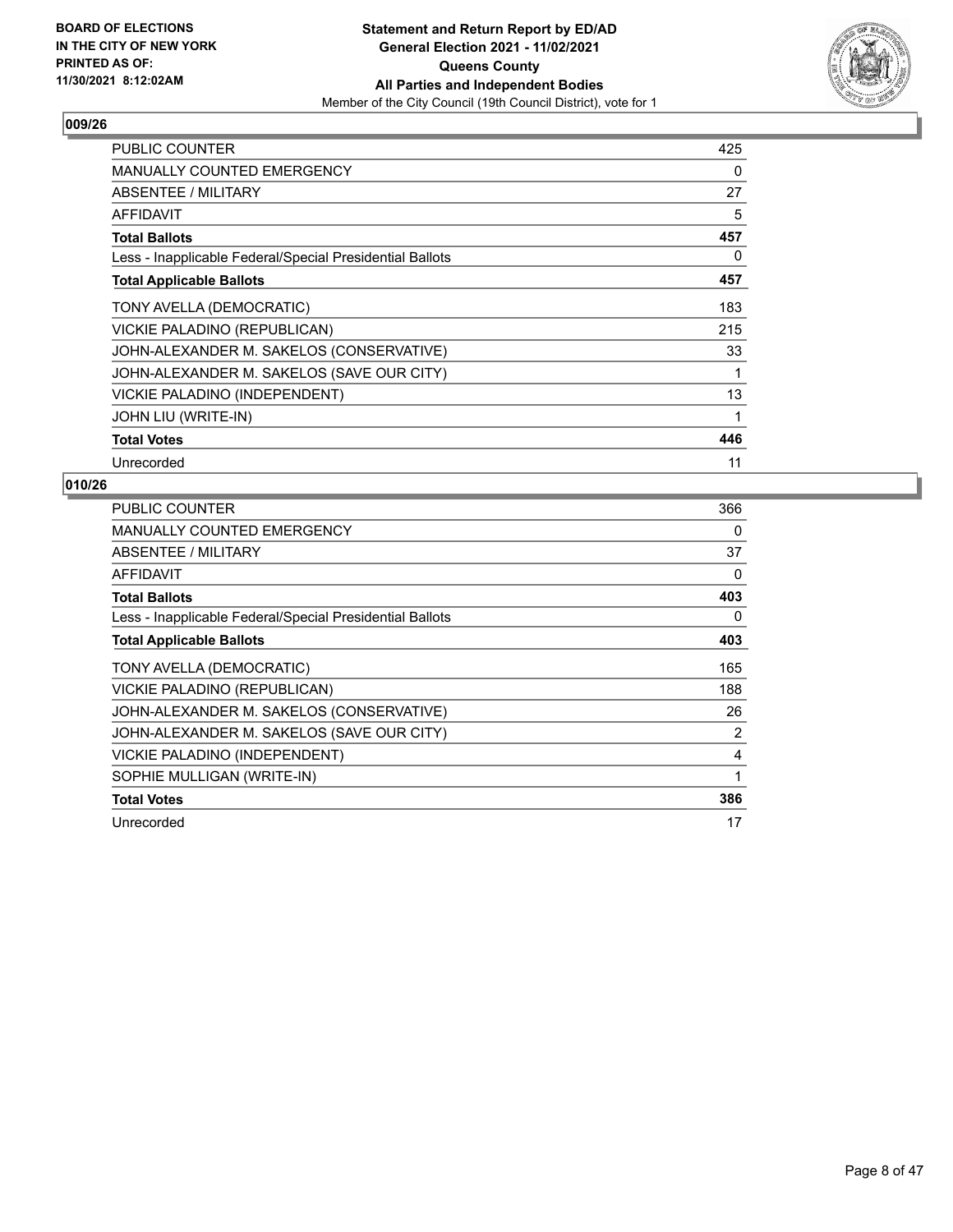

| PUBLIC COUNTER                                           | 392            |
|----------------------------------------------------------|----------------|
| <b>MANUALLY COUNTED EMERGENCY</b>                        | 0              |
| ABSENTEE / MILITARY                                      | 26             |
| <b>AFFIDAVIT</b>                                         | 2              |
| <b>Total Ballots</b>                                     | 420            |
| Less - Inapplicable Federal/Special Presidential Ballots | 0              |
| <b>Total Applicable Ballots</b>                          | 420            |
| TONY AVELLA (DEMOCRATIC)                                 | 139            |
| VICKIE PALADINO (REPUBLICAN)                             | 237            |
| JOHN-ALEXANDER M. SAKELOS (CONSERVATIVE)                 | 23             |
| JOHN-ALEXANDER M. SAKELOS (SAVE OUR CITY)                | 3              |
| VICKIE PALADINO (INDEPENDENT)                            | $\overline{7}$ |
| UNATTRIBUTABLE WRITE-IN (WRITE-IN)                       | 1              |
| <b>Total Votes</b>                                       | 410            |
| Unrecorded                                               | 10             |

# **012/26**

| <b>PUBLIC COUNTER</b>                                    | 343            |
|----------------------------------------------------------|----------------|
| <b>MANUALLY COUNTED EMERGENCY</b>                        | $\Omega$       |
| ABSENTEE / MILITARY                                      | 49             |
| AFFIDAVIT                                                |                |
| <b>Total Ballots</b>                                     | 393            |
| Less - Inapplicable Federal/Special Presidential Ballots | 0              |
| <b>Total Applicable Ballots</b>                          | 393            |
| TONY AVELLA (DEMOCRATIC)                                 | 161            |
| VICKIE PALADINO (REPUBLICAN)                             | 191            |
| JOHN-ALEXANDER M. SAKELOS (CONSERVATIVE)                 | 29             |
| JOHN-ALEXANDER M. SAKELOS (SAVE OUR CITY)                | $\overline{2}$ |
| VICKIE PALADINO (INDEPENDENT)                            | 4              |
| <b>Total Votes</b>                                       | 387            |
| Unrecorded                                               | 6              |

| <b>PUBLIC COUNTER</b>                                    | 355 |
|----------------------------------------------------------|-----|
| <b>MANUALLY COUNTED EMERGENCY</b>                        | 0   |
| ABSENTEE / MILITARY                                      | 22  |
| AFFIDAVIT                                                | 2   |
| <b>Total Ballots</b>                                     | 379 |
| Less - Inapplicable Federal/Special Presidential Ballots | 0   |
| <b>Total Applicable Ballots</b>                          | 379 |
| TONY AVELLA (DEMOCRATIC)                                 | 126 |
| VICKIE PALADINO (REPUBLICAN)                             | 210 |
| JOHN-ALEXANDER M. SAKELOS (CONSERVATIVE)                 | 26  |
| JOHN-ALEXANDER M. SAKELOS (SAVE OUR CITY)                | 2   |
| VICKIE PALADINO (INDEPENDENT)                            | 6   |
| <b>Total Votes</b>                                       | 370 |
| Unrecorded                                               | 9   |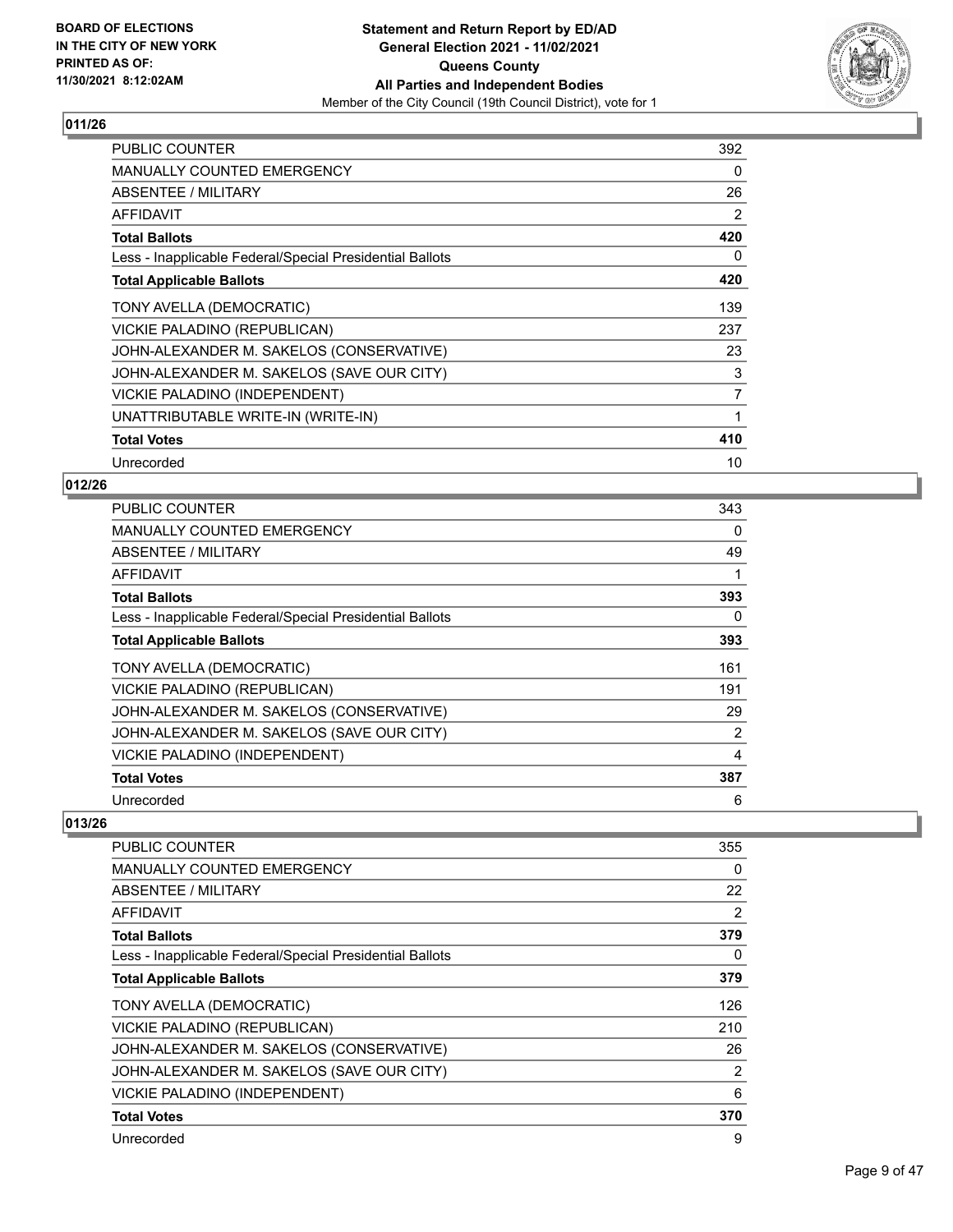

| <b>PUBLIC COUNTER</b>                                    | 385 |
|----------------------------------------------------------|-----|
| <b>MANUALLY COUNTED EMERGENCY</b>                        | 0   |
| ABSENTEE / MILITARY                                      | 36  |
| <b>AFFIDAVIT</b>                                         | 1   |
| <b>Total Ballots</b>                                     | 422 |
| Less - Inapplicable Federal/Special Presidential Ballots | 0   |
| <b>Total Applicable Ballots</b>                          | 422 |
| TONY AVELLA (DEMOCRATIC)                                 | 132 |
| VICKIE PALADINO (REPUBLICAN)                             | 239 |
| JOHN-ALEXANDER M. SAKELOS (CONSERVATIVE)                 | 42  |
| JOHN-ALEXANDER M. SAKELOS (SAVE OUR CITY)                | 0   |
| VICKIE PALADINO (INDEPENDENT)                            | 4   |
| JOSHUA BAUBERMAN (WRITE-IN)                              | 1   |
| <b>Total Votes</b>                                       | 418 |
| Unrecorded                                               | 4   |

| <b>PUBLIC COUNTER</b>                                    | 380 |
|----------------------------------------------------------|-----|
| <b>MANUALLY COUNTED EMERGENCY</b>                        | 0   |
| ABSENTEE / MILITARY                                      | 56  |
| <b>AFFIDAVIT</b>                                         | 2   |
| <b>Total Ballots</b>                                     | 438 |
| Less - Inapplicable Federal/Special Presidential Ballots | 0   |
| <b>Total Applicable Ballots</b>                          | 438 |
| TONY AVELLA (DEMOCRATIC)                                 | 205 |
| VICKIE PALADINO (REPUBLICAN)                             | 185 |
| JOHN-ALEXANDER M. SAKELOS (CONSERVATIVE)                 | 22  |
| JOHN-ALEXANDER M. SAKELOS (SAVE OUR CITY)                |     |
| VICKIE PALADINO (INDEPENDENT)                            | 13  |
| UNATTRIBUTABLE WRITE-IN (WRITE-IN)                       | 1   |
| <b>Total Votes</b>                                       | 427 |
| Unrecorded                                               | 11  |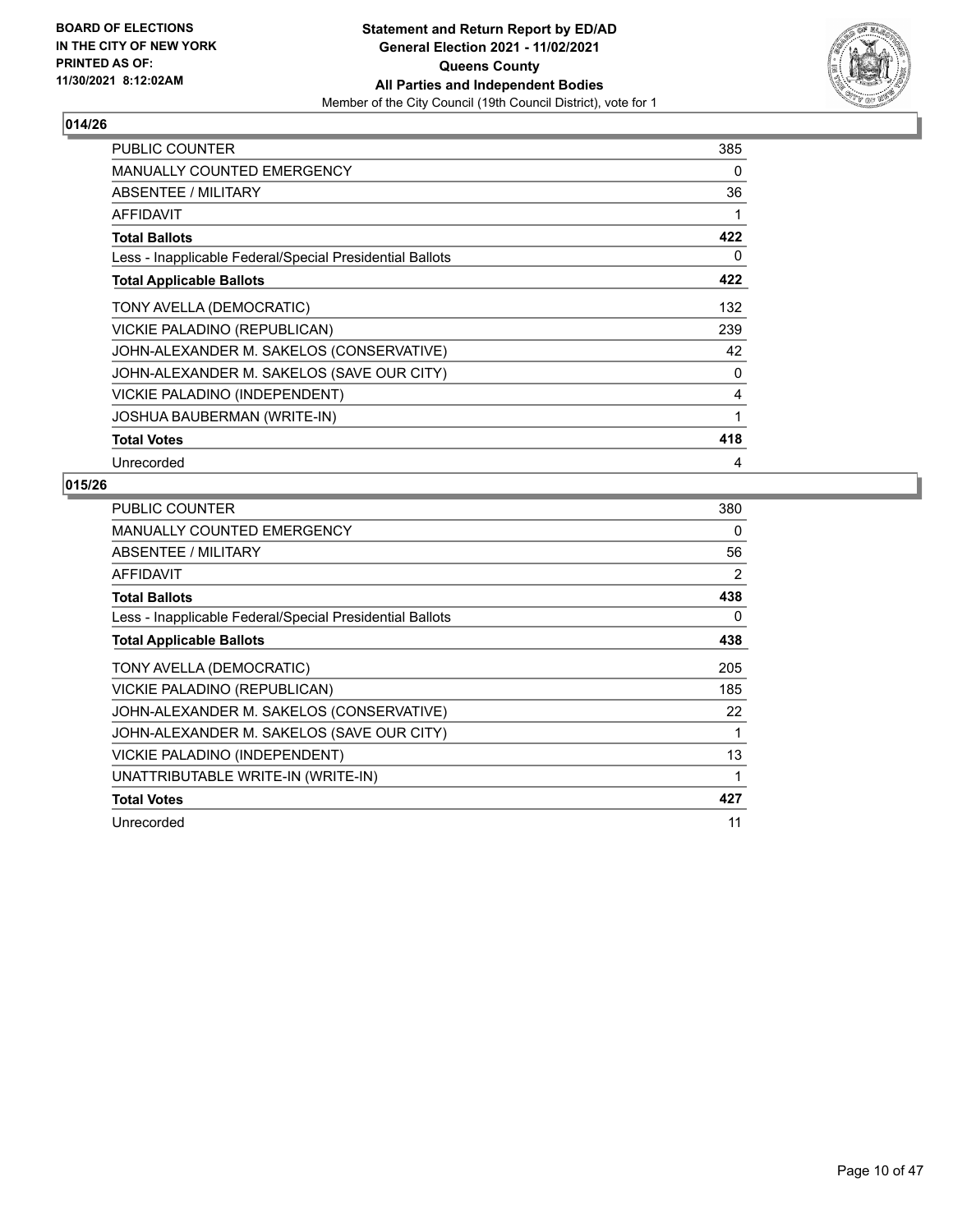

| <b>PUBLIC COUNTER</b>                                    | 371 |
|----------------------------------------------------------|-----|
| <b>MANUALLY COUNTED EMERGENCY</b>                        | 0   |
| ABSENTEE / MILITARY                                      | 59  |
| <b>AFFIDAVIT</b>                                         | 1   |
| <b>Total Ballots</b>                                     | 431 |
| Less - Inapplicable Federal/Special Presidential Ballots | 0   |
| <b>Total Applicable Ballots</b>                          | 431 |
| TONY AVELLA (DEMOCRATIC)                                 | 210 |
| VICKIE PALADINO (REPUBLICAN)                             | 173 |
| JOHN-ALEXANDER M. SAKELOS (CONSERVATIVE)                 | 19  |
| JOHN-ALEXANDER M. SAKELOS (SAVE OUR CITY)                | 3   |
| VICKIE PALADINO (INDEPENDENT)                            | 9   |
| DONALD J. TRUMP (WRITE-IN)                               | 1   |
| UNATTRIBUTABLE WRITE-IN (WRITE-IN)                       | 1   |
| <b>Total Votes</b>                                       | 416 |
| Unrecorded                                               | 15  |

| PUBLIC COUNTER                                           | 346 |
|----------------------------------------------------------|-----|
| <b>MANUALLY COUNTED EMERGENCY</b>                        | 0   |
| <b>ABSENTEE / MILITARY</b>                               | 32  |
| AFFIDAVIT                                                | 6   |
| <b>Total Ballots</b>                                     | 384 |
| Less - Inapplicable Federal/Special Presidential Ballots | 0   |
| <b>Total Applicable Ballots</b>                          | 384 |
| TONY AVELLA (DEMOCRATIC)                                 | 154 |
| VICKIE PALADINO (REPUBLICAN)                             | 200 |
| JOHN-ALEXANDER M. SAKELOS (CONSERVATIVE)                 | 20  |
| JOHN-ALEXANDER M. SAKELOS (SAVE OUR CITY)                | 0   |
| VICKIE PALADINO (INDEPENDENT)                            | 4   |
| <b>Total Votes</b>                                       | 378 |
| Unrecorded                                               | 6   |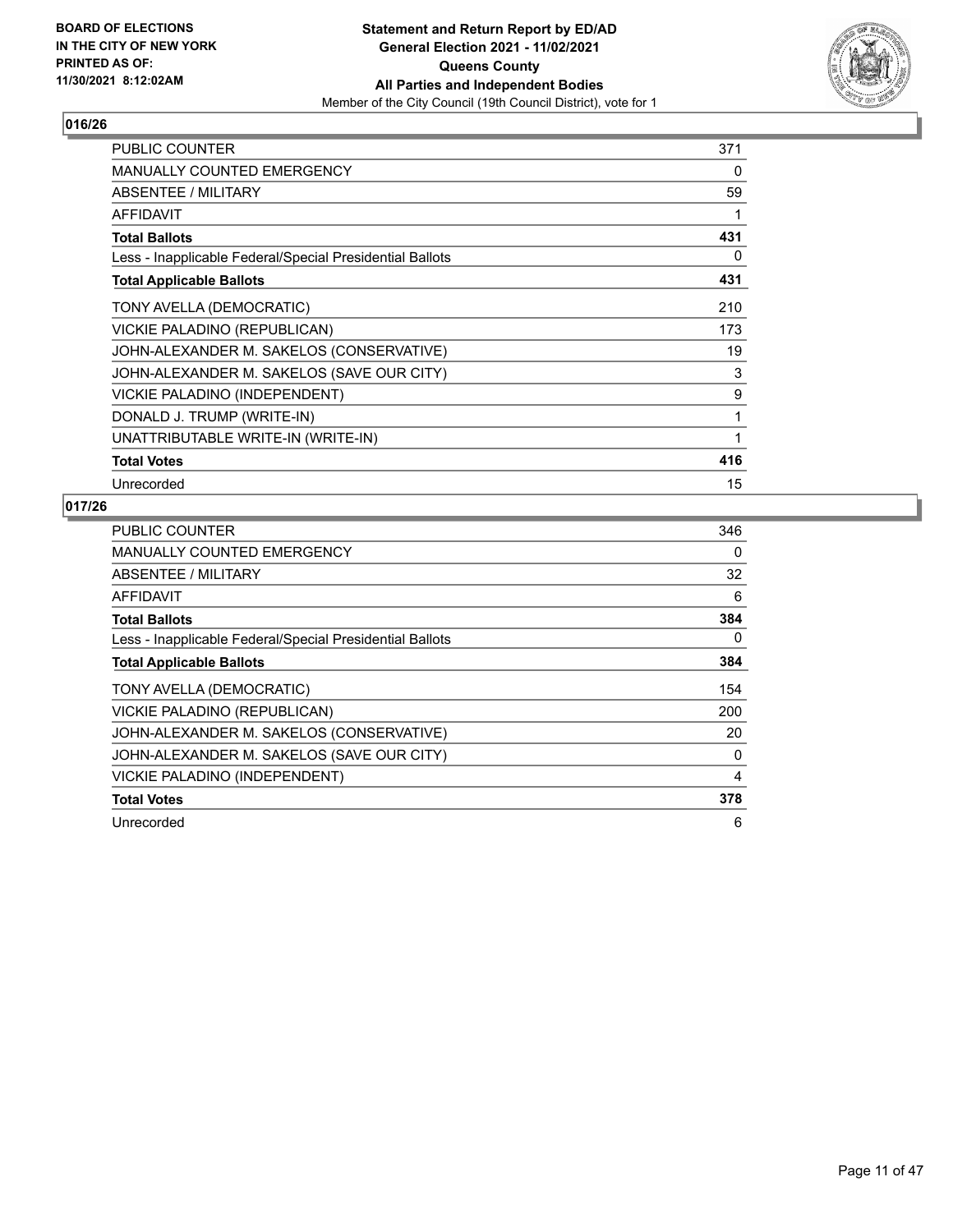

| <b>PUBLIC COUNTER</b>                                    | 393 |
|----------------------------------------------------------|-----|
| MANUALLY COUNTED EMERGENCY                               | 0   |
| <b>ABSENTEE / MILITARY</b>                               | 32  |
| AFFIDAVIT                                                | 1   |
| <b>Total Ballots</b>                                     | 426 |
| Less - Inapplicable Federal/Special Presidential Ballots | 0   |
| <b>Total Applicable Ballots</b>                          | 426 |
| TONY AVELLA (DEMOCRATIC)                                 | 93  |
| VICKIE PALADINO (REPUBLICAN)                             | 293 |
| JOHN-ALEXANDER M. SAKELOS (CONSERVATIVE)                 | 18  |
| JOHN-ALEXANDER M. SAKELOS (SAVE OUR CITY)                | 3   |
| VICKIE PALADINO (INDEPENDENT)                            | 5   |
| <b>AUSTIN SHAFRAN (WRITE-IN)</b>                         | 1   |
| GIGI ASARO (WRITE-IN)                                    | 1   |
| JAMES C. GORGA (WRITE-IN)                                | 1   |
| <b>Total Votes</b>                                       | 415 |
| Unrecorded                                               | 11  |

| <b>PUBLIC COUNTER</b>                                    | 191 |
|----------------------------------------------------------|-----|
| MANUALLY COUNTED EMERGENCY                               | 0   |
| ABSENTEE / MILITARY                                      | 18  |
| AFFIDAVIT                                                |     |
| <b>Total Ballots</b>                                     | 210 |
| Less - Inapplicable Federal/Special Presidential Ballots | 0   |
| <b>Total Applicable Ballots</b>                          | 210 |
| TONY AVELLA (DEMOCRATIC)                                 | 124 |
| VICKIE PALADINO (REPUBLICAN)                             | 68  |
| JOHN-ALEXANDER M. SAKELOS (CONSERVATIVE)                 | 9   |
| JOHN-ALEXANDER M. SAKELOS (SAVE OUR CITY)                | 2   |
| VICKIE PALADINO (INDEPENDENT)                            | 5   |
| <b>Total Votes</b>                                       | 208 |
| Unrecorded                                               | 2   |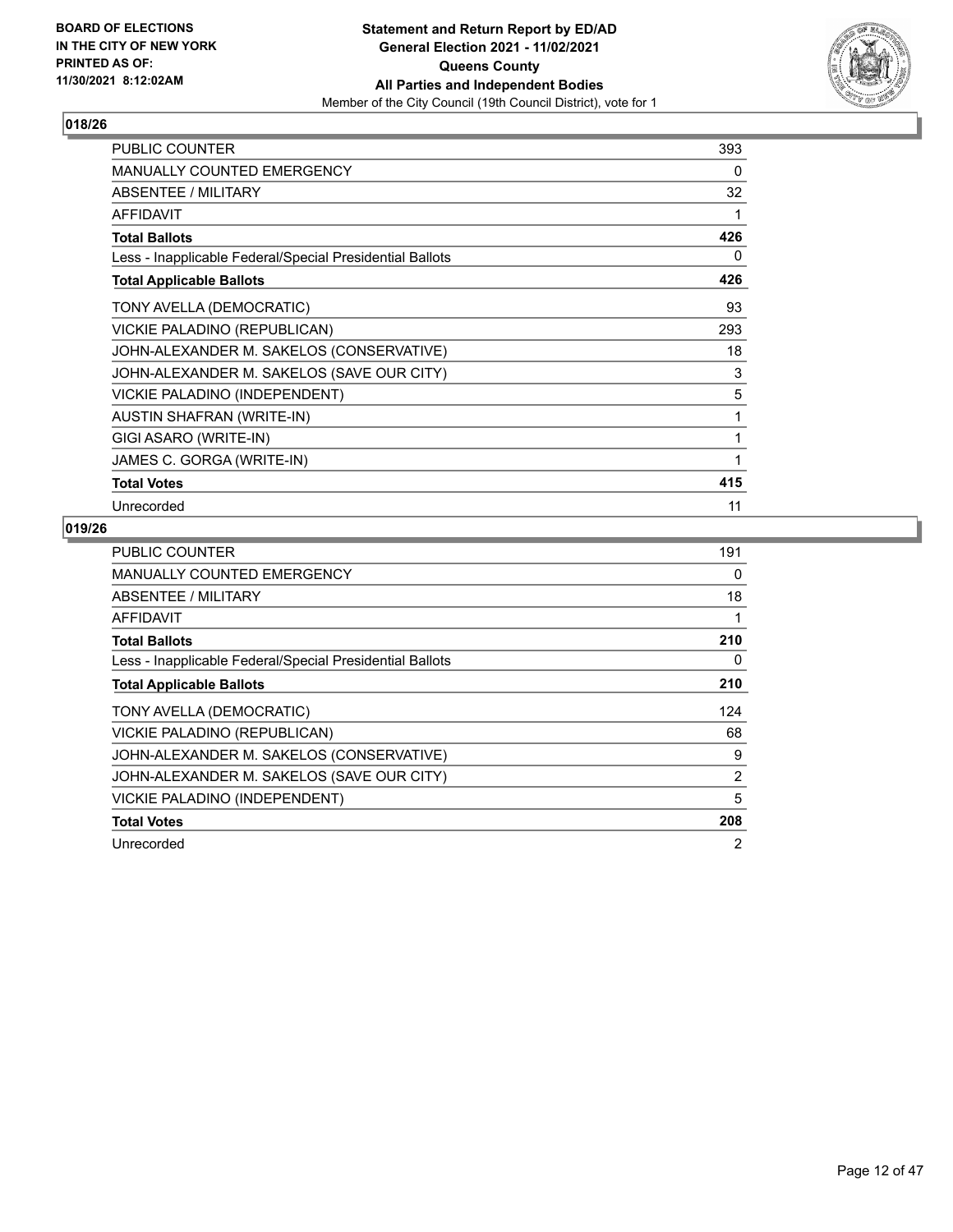

| <b>PUBLIC COUNTER</b>                                    | 402            |
|----------------------------------------------------------|----------------|
| <b>MANUALLY COUNTED EMERGENCY</b>                        | 0              |
| <b>ABSENTEE / MILITARY</b>                               | 73             |
| <b>AFFIDAVIT</b>                                         | 1              |
| <b>Total Ballots</b>                                     | 476            |
| Less - Inapplicable Federal/Special Presidential Ballots | 0              |
| <b>Total Applicable Ballots</b>                          | 476            |
| TONY AVELLA (DEMOCRATIC)                                 | 261            |
| VICKIE PALADINO (REPUBLICAN)                             | 164            |
| JOHN-ALEXANDER M. SAKELOS (CONSERVATIVE)                 | 21             |
| JOHN-ALEXANDER M. SAKELOS (SAVE OUR CITY)                | 3              |
| VICKIE PALADINO (INDEPENDENT)                            | 6              |
| ARTHUR N. CHELIOTES (WRITE-IN)                           | 1              |
| AUSTIN SHAFRAN (WRITE-IN)                                | $\overline{2}$ |
| MAXIM NARDUZZI (WRITE-IN)                                | 1              |
| <b>Total Votes</b>                                       | 459            |
| Unrecorded                                               | 17             |

| PUBLIC COUNTER                                           | 270            |
|----------------------------------------------------------|----------------|
| <b>MANUALLY COUNTED EMERGENCY</b>                        | 0              |
| ABSENTEE / MILITARY                                      | 30             |
| <b>AFFIDAVIT</b>                                         |                |
| <b>Total Ballots</b>                                     | 301            |
| Less - Inapplicable Federal/Special Presidential Ballots | 0              |
| <b>Total Applicable Ballots</b>                          | 301            |
| TONY AVELLA (DEMOCRATIC)                                 | 164            |
| VICKIE PALADINO (REPUBLICAN)                             | 105            |
| JOHN-ALEXANDER M. SAKELOS (CONSERVATIVE)                 | 18             |
| JOHN-ALEXANDER M. SAKELOS (SAVE OUR CITY)                | $\overline{2}$ |
| VICKIE PALADINO (INDEPENDENT)                            | 3              |
| <b>Total Votes</b>                                       | 292            |
| Unrecorded                                               | 9              |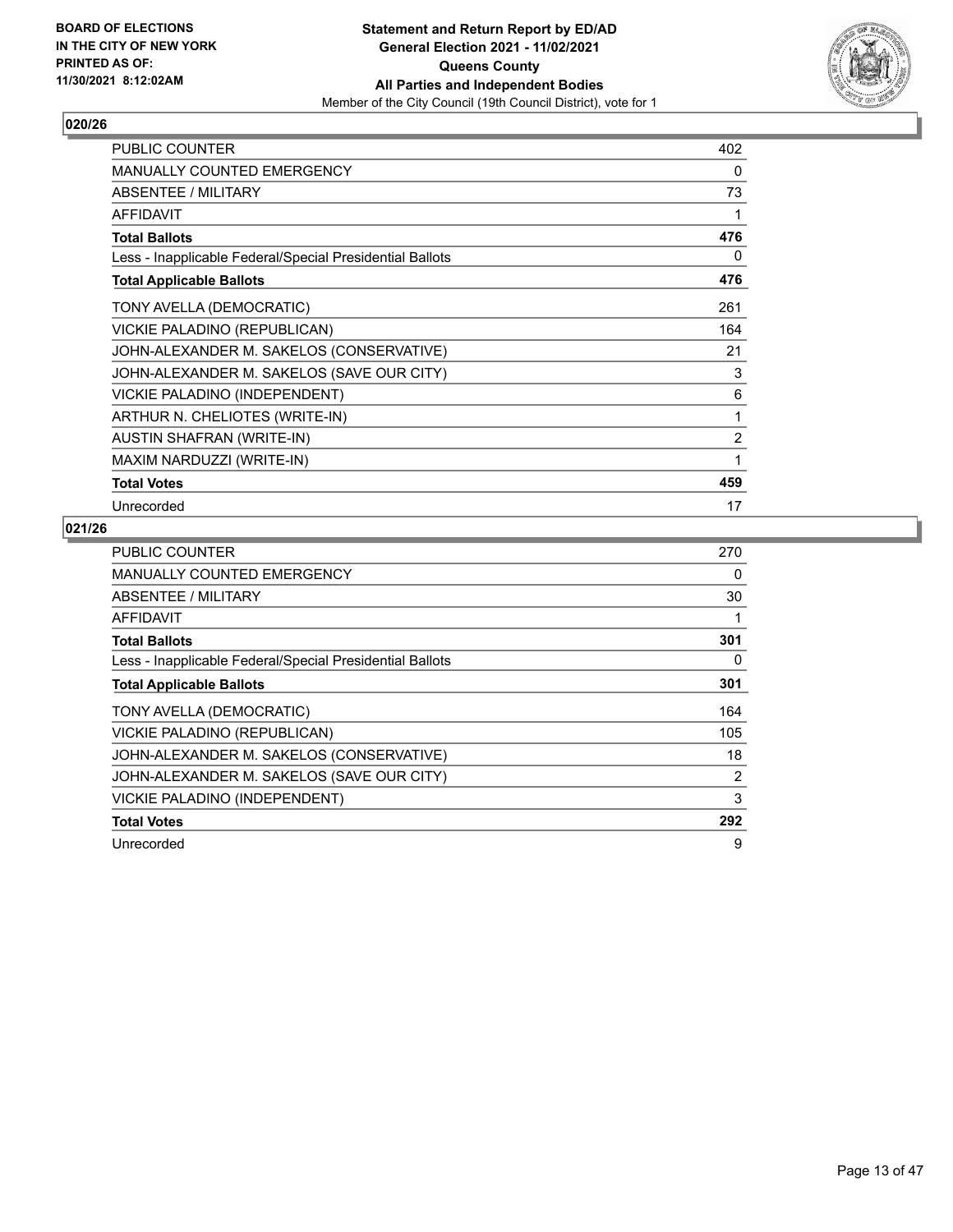

| <b>PUBLIC COUNTER</b>                                    | 315 |
|----------------------------------------------------------|-----|
| <b>MANUALLY COUNTED EMERGENCY</b>                        | 0   |
| ABSENTEE / MILITARY                                      | 37  |
| <b>AFFIDAVIT</b>                                         | 3   |
| <b>Total Ballots</b>                                     | 355 |
| Less - Inapplicable Federal/Special Presidential Ballots | 0   |
| <b>Total Applicable Ballots</b>                          | 355 |
| TONY AVELLA (DEMOCRATIC)                                 | 190 |
| VICKIE PALADINO (REPUBLICAN)                             | 133 |
| JOHN-ALEXANDER M. SAKELOS (CONSERVATIVE)                 | 14  |
| JOHN-ALEXANDER M. SAKELOS (SAVE OUR CITY)                |     |
| VICKIE PALADINO (INDEPENDENT)                            | 5   |
| <b>Total Votes</b>                                       | 343 |
| Unrecorded                                               | 12  |

| <b>PUBLIC COUNTER</b>                                    | 288            |
|----------------------------------------------------------|----------------|
| MANUALLY COUNTED EMERGENCY                               | 0              |
| <b>ABSENTEE / MILITARY</b>                               | 49             |
| AFFIDAVIT                                                | $\overline{2}$ |
| <b>Total Ballots</b>                                     | 339            |
| Less - Inapplicable Federal/Special Presidential Ballots | 0              |
| <b>Total Applicable Ballots</b>                          | 339            |
| TONY AVELLA (DEMOCRATIC)                                 | 205            |
| VICKIE PALADINO (REPUBLICAN)                             | 94             |
| JOHN-ALEXANDER M. SAKELOS (CONSERVATIVE)                 | 18             |
| JOHN-ALEXANDER M. SAKELOS (SAVE OUR CITY)                | 0              |
| VICKIE PALADINO (INDEPENDENT)                            | 7              |
| ELENA CASTELLANO (WRITE-IN)                              | 1              |
| <b>Total Votes</b>                                       | 325            |
| Unrecorded                                               | 14             |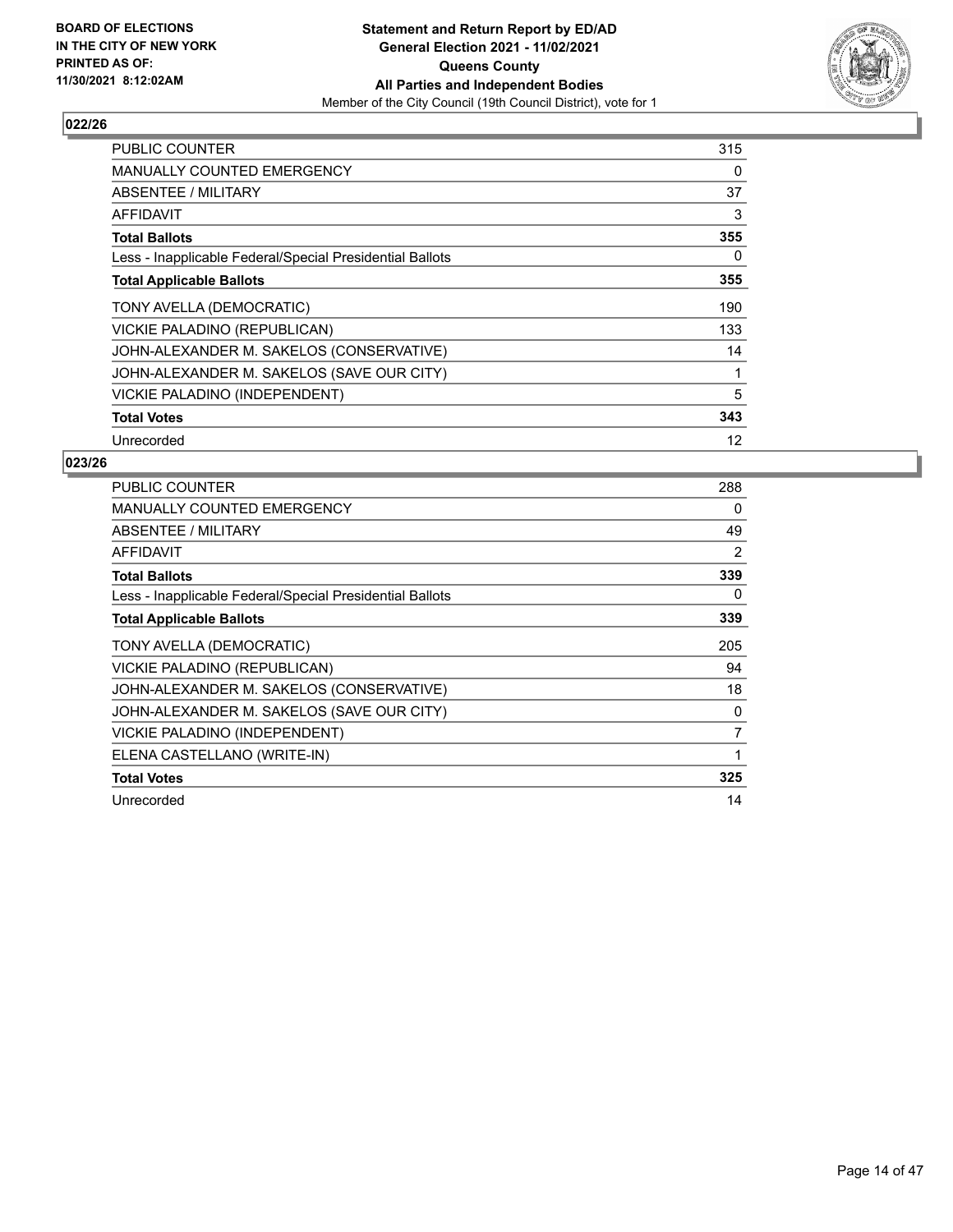

| PUBLIC COUNTER                                           | 273 |
|----------------------------------------------------------|-----|
| <b>MANUALLY COUNTED EMERGENCY</b>                        | 0   |
| ABSENTEE / MILITARY                                      | 60  |
| AFFIDAVIT                                                | 3   |
| <b>Total Ballots</b>                                     | 336 |
| Less - Inapplicable Federal/Special Presidential Ballots | 0   |
| <b>Total Applicable Ballots</b>                          | 336 |
| TONY AVELLA (DEMOCRATIC)                                 | 230 |
| VICKIE PALADINO (REPUBLICAN)                             | 73  |
| JOHN-ALEXANDER M. SAKELOS (CONSERVATIVE)                 | 12  |
| JOHN-ALEXANDER M. SAKELOS (SAVE OUR CITY)                | 2   |
| VICKIE PALADINO (INDEPENDENT)                            | 5   |
| ROSEMARY MORALES POPE (WRITE-IN)                         | 1   |
| <b>Total Votes</b>                                       | 323 |
| Unrecorded                                               | 13  |

| <b>PUBLIC COUNTER</b>                                    | 212 |
|----------------------------------------------------------|-----|
| <b>MANUALLY COUNTED EMERGENCY</b>                        | 0   |
| ABSENTEE / MILITARY                                      | 59  |
| AFFIDAVIT                                                | 2   |
| <b>Total Ballots</b>                                     | 273 |
| Less - Inapplicable Federal/Special Presidential Ballots | 0   |
| <b>Total Applicable Ballots</b>                          | 273 |
| TONY AVELLA (DEMOCRATIC)                                 | 171 |
| VICKIE PALADINO (REPUBLICAN)                             | 79  |
| JOHN-ALEXANDER M. SAKELOS (CONSERVATIVE)                 | 13  |
| JOHN-ALEXANDER M. SAKELOS (SAVE OUR CITY)                | 2   |
| VICKIE PALADINO (INDEPENDENT)                            | 2   |
| <b>Total Votes</b>                                       | 267 |
| Unrecorded                                               | 6   |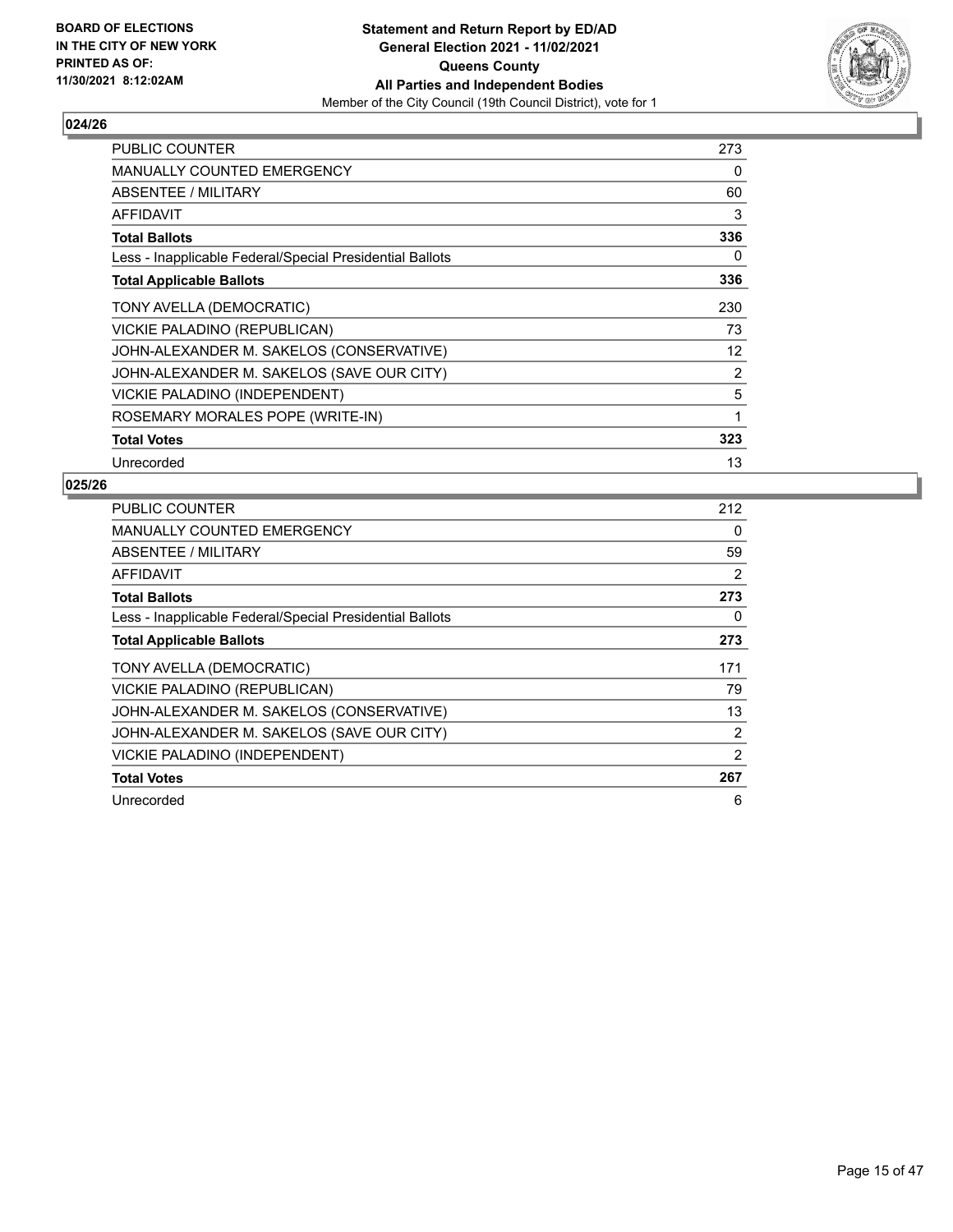

| PUBLIC COUNTER                                           | 313 |
|----------------------------------------------------------|-----|
| <b>MANUALLY COUNTED EMERGENCY</b>                        | 0   |
| ABSENTEE / MILITARY                                      | 60  |
| AFFIDAVIT                                                | 7   |
| <b>Total Ballots</b>                                     | 380 |
| Less - Inapplicable Federal/Special Presidential Ballots | 0   |
| <b>Total Applicable Ballots</b>                          | 380 |
| TONY AVELLA (DEMOCRATIC)                                 | 253 |
| VICKIE PALADINO (REPUBLICAN)                             | 89  |
| JOHN-ALEXANDER M. SAKELOS (CONSERVATIVE)                 | 14  |
| JOHN-ALEXANDER M. SAKELOS (SAVE OUR CITY)                | 3   |
| VICKIE PALADINO (INDEPENDENT)                            | 7   |
| UNATTRIBUTABLE WRITE-IN (WRITE-IN)                       | 1   |
| <b>Total Votes</b>                                       | 367 |
| Unrecorded                                               | 13  |

| PUBLIC COUNTER                                           | 268 |
|----------------------------------------------------------|-----|
| <b>MANUALLY COUNTED EMERGENCY</b>                        | 0   |
| ABSENTEE / MILITARY                                      | 40  |
| AFFIDAVIT                                                | 7   |
| <b>Total Ballots</b>                                     | 315 |
| Less - Inapplicable Federal/Special Presidential Ballots | 0   |
| <b>Total Applicable Ballots</b>                          | 315 |
| TONY AVELLA (DEMOCRATIC)                                 | 177 |
| VICKIE PALADINO (REPUBLICAN)                             | 112 |
| JOHN-ALEXANDER M. SAKELOS (CONSERVATIVE)                 | 13  |
| JOHN-ALEXANDER M. SAKELOS (SAVE OUR CITY)                | 4   |
| <b>VICKIE PALADINO (INDEPENDENT)</b>                     | 2   |
| <b>Total Votes</b>                                       | 308 |
| Unrecorded                                               |     |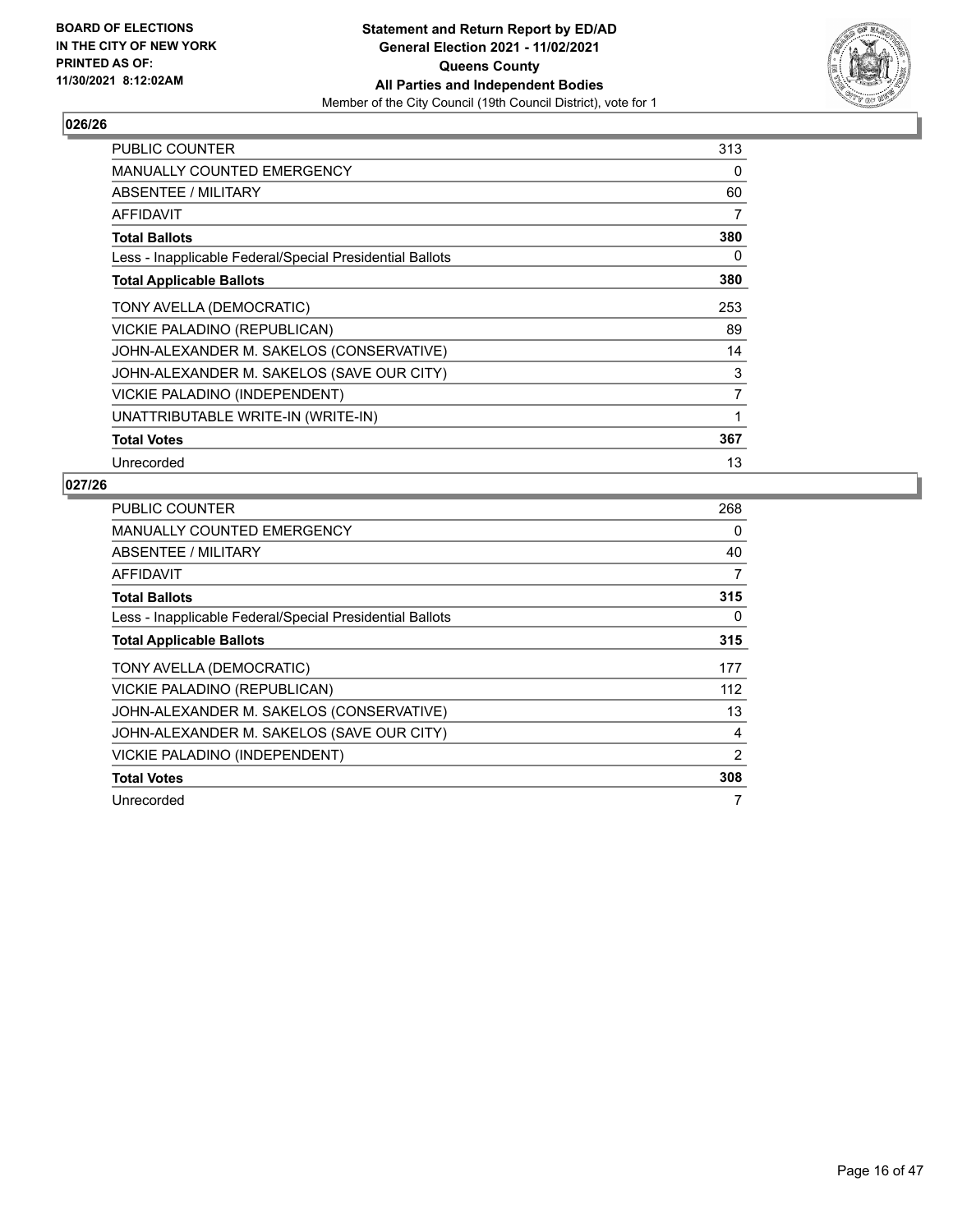

| <b>PUBLIC COUNTER</b>                                    | 351 |
|----------------------------------------------------------|-----|
| MANUALLY COUNTED EMERGENCY                               | 0   |
| <b>ABSENTEE / MILITARY</b>                               | 37  |
| <b>AFFIDAVIT</b>                                         | 6   |
| <b>Total Ballots</b>                                     | 394 |
| Less - Inapplicable Federal/Special Presidential Ballots | 0   |
| <b>Total Applicable Ballots</b>                          | 394 |
| TONY AVELLA (DEMOCRATIC)                                 | 166 |
| VICKIE PALADINO (REPUBLICAN)                             | 194 |
| JOHN-ALEXANDER M. SAKELOS (CONSERVATIVE)                 | 15  |
| JOHN-ALEXANDER M. SAKELOS (SAVE OUR CITY)                | 1   |
| VICKIE PALADINO (INDEPENDENT)                            | 4   |
| CRYSTAL FENG (WRITE-IN)                                  | 1   |
| SCOTT SIEBER (WRITE-IN)                                  | 1   |
| SEAN WALSH (WRITE-IN)                                    | 1   |
| <b>Total Votes</b>                                       | 383 |
| Unrecorded                                               | 11  |

| <b>PUBLIC COUNTER</b>                                    | 374 |
|----------------------------------------------------------|-----|
| <b>MANUALLY COUNTED EMERGENCY</b>                        | 0   |
| ABSENTEE / MILITARY                                      | 53  |
| <b>AFFIDAVIT</b>                                         | 1   |
| <b>Total Ballots</b>                                     | 428 |
| Less - Inapplicable Federal/Special Presidential Ballots | 0   |
| <b>Total Applicable Ballots</b>                          | 428 |
| TONY AVELLA (DEMOCRATIC)                                 | 179 |
| VICKIE PALADINO (REPUBLICAN)                             | 195 |
| JOHN-ALEXANDER M. SAKELOS (CONSERVATIVE)                 | 29  |
| JOHN-ALEXANDER M. SAKELOS (SAVE OUR CITY)                | 0   |
| VICKIE PALADINO (INDEPENDENT)                            | 8   |
| <b>AUSTIN SHAFRAN (WRITE-IN)</b>                         | 1   |
| RICHARD LEE (WRITE-IN)                                   | 1   |
| <b>Total Votes</b>                                       | 413 |
| Unrecorded                                               | 15  |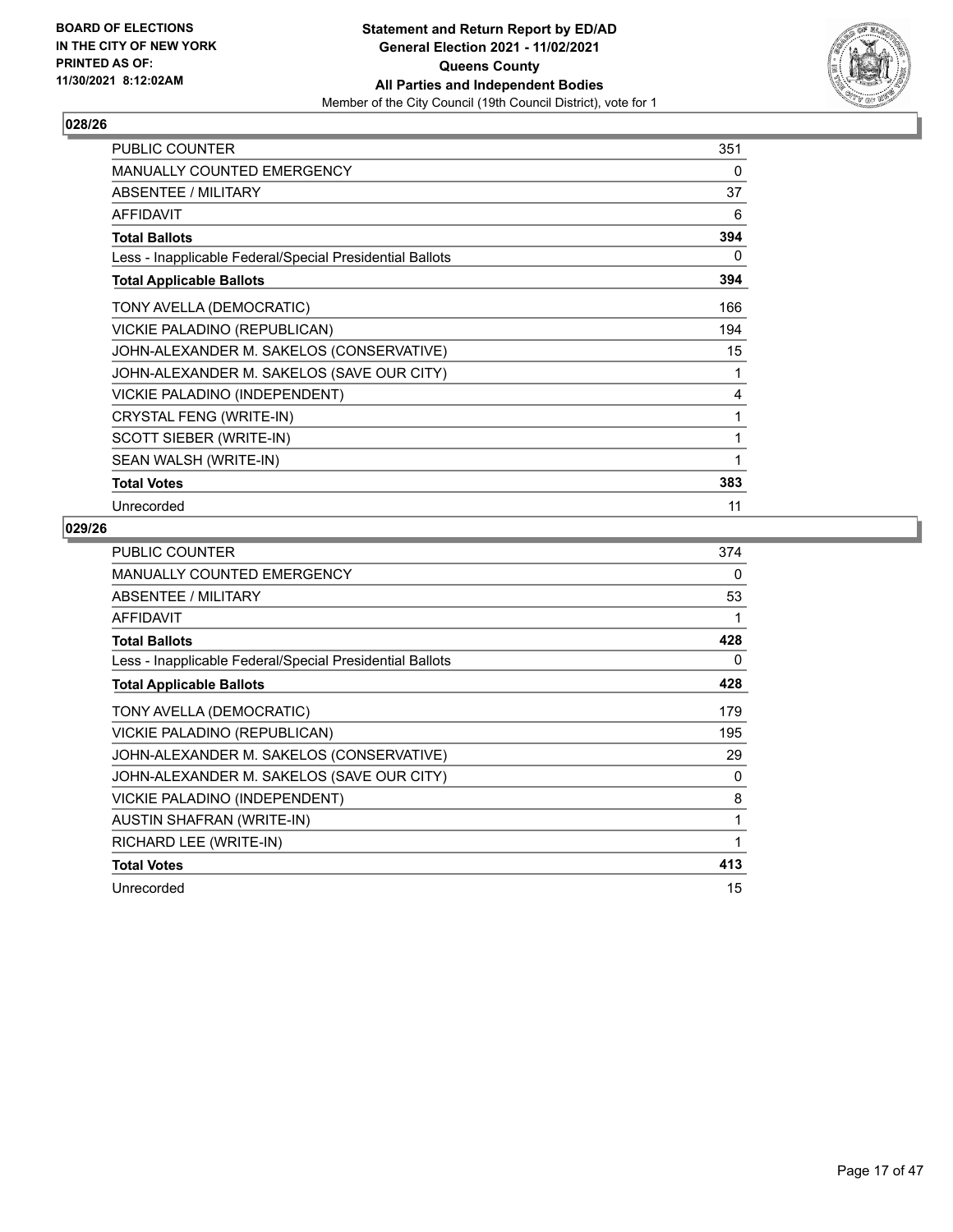

| <b>PUBLIC COUNTER</b>                                    | 419 |
|----------------------------------------------------------|-----|
| <b>MANUALLY COUNTED EMERGENCY</b>                        | 0   |
| <b>ABSENTEE / MILITARY</b>                               | 42  |
| <b>AFFIDAVIT</b>                                         | 2   |
| <b>Total Ballots</b>                                     | 463 |
| Less - Inapplicable Federal/Special Presidential Ballots | 0   |
| <b>Total Applicable Ballots</b>                          | 463 |
| TONY AVELLA (DEMOCRATIC)                                 | 219 |
| VICKIE PALADINO (REPUBLICAN)                             | 196 |
| JOHN-ALEXANDER M. SAKELOS (CONSERVATIVE)                 | 17  |
| JOHN-ALEXANDER M. SAKELOS (SAVE OUR CITY)                | 4   |
| VICKIE PALADINO (INDEPENDENT)                            | 6   |
| BERNADETTE KELLY (WRITE-IN)                              | 1   |
| JOSEPH CONFORTI (WRITE-IN)                               | 1   |
| UNATTRIBUTABLE WRITE-IN (WRITE-IN)                       | 1   |
| <b>Total Votes</b>                                       | 445 |
| Unrecorded                                               | 18  |

| PUBLIC COUNTER                                           | 420 |
|----------------------------------------------------------|-----|
| <b>MANUALLY COUNTED EMERGENCY</b>                        | 0   |
| ABSENTEE / MILITARY                                      | 37  |
| AFFIDAVIT                                                |     |
| <b>Total Ballots</b>                                     | 458 |
| Less - Inapplicable Federal/Special Presidential Ballots | 0   |
| <b>Total Applicable Ballots</b>                          | 458 |
| TONY AVELLA (DEMOCRATIC)                                 | 213 |
| VICKIE PALADINO (REPUBLICAN)                             | 182 |
| JOHN-ALEXANDER M. SAKELOS (CONSERVATIVE)                 | 38  |
| JOHN-ALEXANDER M. SAKELOS (SAVE OUR CITY)                | 6   |
| VICKIE PALADINO (INDEPENDENT)                            | 8   |
| <b>Total Votes</b>                                       | 447 |
| Unrecorded                                               | 11  |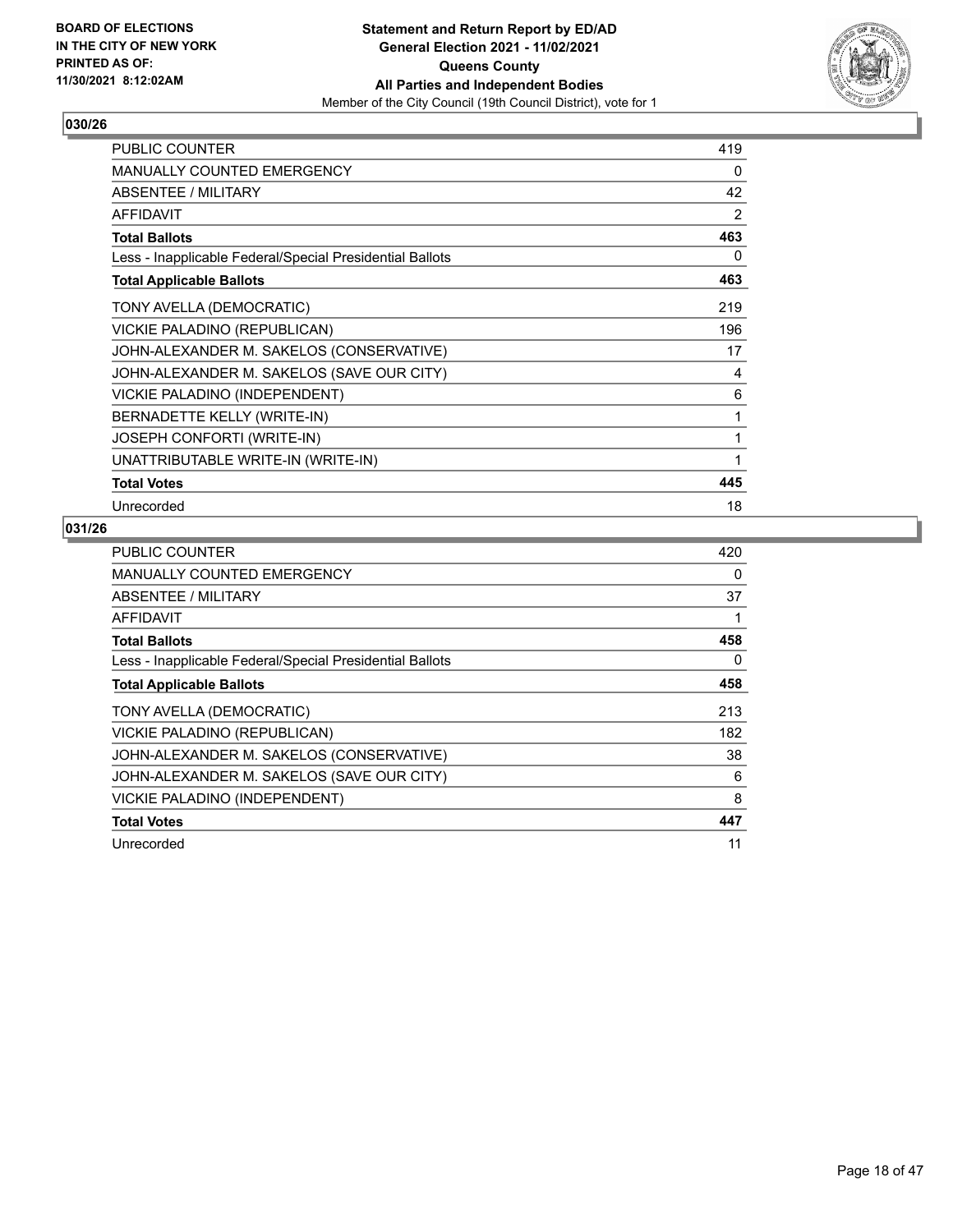

| PUBLIC COUNTER                                           | 318 |
|----------------------------------------------------------|-----|
| <b>MANUALLY COUNTED EMERGENCY</b>                        | 0   |
| ABSENTEE / MILITARY                                      | 37  |
| AFFIDAVIT                                                | 1   |
| <b>Total Ballots</b>                                     | 356 |
| Less - Inapplicable Federal/Special Presidential Ballots | 0   |
| <b>Total Applicable Ballots</b>                          | 356 |
| TONY AVELLA (DEMOCRATIC)                                 | 166 |
| VICKIE PALADINO (REPUBLICAN)                             | 154 |
| JOHN-ALEXANDER M. SAKELOS (CONSERVATIVE)                 | 18  |
| JOHN-ALEXANDER M. SAKELOS (SAVE OUR CITY)                | 2   |
| VICKIE PALADINO (INDEPENDENT)                            | 3   |
| PETER KOO (WRITE-IN)                                     | 1   |
| <b>Total Votes</b>                                       | 344 |
| Unrecorded                                               | 12  |

| PUBLIC COUNTER                                           | 313 |
|----------------------------------------------------------|-----|
| <b>MANUALLY COUNTED EMERGENCY</b>                        | 0   |
| ABSENTEE / MILITARY                                      | 21  |
| <b>AFFIDAVIT</b>                                         | 0   |
| <b>Total Ballots</b>                                     | 334 |
| Less - Inapplicable Federal/Special Presidential Ballots | 0   |
| <b>Total Applicable Ballots</b>                          | 334 |
| TONY AVELLA (DEMOCRATIC)                                 | 177 |
| VICKIE PALADINO (REPUBLICAN)                             | 114 |
| JOHN-ALEXANDER M. SAKELOS (CONSERVATIVE)                 | 18  |
| JOHN-ALEXANDER M. SAKELOS (SAVE OUR CITY)                | 4   |
| VICKIE PALADINO (INDEPENDENT)                            | 11  |
| JOHN F. OYANE (WRITE-IN)                                 | 1   |
| <b>Total Votes</b>                                       | 325 |
| Unrecorded                                               | 9   |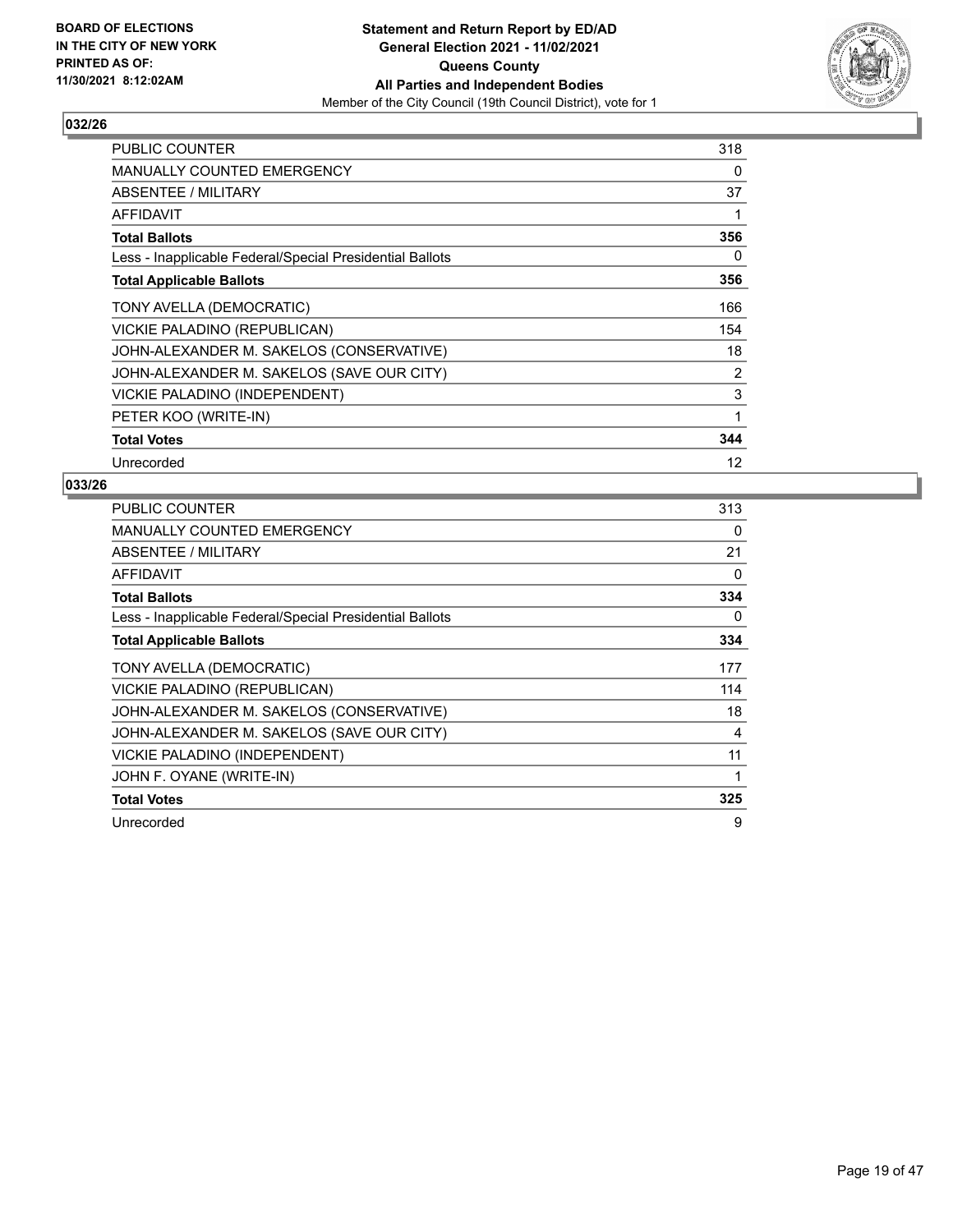

| PUBLIC COUNTER                                           | 355 |
|----------------------------------------------------------|-----|
| <b>MANUALLY COUNTED EMERGENCY</b>                        | 0   |
| ABSENTEE / MILITARY                                      | 26  |
| AFFIDAVIT                                                | 2   |
| <b>Total Ballots</b>                                     | 383 |
| Less - Inapplicable Federal/Special Presidential Ballots | 0   |
| <b>Total Applicable Ballots</b>                          | 383 |
| TONY AVELLA (DEMOCRATIC)                                 | 179 |
| VICKIE PALADINO (REPUBLICAN)                             | 160 |
| JOHN-ALEXANDER M. SAKELOS (CONSERVATIVE)                 | 20  |
| JOHN-ALEXANDER M. SAKELOS (SAVE OUR CITY)                | 1   |
| VICKIE PALADINO (INDEPENDENT)                            | 6   |
| UNATTRIBUTABLE WRITE-IN (WRITE-IN)                       | 2   |
| <b>Total Votes</b>                                       | 368 |
| Unrecorded                                               | 15  |

#### **035/26**

| PUBLIC COUNTER                                           | 287      |
|----------------------------------------------------------|----------|
| <b>MANUALLY COUNTED EMERGENCY</b>                        | 0        |
| ABSENTEE / MILITARY                                      | 31       |
| AFFIDAVIT                                                | 0        |
| <b>Total Ballots</b>                                     | 318      |
| Less - Inapplicable Federal/Special Presidential Ballots | $\Omega$ |
| <b>Total Applicable Ballots</b>                          | 318      |
| TONY AVELLA (DEMOCRATIC)                                 | 140      |
| VICKIE PALADINO (REPUBLICAN)                             | 148      |
| JOHN-ALEXANDER M. SAKELOS (CONSERVATIVE)                 | 10       |
| JOHN-ALEXANDER M. SAKELOS (SAVE OUR CITY)                | 3        |
| VICKIE PALADINO (INDEPENDENT)                            | 3        |
| <b>Total Votes</b>                                       | 304      |
| Unrecorded                                               | 14       |

| <b>PUBLIC COUNTER</b>                                    | 229          |
|----------------------------------------------------------|--------------|
| MANUALLY COUNTED EMERGENCY                               | 0            |
| ABSENTEE / MILITARY                                      | 16           |
| <b>AFFIDAVIT</b>                                         | $\mathbf{0}$ |
| <b>Total Ballots</b>                                     | 245          |
| Less - Inapplicable Federal/Special Presidential Ballots | 0            |
| <b>Total Applicable Ballots</b>                          | 245          |
| TONY AVELLA (DEMOCRATIC)                                 | 116          |
| VICKIE PALADINO (REPUBLICAN)                             | 91           |
| JOHN-ALEXANDER M. SAKELOS (CONSERVATIVE)                 | 24           |
| JOHN-ALEXANDER M. SAKELOS (SAVE OUR CITY)                | 4            |
| VICKIE PALADINO (INDEPENDENT)                            | 3            |
| <b>Total Votes</b>                                       | 238          |
| Unrecorded                                               | 7            |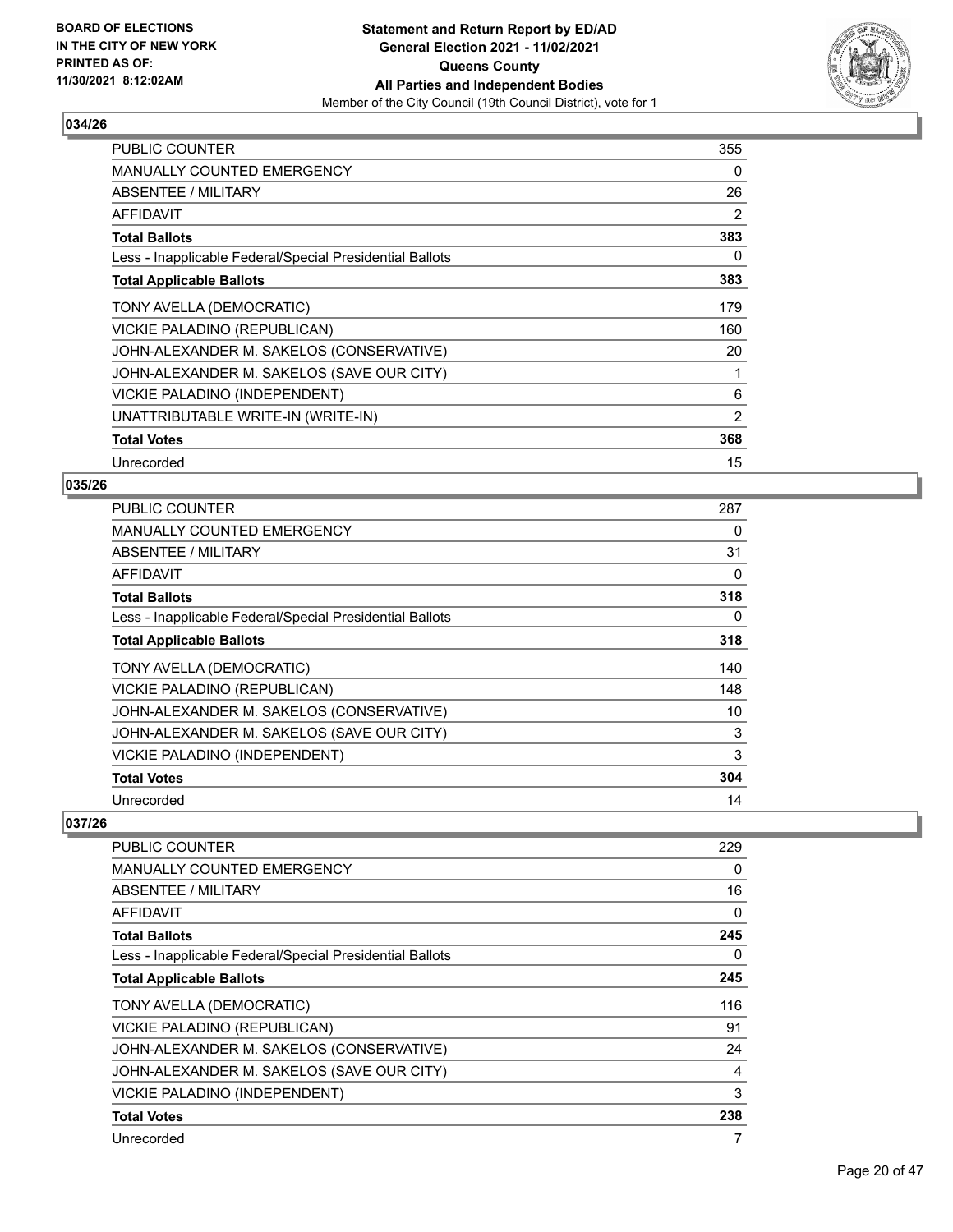

| <b>PUBLIC COUNTER</b>                                    | 26 |
|----------------------------------------------------------|----|
| <b>MANUALLY COUNTED EMERGENCY</b>                        | 0  |
| ABSENTEE / MILITARY                                      | 8  |
| <b>AFFIDAVIT</b>                                         | 0  |
| <b>Total Ballots</b>                                     | 34 |
| Less - Inapplicable Federal/Special Presidential Ballots | 0  |
| <b>Total Applicable Ballots</b>                          | 34 |
| TONY AVELLA (DEMOCRATIC)                                 | 13 |
| VICKIE PALADINO (REPUBLICAN)                             | 19 |
| JOHN-ALEXANDER M. SAKELOS (CONSERVATIVE)                 |    |
| JOHN-ALEXANDER M. SAKELOS (SAVE OUR CITY)                | 0  |
| VICKIE PALADINO (INDEPENDENT)                            | 1  |
| <b>Total Votes</b>                                       | 34 |

#### **039/26**

| <b>PUBLIC COUNTER</b>                                    | 137 |
|----------------------------------------------------------|-----|
| <b>MANUALLY COUNTED EMERGENCY</b>                        | 0   |
| <b>ABSENTEE / MILITARY</b>                               | 16  |
| <b>AFFIDAVIT</b>                                         | 1   |
| <b>Total Ballots</b>                                     | 154 |
| Less - Inapplicable Federal/Special Presidential Ballots | 0   |
| <b>Total Applicable Ballots</b>                          | 154 |
| TONY AVELLA (DEMOCRATIC)                                 | 90  |
| VICKIE PALADINO (REPUBLICAN)                             | 41  |
| JOHN-ALEXANDER M. SAKELOS (CONSERVATIVE)                 | 9   |
| JOHN-ALEXANDER M. SAKELOS (SAVE OUR CITY)                | 1   |
| VICKIE PALADINO (INDEPENDENT)                            | 3   |
| <b>BARACK OBAMA (WRITE-IN)</b>                           | 1   |
| <b>Total Votes</b>                                       | 145 |
| Unrecorded                                               | 9   |

| <b>Total Votes</b>                                       | 19             |
|----------------------------------------------------------|----------------|
|                                                          |                |
| VICKIE PALADINO (INDEPENDENT)                            | 2              |
| JOHN-ALEXANDER M. SAKELOS (SAVE OUR CITY)                | 0              |
| JOHN-ALEXANDER M. SAKELOS (CONSERVATIVE)                 | $\overline{2}$ |
| VICKIE PALADINO (REPUBLICAN)                             | 9              |
| TONY AVELLA (DEMOCRATIC)                                 | 6              |
| <b>Total Applicable Ballots</b>                          | 19             |
| Less - Inapplicable Federal/Special Presidential Ballots | 0              |
| <b>Total Ballots</b>                                     | 19             |
| <b>AFFIDAVIT</b>                                         | 0              |
| ABSENTEE / MILITARY                                      | 0              |
| MANUALLY COUNTED EMERGENCY                               | 0              |
| <b>PUBLIC COUNTER</b>                                    | 19             |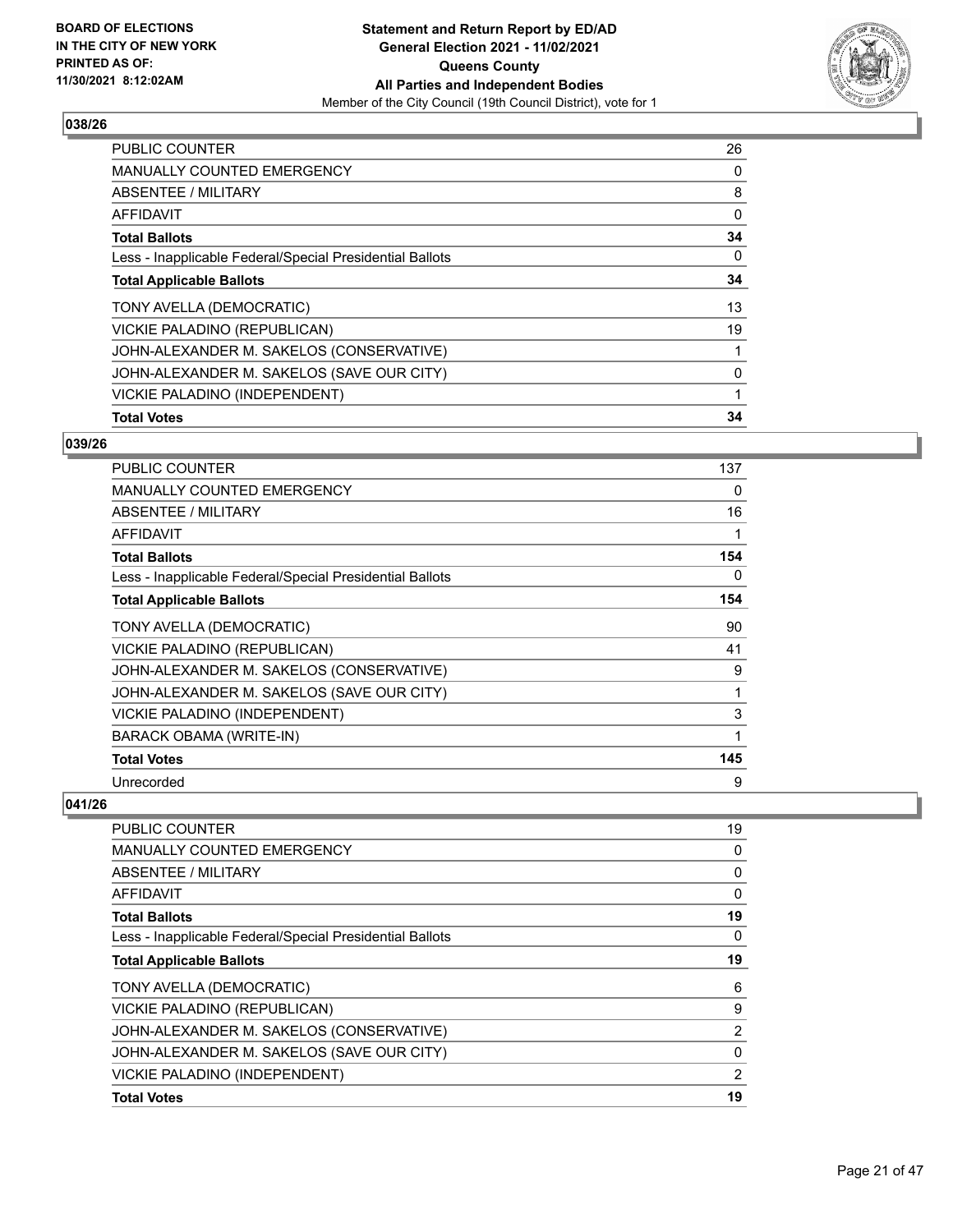

| PUBLIC COUNTER                                           | 233      |
|----------------------------------------------------------|----------|
| <b>MANUALLY COUNTED EMERGENCY</b>                        | 0        |
| ABSENTEE / MILITARY                                      | 40       |
| <b>AFFIDAVIT</b>                                         | $\Omega$ |
| <b>Total Ballots</b>                                     | 273      |
| Less - Inapplicable Federal/Special Presidential Ballots | 0        |
| <b>Total Applicable Ballots</b>                          | 273      |
| TONY AVELLA (DEMOCRATIC)                                 | 157      |
| VICKIE PALADINO (REPUBLICAN)                             | 89       |
| JOHN-ALEXANDER M. SAKELOS (CONSERVATIVE)                 | 14       |
| JOHN-ALEXANDER M. SAKELOS (SAVE OUR CITY)                | 3        |
| VICKIE PALADINO (INDEPENDENT)                            | 2        |
| UNATTRIBUTABLE WRITE-IN (WRITE-IN)                       | 1        |
| <b>Total Votes</b>                                       | 266      |
| Unrecorded                                               | 7        |

## **051/26**

| <b>PUBLIC COUNTER</b>                                    | 154            |
|----------------------------------------------------------|----------------|
| <b>MANUALLY COUNTED EMERGENCY</b>                        | 0              |
| ABSENTEE / MILITARY                                      | 20             |
| AFFIDAVIT                                                | 1              |
| <b>Total Ballots</b>                                     | 175            |
| Less - Inapplicable Federal/Special Presidential Ballots | 0              |
| <b>Total Applicable Ballots</b>                          | 175            |
| TONY AVELLA (DEMOCRATIC)                                 | 93             |
| VICKIE PALADINO (REPUBLICAN)                             | 67             |
| JOHN-ALEXANDER M. SAKELOS (CONSERVATIVE)                 | 9              |
| JOHN-ALEXANDER M. SAKELOS (SAVE OUR CITY)                | 1              |
| <b>VICKIE PALADINO (INDEPENDENT)</b>                     | 3              |
| <b>Total Votes</b>                                       | 173            |
| Unrecorded                                               | $\overline{2}$ |

| <b>PUBLIC COUNTER</b>                                    | 218 |
|----------------------------------------------------------|-----|
| MANUALLY COUNTED EMERGENCY                               | 0   |
| ABSENTEE / MILITARY                                      | 25  |
| AFFIDAVIT                                                | 3   |
| <b>Total Ballots</b>                                     | 246 |
| Less - Inapplicable Federal/Special Presidential Ballots | 0   |
| <b>Total Applicable Ballots</b>                          | 246 |
| TONY AVELLA (DEMOCRATIC)                                 | 136 |
| VICKIE PALADINO (REPUBLICAN)                             | 73  |
| JOHN-ALEXANDER M. SAKELOS (CONSERVATIVE)                 | 23  |
| JOHN-ALEXANDER M. SAKELOS (SAVE OUR CITY)                | 1   |
| VICKIE PALADINO (INDEPENDENT)                            | 5   |
| <b>Total Votes</b>                                       | 238 |
| Unrecorded                                               | 8   |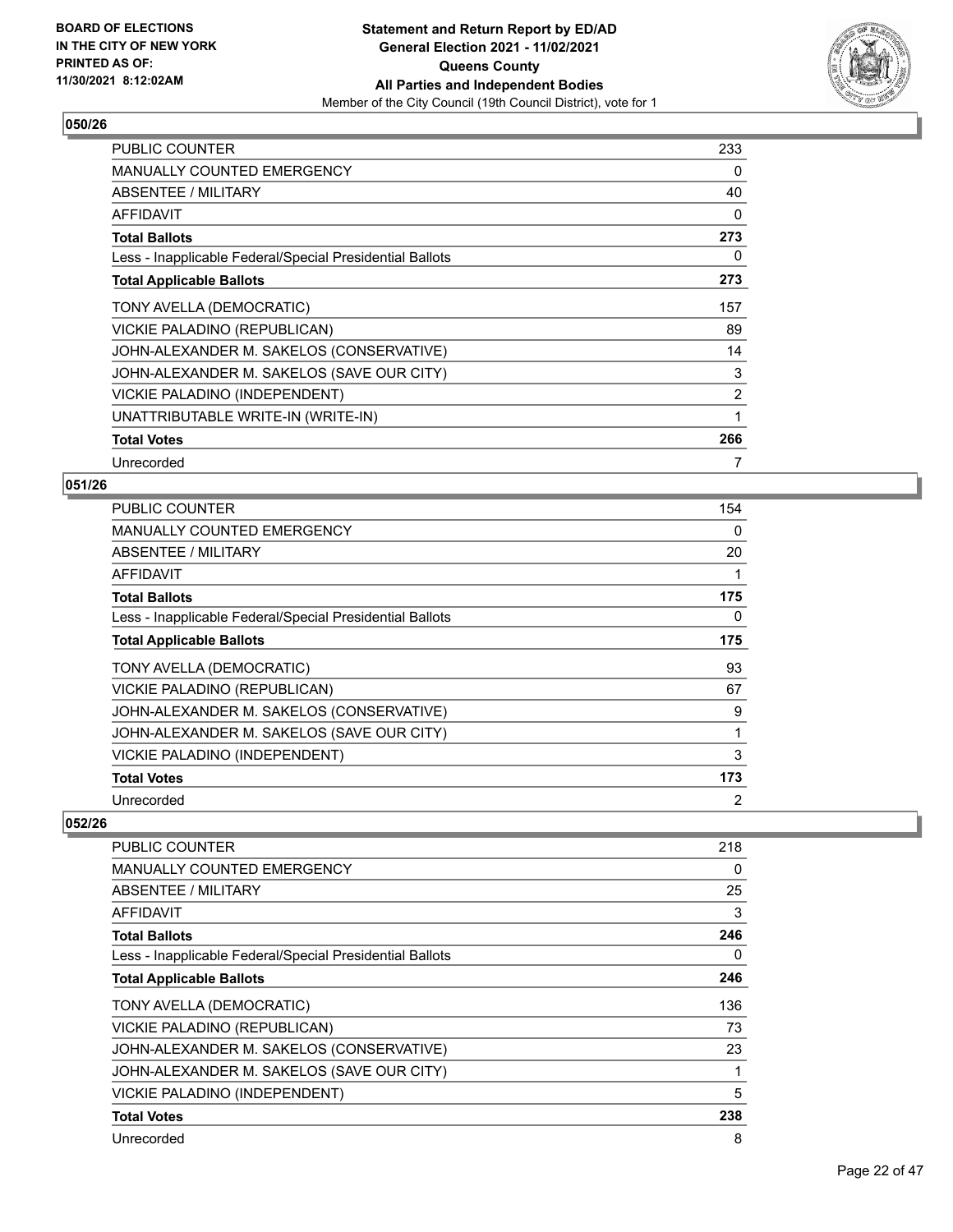

| PUBLIC COUNTER                                           | 222 |
|----------------------------------------------------------|-----|
| <b>MANUALLY COUNTED EMERGENCY</b>                        | 0   |
| ABSENTEE / MILITARY                                      | 26  |
| AFFIDAVIT                                                | 2   |
| <b>Total Ballots</b>                                     | 250 |
| Less - Inapplicable Federal/Special Presidential Ballots | 0   |
| <b>Total Applicable Ballots</b>                          | 250 |
| TONY AVELLA (DEMOCRATIC)                                 | 128 |
| VICKIE PALADINO (REPUBLICAN)                             | 86  |
| JOHN-ALEXANDER M. SAKELOS (CONSERVATIVE)                 | 20  |
| JOHN-ALEXANDER M. SAKELOS (SAVE OUR CITY)                | 5   |
| VICKIE PALADINO (INDEPENDENT)                            | 3   |
| <b>Total Votes</b>                                       | 242 |
| Unrecorded                                               | 8   |

| <b>PUBLIC COUNTER</b>                                    | 237 |
|----------------------------------------------------------|-----|
| <b>MANUALLY COUNTED EMERGENCY</b>                        | 0   |
| ABSENTEE / MILITARY                                      | 23  |
| <b>AFFIDAVIT</b>                                         |     |
| <b>Total Ballots</b>                                     | 261 |
| Less - Inapplicable Federal/Special Presidential Ballots | 0   |
| <b>Total Applicable Ballots</b>                          | 261 |
| TONY AVELLA (DEMOCRATIC)                                 | 130 |
| VICKIE PALADINO (REPUBLICAN)                             | 88  |
| JOHN-ALEXANDER M. SAKELOS (CONSERVATIVE)                 | 30  |
| JOHN-ALEXANDER M. SAKELOS (SAVE OUR CITY)                | 3   |
| VICKIE PALADINO (INDEPENDENT)                            | 3   |
| <b>Total Votes</b>                                       | 254 |
| Unrecorded                                               | 7   |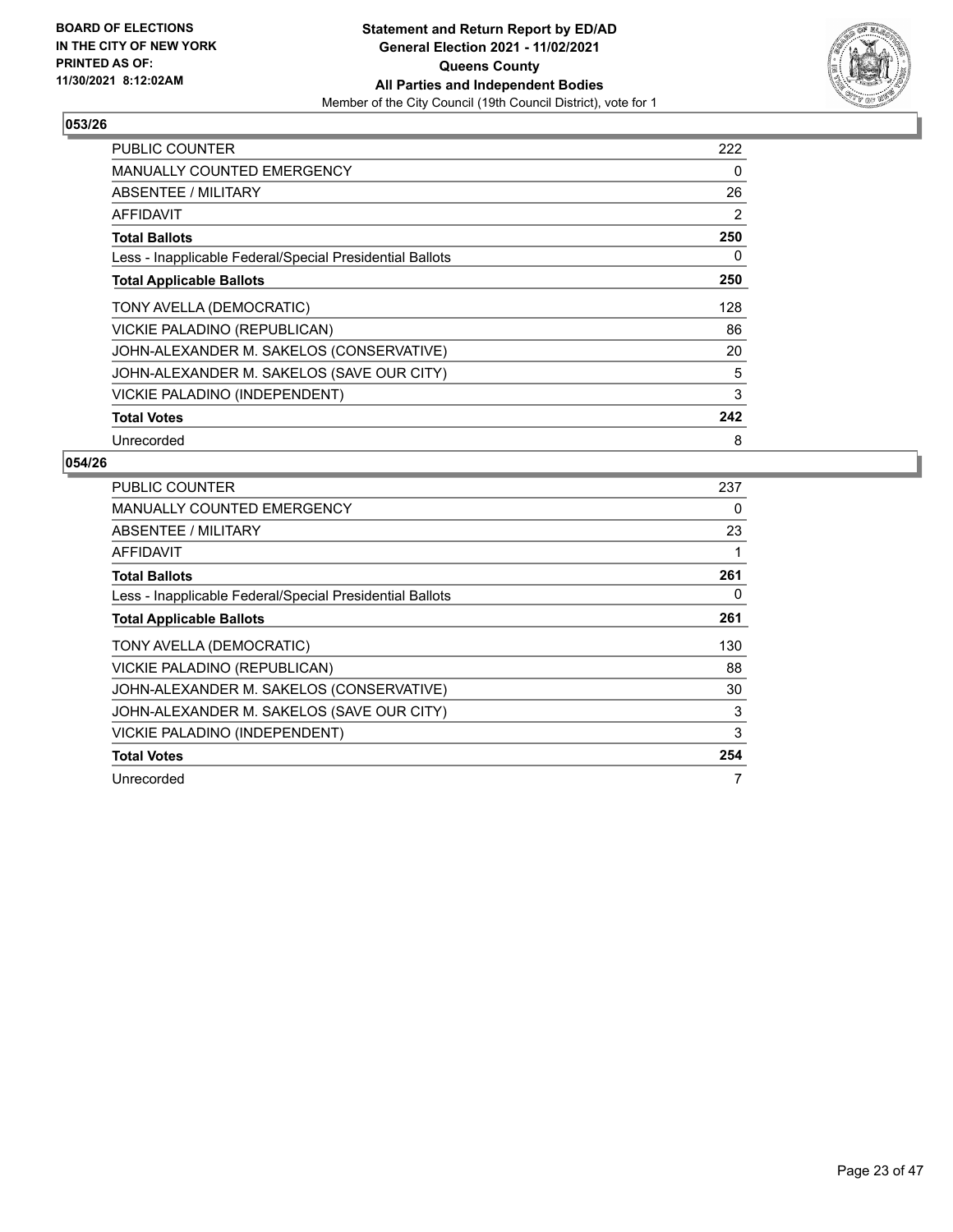

| <b>PUBLIC COUNTER</b>                                    | 245 |
|----------------------------------------------------------|-----|
| <b>MANUALLY COUNTED EMERGENCY</b>                        | 0   |
| ABSENTEE / MILITARY                                      | 26  |
| <b>AFFIDAVIT</b>                                         | 1   |
| <b>Total Ballots</b>                                     | 272 |
| Less - Inapplicable Federal/Special Presidential Ballots | 0   |
| <b>Total Applicable Ballots</b>                          | 272 |
| TONY AVELLA (DEMOCRATIC)                                 | 121 |
| VICKIE PALADINO (REPUBLICAN)                             | 99  |
| JOHN-ALEXANDER M. SAKELOS (CONSERVATIVE)                 | 29  |
| JOHN-ALEXANDER M. SAKELOS (SAVE OUR CITY)                | 8   |
| VICKIE PALADINO (INDEPENDENT)                            | 5   |
| UNATTRIBUTABLE WRITE-IN (WRITE-IN)                       | 1   |
| YU-CHING PAI (WRITE-IN)                                  | 1   |
| <b>Total Votes</b>                                       | 264 |
| Unrecorded                                               | 8   |

| <b>PUBLIC COUNTER</b>                                    | 271 |
|----------------------------------------------------------|-----|
| <b>MANUALLY COUNTED EMERGENCY</b>                        | 0   |
| ABSENTEE / MILITARY                                      | 17  |
| AFFIDAVIT                                                | 3   |
| <b>Total Ballots</b>                                     | 291 |
| Less - Inapplicable Federal/Special Presidential Ballots | 0   |
| <b>Total Applicable Ballots</b>                          | 291 |
| TONY AVELLA (DEMOCRATIC)                                 | 144 |
| VICKIE PALADINO (REPUBLICAN)                             | 103 |
| JOHN-ALEXANDER M. SAKELOS (CONSERVATIVE)                 | 17  |
| JOHN-ALEXANDER M. SAKELOS (SAVE OUR CITY)                | 10  |
| VICKIE PALADINO (INDEPENDENT)                            | 4   |
| <b>Total Votes</b>                                       | 278 |
| Unrecorded                                               | 13  |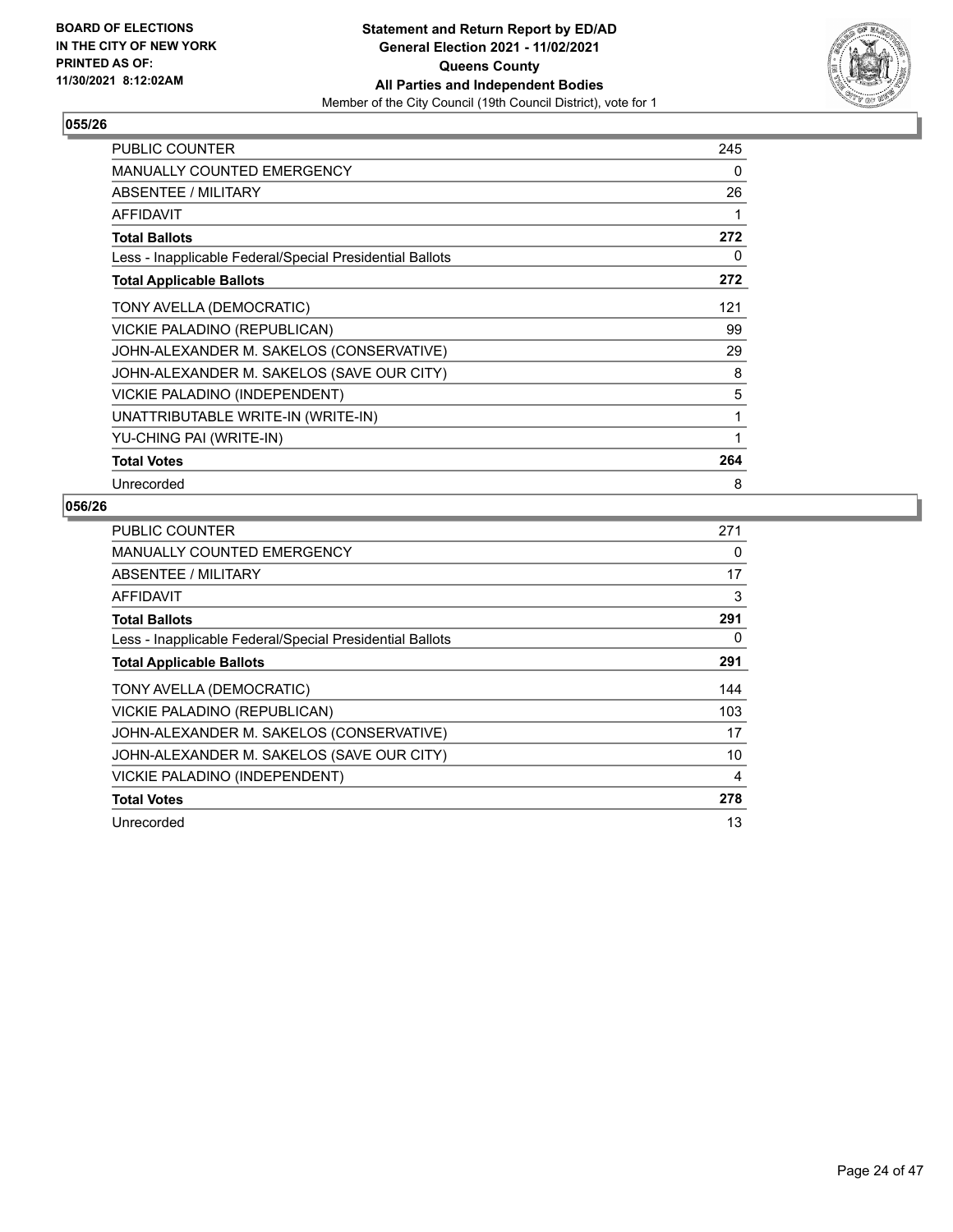

| PUBLIC COUNTER                                           | 287 |
|----------------------------------------------------------|-----|
| <b>MANUALLY COUNTED EMERGENCY</b>                        | 0   |
| <b>ABSENTEE / MILITARY</b>                               | 26  |
| AFFIDAVIT                                                |     |
| <b>Total Ballots</b>                                     | 314 |
| Less - Inapplicable Federal/Special Presidential Ballots | 0   |
| <b>Total Applicable Ballots</b>                          | 314 |
| TONY AVELLA (DEMOCRATIC)                                 | 169 |
| VICKIE PALADINO (REPUBLICAN)                             | 110 |
| JOHN-ALEXANDER M. SAKELOS (CONSERVATIVE)                 | 16  |
| JOHN-ALEXANDER M. SAKELOS (SAVE OUR CITY)                |     |
| VICKIE PALADINO (INDEPENDENT)                            | 7   |
| UNATTRIBUTABLE WRITE-IN (WRITE-IN)                       | 1   |
| <b>Total Votes</b>                                       | 304 |
| Unrecorded                                               | 10  |

| <b>PUBLIC COUNTER</b>                                    | 259 |
|----------------------------------------------------------|-----|
| <b>MANUALLY COUNTED EMERGENCY</b>                        | 0   |
| <b>ABSENTEE / MILITARY</b>                               | 19  |
| AFFIDAVIT                                                | 0   |
| <b>Total Ballots</b>                                     | 278 |
| Less - Inapplicable Federal/Special Presidential Ballots | 0   |
| <b>Total Applicable Ballots</b>                          | 278 |
| TONY AVELLA (DEMOCRATIC)                                 | 146 |
| VICKIE PALADINO (REPUBLICAN)                             | 101 |
| JOHN-ALEXANDER M. SAKELOS (CONSERVATIVE)                 | 20  |
| JOHN-ALEXANDER M. SAKELOS (SAVE OUR CITY)                | 3   |
| VICKIE PALADINO (INDEPENDENT)                            | 5   |
| <b>Total Votes</b>                                       | 275 |
| Unrecorded                                               | 3   |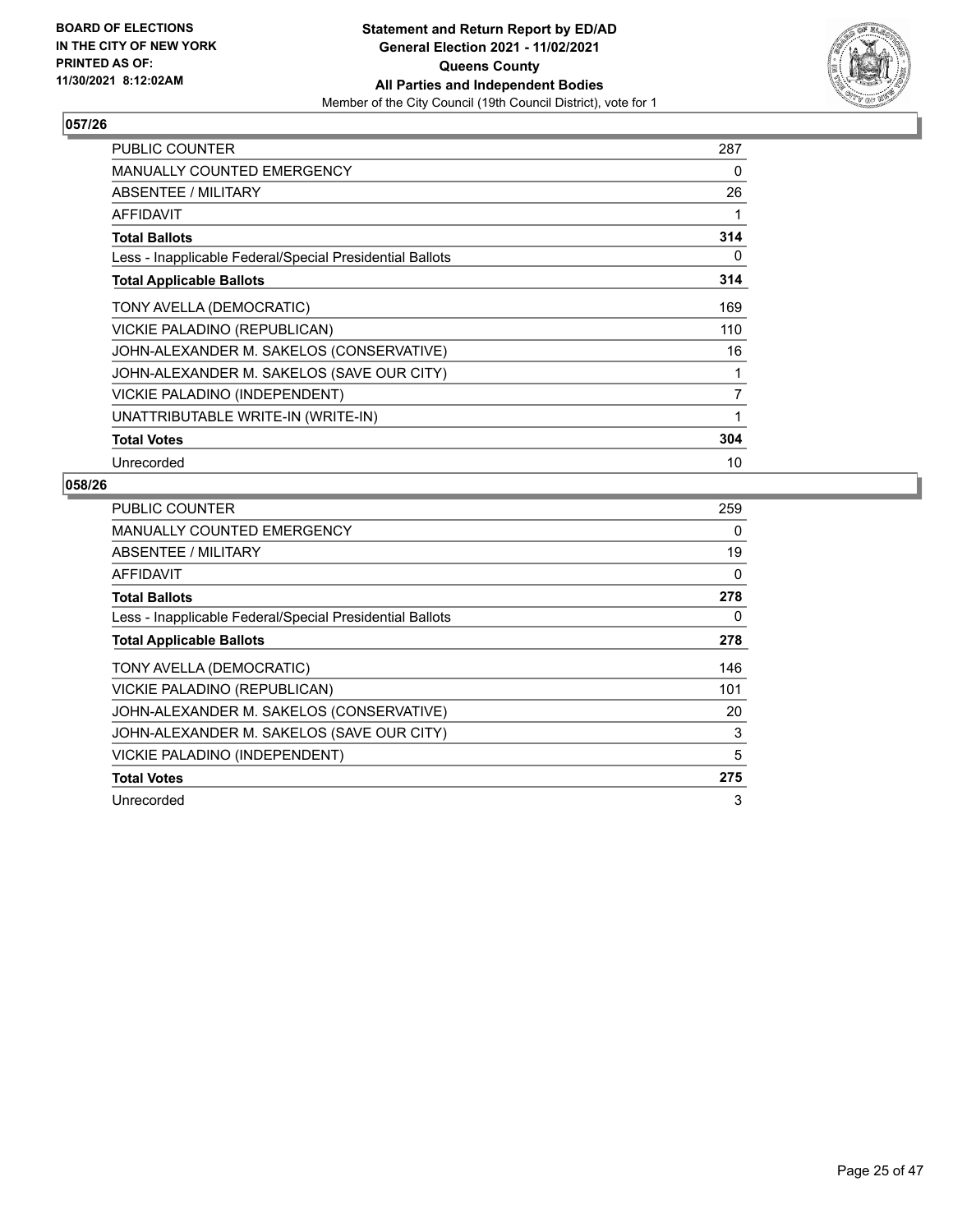

| PUBLIC COUNTER                                           | 307 |
|----------------------------------------------------------|-----|
| <b>MANUALLY COUNTED EMERGENCY</b>                        | 0   |
| <b>ABSENTEE / MILITARY</b>                               | 19  |
| AFFIDAVIT                                                | 0   |
| <b>Total Ballots</b>                                     | 326 |
| Less - Inapplicable Federal/Special Presidential Ballots | 0   |
| <b>Total Applicable Ballots</b>                          | 326 |
| TONY AVELLA (DEMOCRATIC)                                 | 150 |
| VICKIE PALADINO (REPUBLICAN)                             | 142 |
| JOHN-ALEXANDER M. SAKELOS (CONSERVATIVE)                 | 20  |
| JOHN-ALEXANDER M. SAKELOS (SAVE OUR CITY)                | 2   |
| VICKIE PALADINO (INDEPENDENT)                            | 2   |
| RAJA FLORES (WRITE-IN)                                   | 1   |
| <b>Total Votes</b>                                       | 317 |
| Unrecorded                                               | 9   |

| PUBLIC COUNTER                                           | 327 |
|----------------------------------------------------------|-----|
| <b>MANUALLY COUNTED EMERGENCY</b>                        | 0   |
| <b>ABSENTEE / MILITARY</b>                               | 25  |
| <b>AFFIDAVIT</b>                                         |     |
| <b>Total Ballots</b>                                     | 353 |
| Less - Inapplicable Federal/Special Presidential Ballots | 0   |
| <b>Total Applicable Ballots</b>                          | 353 |
| TONY AVELLA (DEMOCRATIC)                                 | 154 |
| VICKIE PALADINO (REPUBLICAN)                             | 144 |
| JOHN-ALEXANDER M. SAKELOS (CONSERVATIVE)                 | 35  |
| JOHN-ALEXANDER M. SAKELOS (SAVE OUR CITY)                | 4   |
| VICKIE PALADINO (INDEPENDENT)                            | 6   |
| <b>Total Votes</b>                                       | 343 |
| Unrecorded                                               | 10  |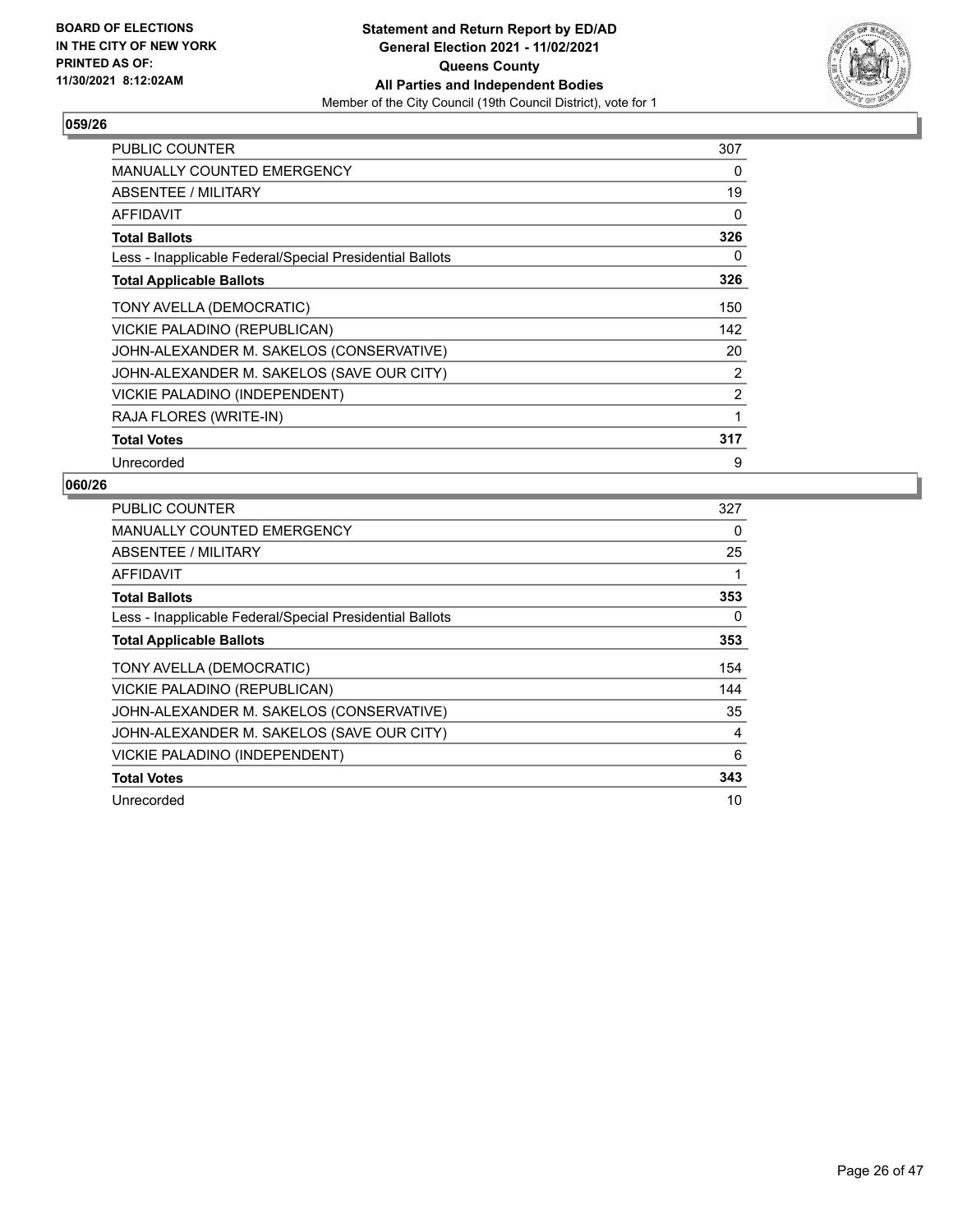

| <b>PUBLIC COUNTER</b>                                    | 340 |
|----------------------------------------------------------|-----|
| <b>MANUALLY COUNTED EMERGENCY</b>                        | 0   |
| ABSENTEE / MILITARY                                      | 45  |
| <b>AFFIDAVIT</b>                                         | 0   |
| <b>Total Ballots</b>                                     | 385 |
| Less - Inapplicable Federal/Special Presidential Ballots | 0   |
| <b>Total Applicable Ballots</b>                          | 385 |
| TONY AVELLA (DEMOCRATIC)                                 | 178 |
| VICKIE PALADINO (REPUBLICAN)                             | 164 |
| JOHN-ALEXANDER M. SAKELOS (CONSERVATIVE)                 | 25  |
| JOHN-ALEXANDER M. SAKELOS (SAVE OUR CITY)                | 0   |
| VICKIE PALADINO (INDEPENDENT)                            | 7   |
| UNATTRIBUTABLE WRITE-IN (WRITE-IN)                       | 1   |
| <b>WARREN SCHREIBER (WRITE-IN)</b>                       | 1   |
| <b>Total Votes</b>                                       | 376 |
| Unrecorded                                               | 9   |

| <b>PUBLIC COUNTER</b>                                    | 249 |
|----------------------------------------------------------|-----|
| <b>MANUALLY COUNTED EMERGENCY</b>                        | 0   |
| ABSENTEE / MILITARY                                      | 23  |
| AFFIDAVIT                                                | 0   |
| <b>Total Ballots</b>                                     | 272 |
| Less - Inapplicable Federal/Special Presidential Ballots | 0   |
| <b>Total Applicable Ballots</b>                          | 272 |
| TONY AVELLA (DEMOCRATIC)                                 | 143 |
| VICKIE PALADINO (REPUBLICAN)                             | 104 |
| JOHN-ALEXANDER M. SAKELOS (CONSERVATIVE)                 | 12  |
| JOHN-ALEXANDER M. SAKELOS (SAVE OUR CITY)                | 0   |
| VICKIE PALADINO (INDEPENDENT)                            | 3   |
| <b>Total Votes</b>                                       | 262 |
| Unrecorded                                               | 10  |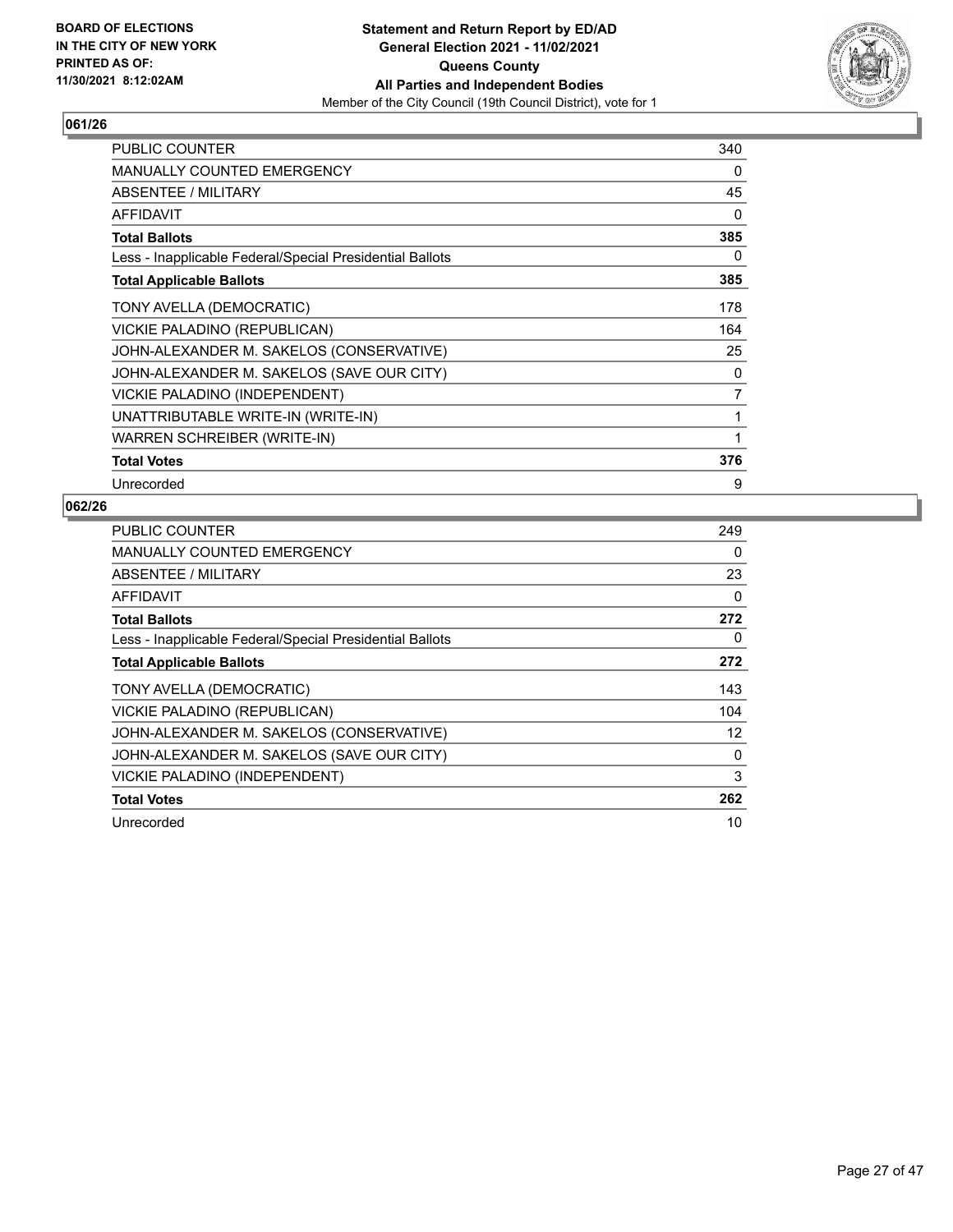

| <b>PUBLIC COUNTER</b>                                    | 334 |
|----------------------------------------------------------|-----|
| <b>MANUALLY COUNTED EMERGENCY</b>                        | 0   |
| ABSENTEE / MILITARY                                      | 31  |
| AFFIDAVIT                                                | 2   |
| <b>Total Ballots</b>                                     | 367 |
| Less - Inapplicable Federal/Special Presidential Ballots | 0   |
| <b>Total Applicable Ballots</b>                          | 367 |
| TONY AVELLA (DEMOCRATIC)                                 | 171 |
| VICKIE PALADINO (REPUBLICAN)                             | 154 |
| JOHN-ALEXANDER M. SAKELOS (CONSERVATIVE)                 | 27  |
| JOHN-ALEXANDER M. SAKELOS (SAVE OUR CITY)                | 3   |
| VICKIE PALADINO (INDEPENDENT)                            | 4   |
| <b>Total Votes</b>                                       | 359 |
| Unrecorded                                               | 8   |

| <b>PUBLIC COUNTER</b>                                    | 301 |
|----------------------------------------------------------|-----|
| <b>MANUALLY COUNTED EMERGENCY</b>                        | 0   |
| ABSENTEE / MILITARY                                      | 21  |
| <b>AFFIDAVIT</b>                                         | 0   |
| <b>Total Ballots</b>                                     | 322 |
| Less - Inapplicable Federal/Special Presidential Ballots | 0   |
| <b>Total Applicable Ballots</b>                          | 322 |
| TONY AVELLA (DEMOCRATIC)                                 | 153 |
| VICKIE PALADINO (REPUBLICAN)                             | 136 |
| JOHN-ALEXANDER M. SAKELOS (CONSERVATIVE)                 | 17  |
| JOHN-ALEXANDER M. SAKELOS (SAVE OUR CITY)                | 5   |
| VICKIE PALADINO (INDEPENDENT)                            | 4   |
| <b>AUSTIN SHAFRAN (WRITE-IN)</b>                         |     |
| NICO CUSUMANO (WRITE-IN)                                 |     |
| <b>Total Votes</b>                                       | 317 |
| Unrecorded                                               | 5   |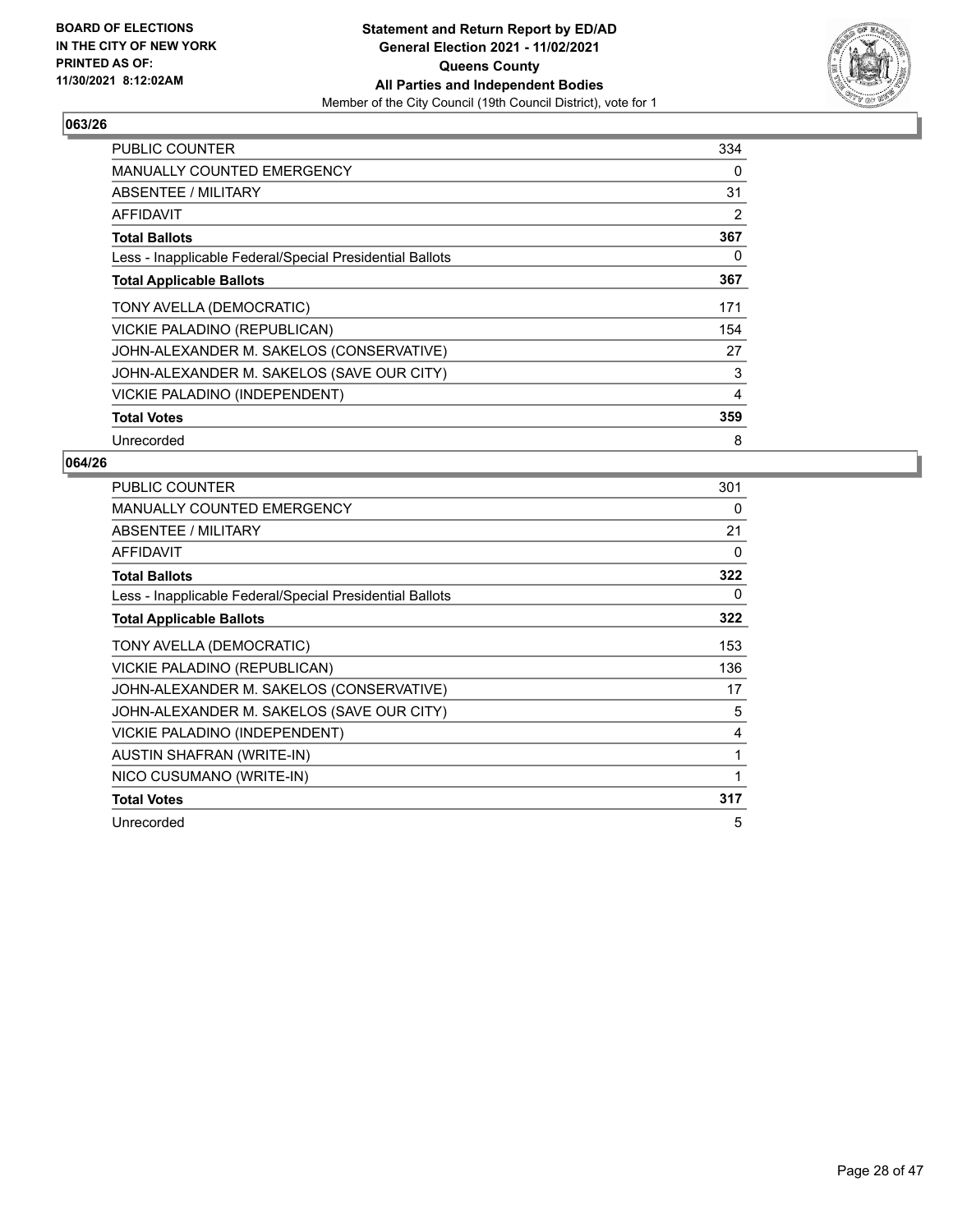

| PUBLIC COUNTER                                           | 207 |
|----------------------------------------------------------|-----|
| <b>MANUALLY COUNTED EMERGENCY</b>                        | 0   |
| <b>ABSENTEE / MILITARY</b>                               | 15  |
| AFFIDAVIT                                                | 0   |
| <b>Total Ballots</b>                                     | 222 |
| Less - Inapplicable Federal/Special Presidential Ballots | 0   |
| <b>Total Applicable Ballots</b>                          | 222 |
| TONY AVELLA (DEMOCRATIC)                                 | 114 |
| VICKIE PALADINO (REPUBLICAN)                             | 72  |
| JOHN-ALEXANDER M. SAKELOS (CONSERVATIVE)                 | 28  |
| JOHN-ALEXANDER M. SAKELOS (SAVE OUR CITY)                | 2   |
| VICKIE PALADINO (INDEPENDENT)                            | 2   |
| FRANCIS CABRINI (WRITE-IN)                               | 1   |
| <b>Total Votes</b>                                       | 219 |
| Unrecorded                                               | 3   |

| PUBLIC COUNTER                                           | 351 |
|----------------------------------------------------------|-----|
| <b>MANUALLY COUNTED EMERGENCY</b>                        | 0   |
| ABSENTEE / MILITARY                                      | 28  |
| <b>AFFIDAVIT</b>                                         | 1   |
| <b>Total Ballots</b>                                     | 380 |
| Less - Inapplicable Federal/Special Presidential Ballots | 0   |
| <b>Total Applicable Ballots</b>                          | 380 |
| TONY AVELLA (DEMOCRATIC)                                 | 178 |
| VICKIE PALADINO (REPUBLICAN)                             | 136 |
| JOHN-ALEXANDER M. SAKELOS (CONSERVATIVE)                 | 45  |
| JOHN-ALEXANDER M. SAKELOS (SAVE OUR CITY)                | 7   |
| VICKIE PALADINO (INDEPENDENT)                            | 5   |
| VINSON J. FRIEDMAN (WRITE-IN)                            | 1   |
| <b>Total Votes</b>                                       | 372 |
| Unrecorded                                               | 8   |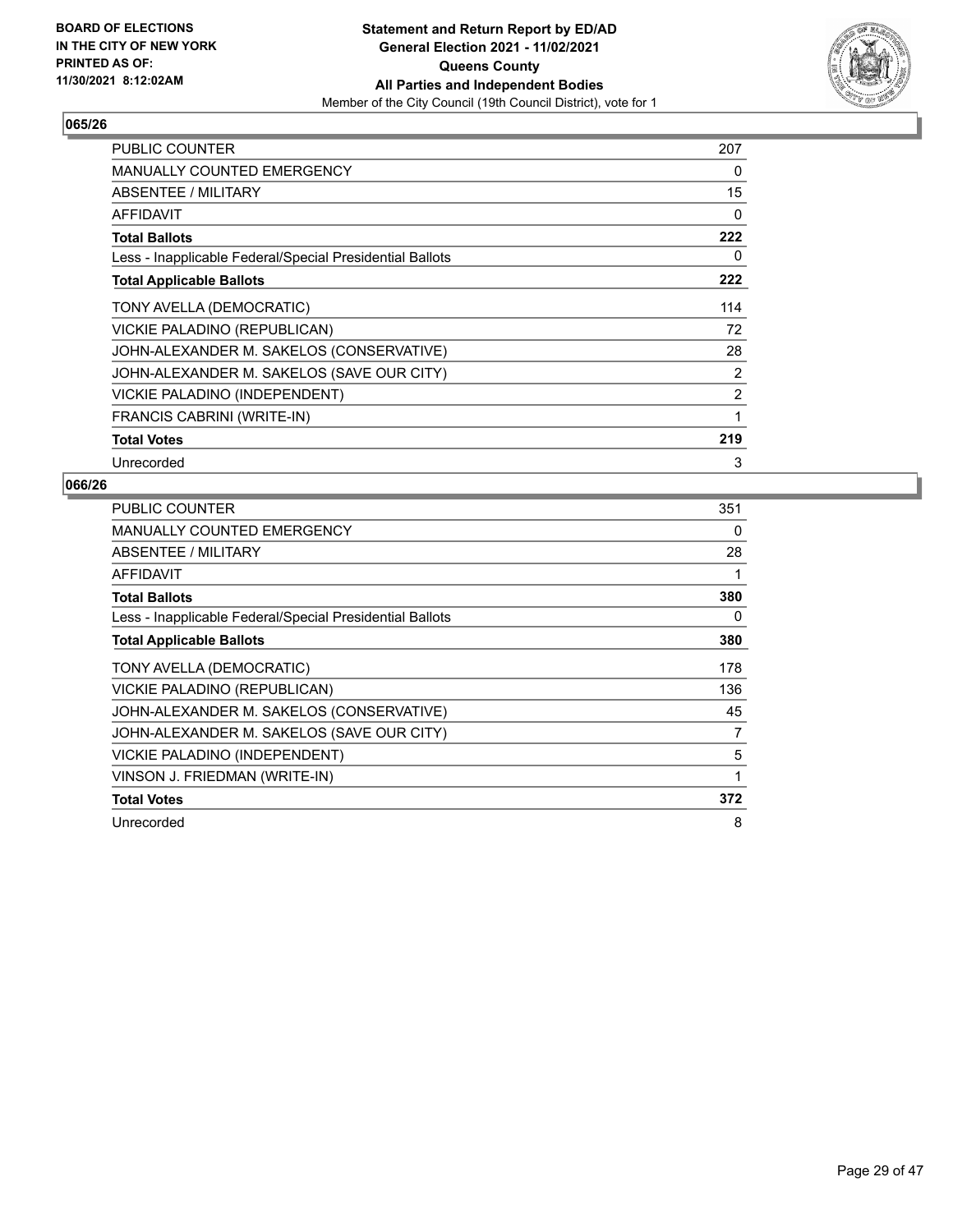

| PUBLIC COUNTER                                           | 344 |
|----------------------------------------------------------|-----|
| <b>MANUALLY COUNTED EMERGENCY</b>                        | 0   |
| <b>ABSENTEE / MILITARY</b>                               | 36  |
| <b>AFFIDAVIT</b>                                         | 0   |
| <b>Total Ballots</b>                                     | 380 |
| Less - Inapplicable Federal/Special Presidential Ballots | 0   |
| <b>Total Applicable Ballots</b>                          | 380 |
| TONY AVELLA (DEMOCRATIC)                                 | 164 |
| VICKIE PALADINO (REPUBLICAN)                             | 146 |
| JOHN-ALEXANDER M. SAKELOS (CONSERVATIVE)                 | 50  |
| JOHN-ALEXANDER M. SAKELOS (SAVE OUR CITY)                | 6   |
| VICKIE PALADINO (INDEPENDENT)                            | 4   |
| <b>AUSTIN SHAFRAN (WRITE-IN)</b>                         | 1   |
| <b>Total Votes</b>                                       | 371 |
| Unrecorded                                               | 9   |

| PUBLIC COUNTER                                           | 348 |
|----------------------------------------------------------|-----|
| <b>MANUALLY COUNTED EMERGENCY</b>                        | 0   |
| ABSENTEE / MILITARY                                      | 27  |
| <b>AFFIDAVIT</b>                                         | 2   |
| <b>Total Ballots</b>                                     | 377 |
| Less - Inapplicable Federal/Special Presidential Ballots | 0   |
| <b>Total Applicable Ballots</b>                          | 377 |
| TONY AVELLA (DEMOCRATIC)                                 | 141 |
| VICKIE PALADINO (REPUBLICAN)                             | 197 |
| JOHN-ALEXANDER M. SAKELOS (CONSERVATIVE)                 | 25  |
| JOHN-ALEXANDER M. SAKELOS (SAVE OUR CITY)                | 1   |
| VICKIE PALADINO (INDEPENDENT)                            | 2   |
| MATTHEW COHEN (WRITE-IN)                                 | 1   |
| RICHARD LEE (WRITE-IN)                                   | 1   |
| <b>Total Votes</b>                                       | 368 |
| Unrecorded                                               | 9   |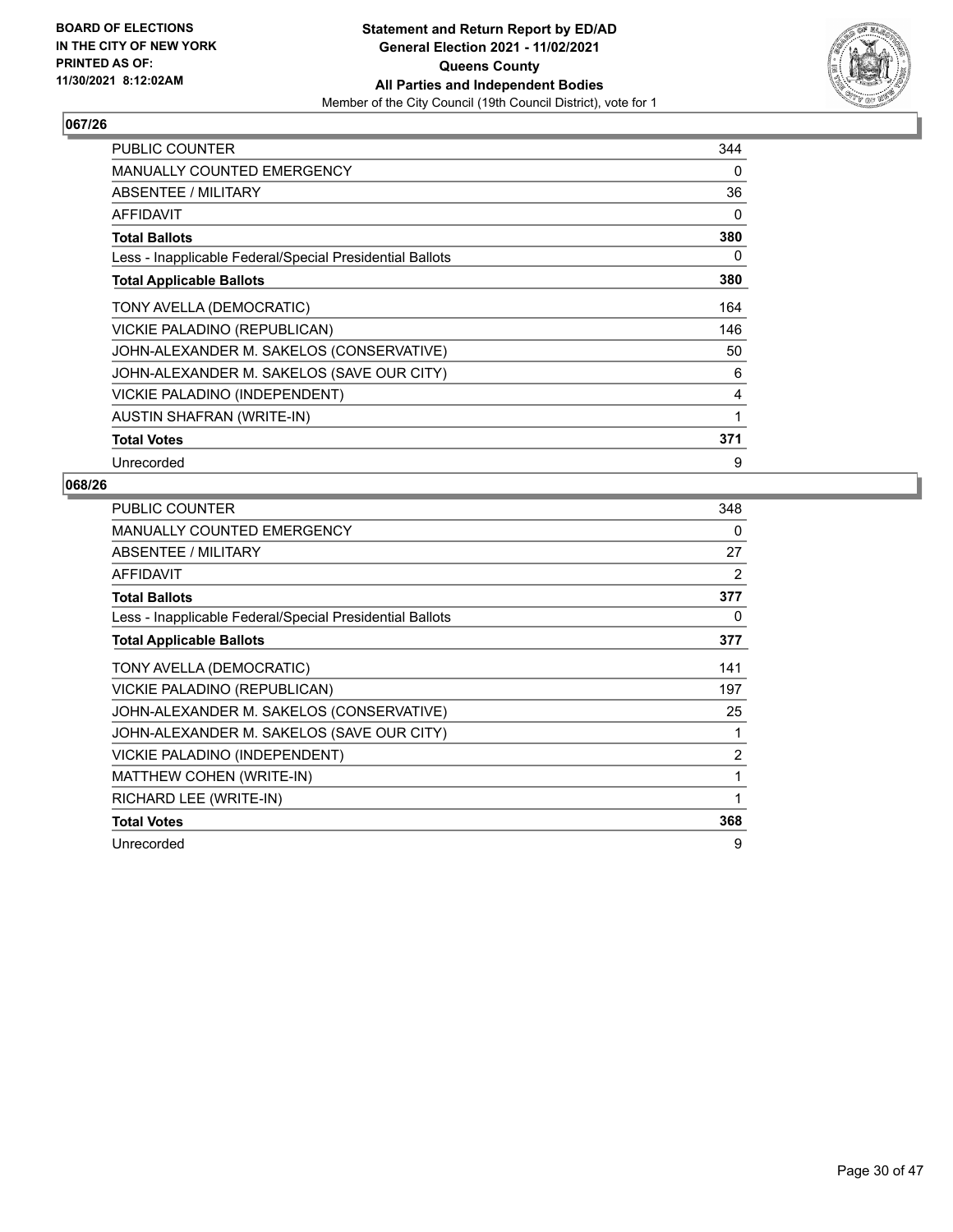

| <b>PUBLIC COUNTER</b>                                    | 229 |
|----------------------------------------------------------|-----|
| <b>MANUALLY COUNTED EMERGENCY</b>                        | 0   |
| ABSENTEE / MILITARY                                      | 12  |
| AFFIDAVIT                                                | 3   |
| <b>Total Ballots</b>                                     | 244 |
| Less - Inapplicable Federal/Special Presidential Ballots | 0   |
| <b>Total Applicable Ballots</b>                          | 244 |
| TONY AVELLA (DEMOCRATIC)                                 | 111 |
| VICKIE PALADINO (REPUBLICAN)                             | 111 |
| JOHN-ALEXANDER M. SAKELOS (CONSERVATIVE)                 | 8   |
| JOHN-ALEXANDER M. SAKELOS (SAVE OUR CITY)                | 0   |
| VICKIE PALADINO (INDEPENDENT)                            | 6   |
| <b>Total Votes</b>                                       | 236 |
| Unrecorded                                               | 8   |

# **070/26**

| <b>PUBLIC COUNTER</b>                                    | 274 |
|----------------------------------------------------------|-----|
| <b>MANUALLY COUNTED EMERGENCY</b>                        | 0   |
| ABSENTEE / MILITARY                                      | 14  |
| <b>AFFIDAVIT</b>                                         | 2   |
| <b>Total Ballots</b>                                     | 290 |
| Less - Inapplicable Federal/Special Presidential Ballots | 0   |
| <b>Total Applicable Ballots</b>                          | 290 |
| TONY AVELLA (DEMOCRATIC)                                 | 145 |
| VICKIE PALADINO (REPUBLICAN)                             | 108 |
| JOHN-ALEXANDER M. SAKELOS (CONSERVATIVE)                 | 15  |
| JOHN-ALEXANDER M. SAKELOS (SAVE OUR CITY)                | 5   |
| VICKIE PALADINO (INDEPENDENT)                            | 3   |
| MARIAH L. MADEWELL (WRITE-IN)                            | 1   |
| UNATTRIBUTABLE WRITE-IN (WRITE-IN)                       | 1   |
| <b>Total Votes</b>                                       | 278 |
| Unrecorded                                               | 12  |

| PUBLIC COUNTER                                           | 0           |
|----------------------------------------------------------|-------------|
| <b>MANUALLY COUNTED EMERGENCY</b>                        | 0           |
| ABSENTEE / MILITARY                                      | 0           |
| AFFIDAVIT                                                | 0           |
| <b>Total Ballots</b>                                     | 0           |
| Less - Inapplicable Federal/Special Presidential Ballots | 0           |
| <b>Total Applicable Ballots</b>                          | 0           |
| TONY AVELLA (DEMOCRATIC)                                 | 0           |
| VICKIE PALADINO (REPUBLICAN)                             | 0           |
| JOHN-ALEXANDER M. SAKELOS (CONSERVATIVE)                 | 0           |
| JOHN-ALEXANDER M. SAKELOS (SAVE OUR CITY)                | $\mathbf 0$ |
| VICKIE PALADINO (INDEPENDENT)                            | 0           |
| <b>Total Votes</b>                                       | 0           |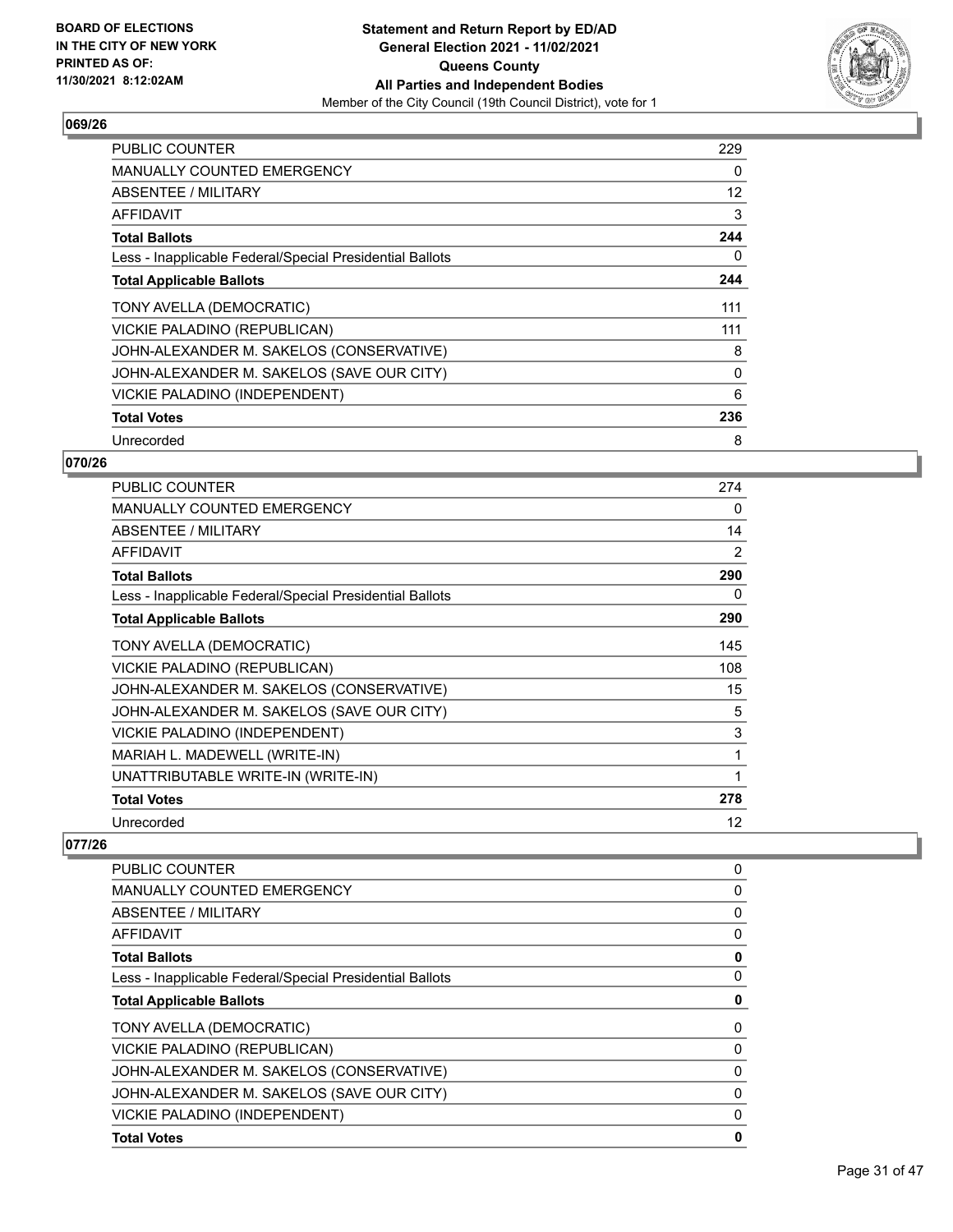

| <b>PUBLIC COUNTER</b>                                    | 221 |
|----------------------------------------------------------|-----|
| <b>MANUALLY COUNTED EMERGENCY</b>                        | 0   |
| ABSENTEE / MILITARY                                      | 8   |
| AFFIDAVIT                                                |     |
| <b>Total Ballots</b>                                     | 230 |
| Less - Inapplicable Federal/Special Presidential Ballots | 0   |
| <b>Total Applicable Ballots</b>                          | 230 |
| TONY AVELLA (DEMOCRATIC)                                 | 91  |
| VICKIE PALADINO (REPUBLICAN)                             | 119 |
| JOHN-ALEXANDER M. SAKELOS (CONSERVATIVE)                 | 9   |
| JOHN-ALEXANDER M. SAKELOS (SAVE OUR CITY)                | 2   |
| VICKIE PALADINO (INDEPENDENT)                            | 3   |
| <b>Total Votes</b>                                       | 224 |
| Unrecorded                                               | 6   |

| <b>PUBLIC COUNTER</b>                                    | 216 |
|----------------------------------------------------------|-----|
| <b>MANUALLY COUNTED EMERGENCY</b>                        | 0   |
| <b>ABSENTEE / MILITARY</b>                               | 18  |
| AFFIDAVIT                                                | 1   |
| <b>Total Ballots</b>                                     | 235 |
| Less - Inapplicable Federal/Special Presidential Ballots | 0   |
| <b>Total Applicable Ballots</b>                          | 235 |
| TONY AVELLA (DEMOCRATIC)                                 | 94  |
| VICKIE PALADINO (REPUBLICAN)                             | 101 |
| JOHN-ALEXANDER M. SAKELOS (CONSERVATIVE)                 | 28  |
| JOHN-ALEXANDER M. SAKELOS (SAVE OUR CITY)                | 5   |
| VICKIE PALADINO (INDEPENDENT)                            | 4   |
| JACK KEROUAC (WRITE-IN)                                  | 1   |
| <b>Total Votes</b>                                       | 233 |
| Unrecorded                                               | 2   |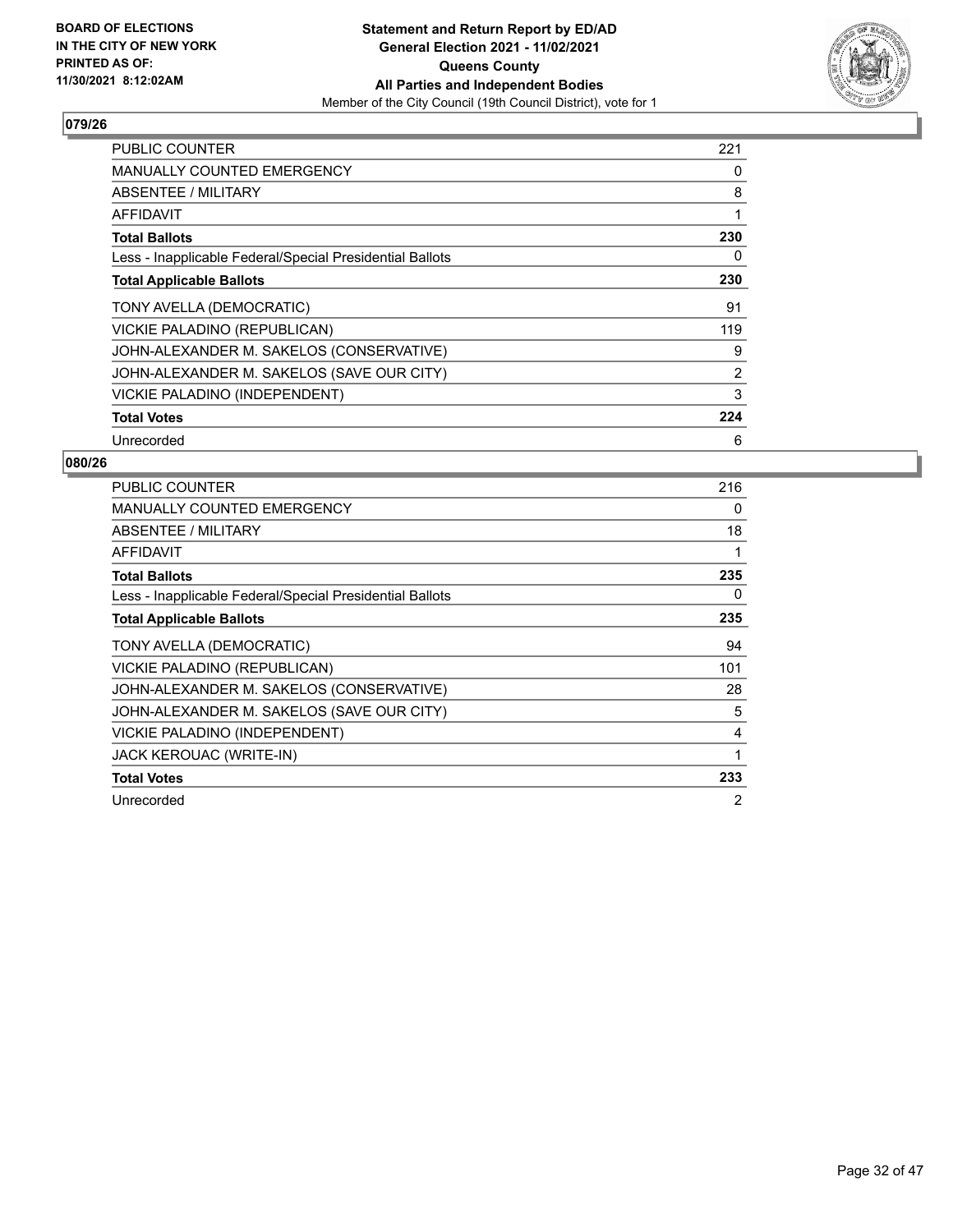

| <b>PUBLIC COUNTER</b>                                    | 295 |
|----------------------------------------------------------|-----|
| <b>MANUALLY COUNTED EMERGENCY</b>                        | 0   |
| ABSENTEE / MILITARY                                      | 28  |
| AFFIDAVIT                                                |     |
| <b>Total Ballots</b>                                     | 324 |
| Less - Inapplicable Federal/Special Presidential Ballots | 0   |
| <b>Total Applicable Ballots</b>                          | 324 |
| TONY AVELLA (DEMOCRATIC)                                 | 141 |
| VICKIE PALADINO (REPUBLICAN)                             | 148 |
| JOHN-ALEXANDER M. SAKELOS (CONSERVATIVE)                 | 20  |
| JOHN-ALEXANDER M. SAKELOS (SAVE OUR CITY)                | 1   |
| VICKIE PALADINO (INDEPENDENT)                            | 3   |
| RICHARD LEE (WRITE-IN)                                   | 1   |
| <b>Total Votes</b>                                       | 314 |
| Unrecorded                                               | 10  |

| <b>PUBLIC COUNTER</b>                                    | 177            |
|----------------------------------------------------------|----------------|
| <b>MANUALLY COUNTED EMERGENCY</b>                        | 0              |
| ABSENTEE / MILITARY                                      | 14             |
| AFFIDAVIT                                                | 0              |
| <b>Total Ballots</b>                                     | 191            |
| Less - Inapplicable Federal/Special Presidential Ballots | 0              |
| <b>Total Applicable Ballots</b>                          | 191            |
| TONY AVELLA (DEMOCRATIC)                                 | 98             |
| VICKIE PALADINO (REPUBLICAN)                             | 68             |
| JOHN-ALEXANDER M. SAKELOS (CONSERVATIVE)                 | 17             |
| JOHN-ALEXANDER M. SAKELOS (SAVE OUR CITY)                | $\overline{2}$ |
| VICKIE PALADINO (INDEPENDENT)                            |                |
| <b>Total Votes</b>                                       | 186            |
| Unrecorded                                               | 5              |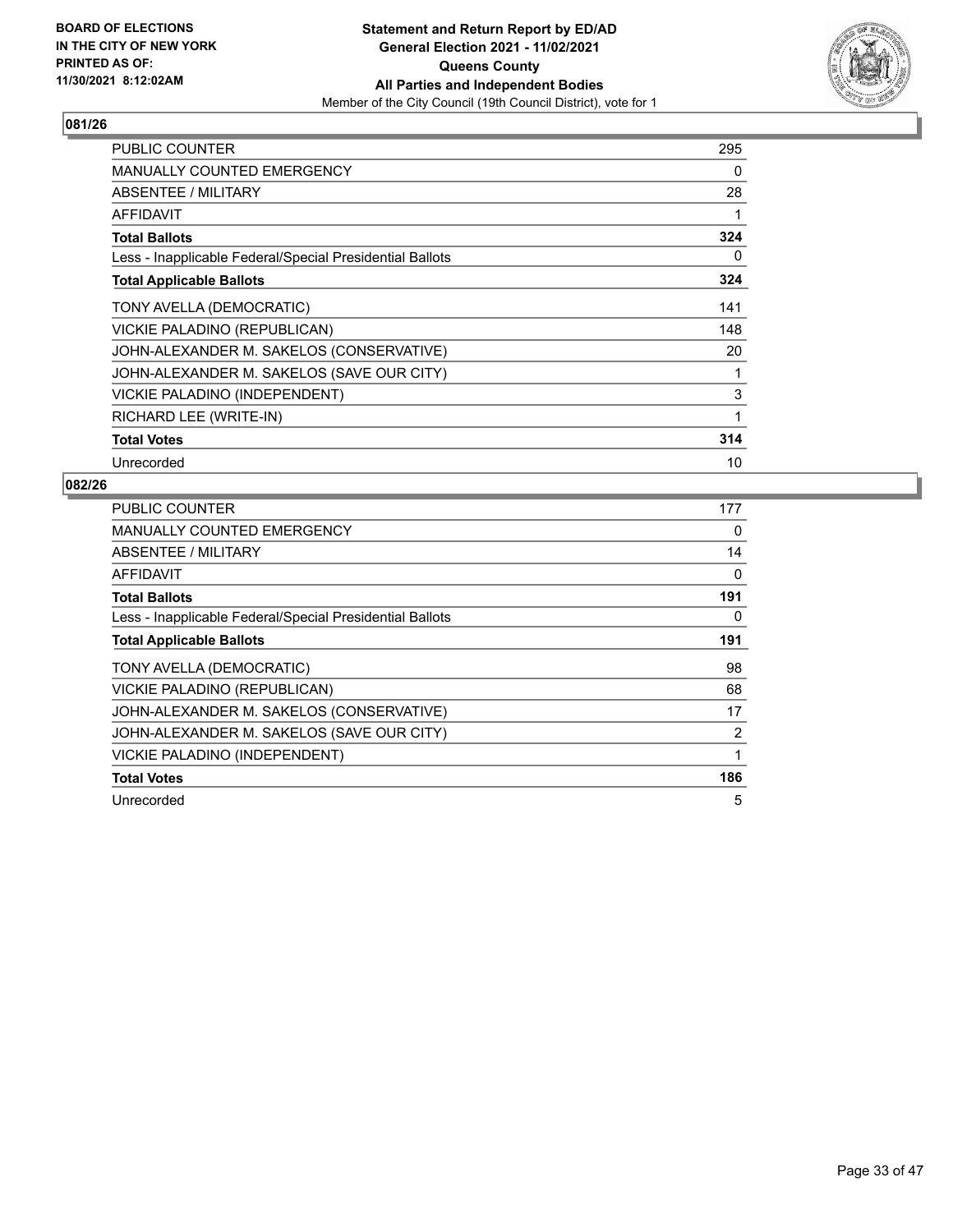

| <b>PUBLIC COUNTER</b>                                    | 293 |
|----------------------------------------------------------|-----|
| MANUALLY COUNTED EMERGENCY                               | 0   |
| <b>ABSENTEE / MILITARY</b>                               | 19  |
| <b>AFFIDAVIT</b>                                         | 0   |
| <b>Total Ballots</b>                                     | 312 |
| Less - Inapplicable Federal/Special Presidential Ballots | 0   |
| <b>Total Applicable Ballots</b>                          | 312 |
| TONY AVELLA (DEMOCRATIC)                                 | 147 |
| VICKIE PALADINO (REPUBLICAN)                             | 122 |
| JOHN-ALEXANDER M. SAKELOS (CONSERVATIVE)                 | 26  |
| JOHN-ALEXANDER M. SAKELOS (SAVE OUR CITY)                | 4   |
| VICKIE PALADINO (INDEPENDENT)                            | 3   |
| ALEXANDER HAMILTON (WRITE-IN)                            | 1   |
| <b>GABRIEL MUNSON (WRITE-IN)</b>                         | 1   |
| RACHEL LEE (WRITE-IN)                                    | 1   |
| <b>Total Votes</b>                                       | 305 |
| Unrecorded                                               | 7   |

| <b>PUBLIC COUNTER</b>                                    | 151 |
|----------------------------------------------------------|-----|
| <b>MANUALLY COUNTED EMERGENCY</b>                        | 0   |
| ABSENTEE / MILITARY                                      | 30  |
| AFFIDAVIT                                                | 0   |
| <b>Total Ballots</b>                                     | 181 |
| Less - Inapplicable Federal/Special Presidential Ballots | 0   |
| <b>Total Applicable Ballots</b>                          | 181 |
| TONY AVELLA (DEMOCRATIC)                                 | 110 |
| VICKIE PALADINO (REPUBLICAN)                             | 59  |
| JOHN-ALEXANDER M. SAKELOS (CONSERVATIVE)                 | 4   |
| JOHN-ALEXANDER M. SAKELOS (SAVE OUR CITY)                | 0   |
| VICKIE PALADINO (INDEPENDENT)                            | 3   |
| <b>Total Votes</b>                                       | 176 |
| Unrecorded                                               | 5   |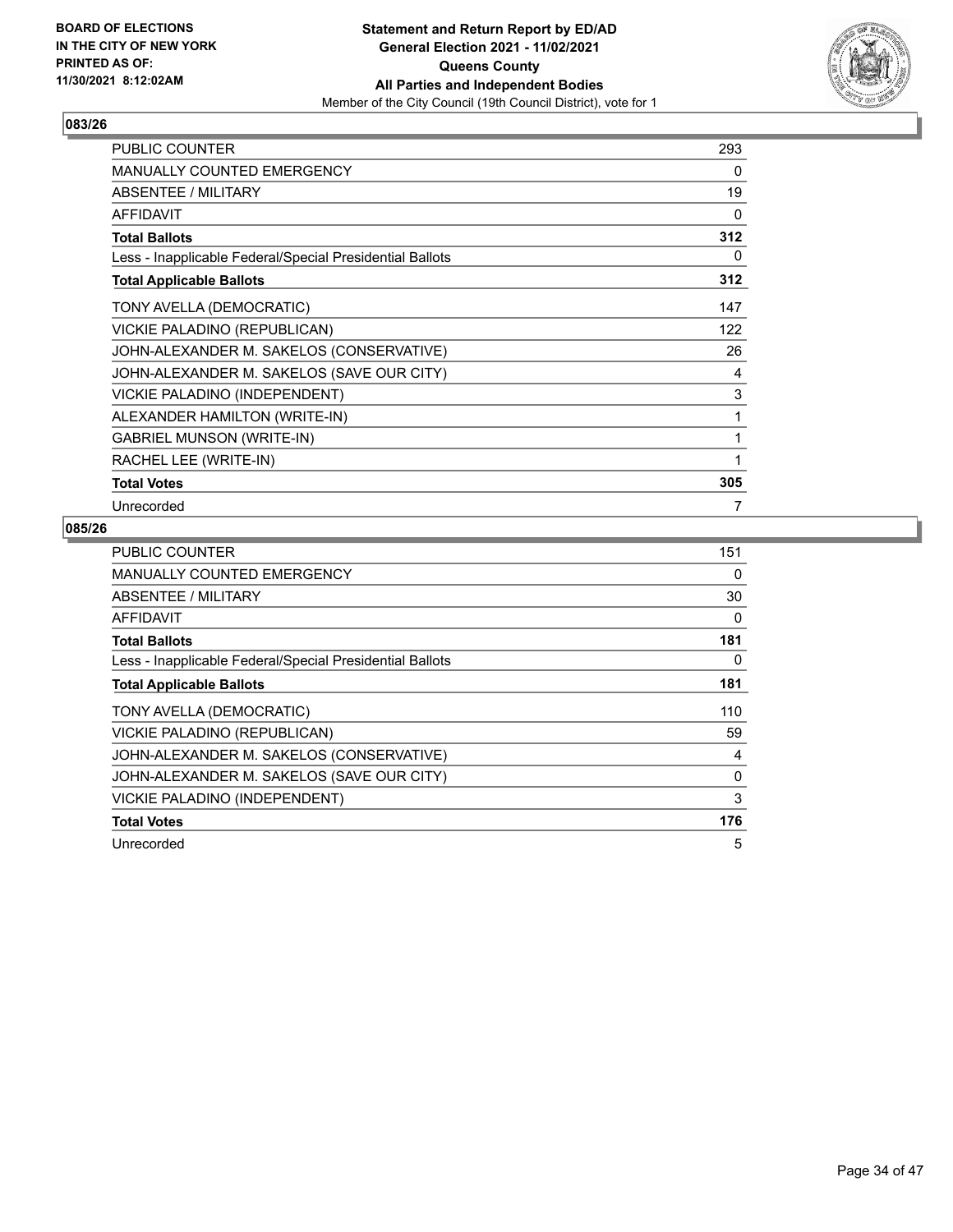

| <b>PUBLIC COUNTER</b>                                    | 429            |
|----------------------------------------------------------|----------------|
| <b>MANUALLY COUNTED EMERGENCY</b>                        | 0              |
| ABSENTEE / MILITARY                                      | 20             |
| <b>AFFIDAVIT</b>                                         | $\overline{2}$ |
| <b>Total Ballots</b>                                     | 451            |
| Less - Inapplicable Federal/Special Presidential Ballots | 0              |
| <b>Total Applicable Ballots</b>                          | 451            |
| TONY AVELLA (DEMOCRATIC)                                 | 107            |
| VICKIE PALADINO (REPUBLICAN)                             | 311            |
| JOHN-ALEXANDER M. SAKELOS (CONSERVATIVE)                 | 21             |
| JOHN-ALEXANDER M. SAKELOS (SAVE OUR CITY)                | 0              |
| VICKIE PALADINO (INDEPENDENT)                            | 5              |
| UNCOUNTED WRITE-IN PER STATUTE (WRITE-IN)                | 1              |
| <b>Total Votes</b>                                       | 445            |
| Unrecorded                                               | 6              |

# **051/27**

| <b>PUBLIC COUNTER</b>                                    | 443      |
|----------------------------------------------------------|----------|
| <b>MANUALLY COUNTED EMERGENCY</b>                        | $\Omega$ |
| ABSENTEE / MILITARY                                      | 28       |
| AFFIDAVIT                                                |          |
| <b>Total Ballots</b>                                     | 472      |
| Less - Inapplicable Federal/Special Presidential Ballots | 0        |
| <b>Total Applicable Ballots</b>                          | 472      |
| TONY AVELLA (DEMOCRATIC)                                 | 106      |
| VICKIE PALADINO (REPUBLICAN)                             | 330      |
| JOHN-ALEXANDER M. SAKELOS (CONSERVATIVE)                 | 21       |
| JOHN-ALEXANDER M. SAKELOS (SAVE OUR CITY)                |          |
| VICKIE PALADINO (INDEPENDENT)                            | 11       |
| <b>Total Votes</b>                                       | 469      |
| Unrecorded                                               | 3        |

| <b>PUBLIC COUNTER</b>                                    | 164 |
|----------------------------------------------------------|-----|
| <b>MANUALLY COUNTED EMERGENCY</b>                        | 0   |
| ABSENTEE / MILITARY                                      | 6   |
| AFFIDAVIT                                                | 1   |
| <b>Total Ballots</b>                                     | 171 |
| Less - Inapplicable Federal/Special Presidential Ballots | 0   |
| <b>Total Applicable Ballots</b>                          | 171 |
| TONY AVELLA (DEMOCRATIC)                                 | 39  |
| VICKIE PALADINO (REPUBLICAN)                             | 115 |
| JOHN-ALEXANDER M. SAKELOS (CONSERVATIVE)                 | 13  |
| JOHN-ALEXANDER M. SAKELOS (SAVE OUR CITY)                |     |
| VICKIE PALADINO (INDEPENDENT)                            | 3   |
| <b>Total Votes</b>                                       | 171 |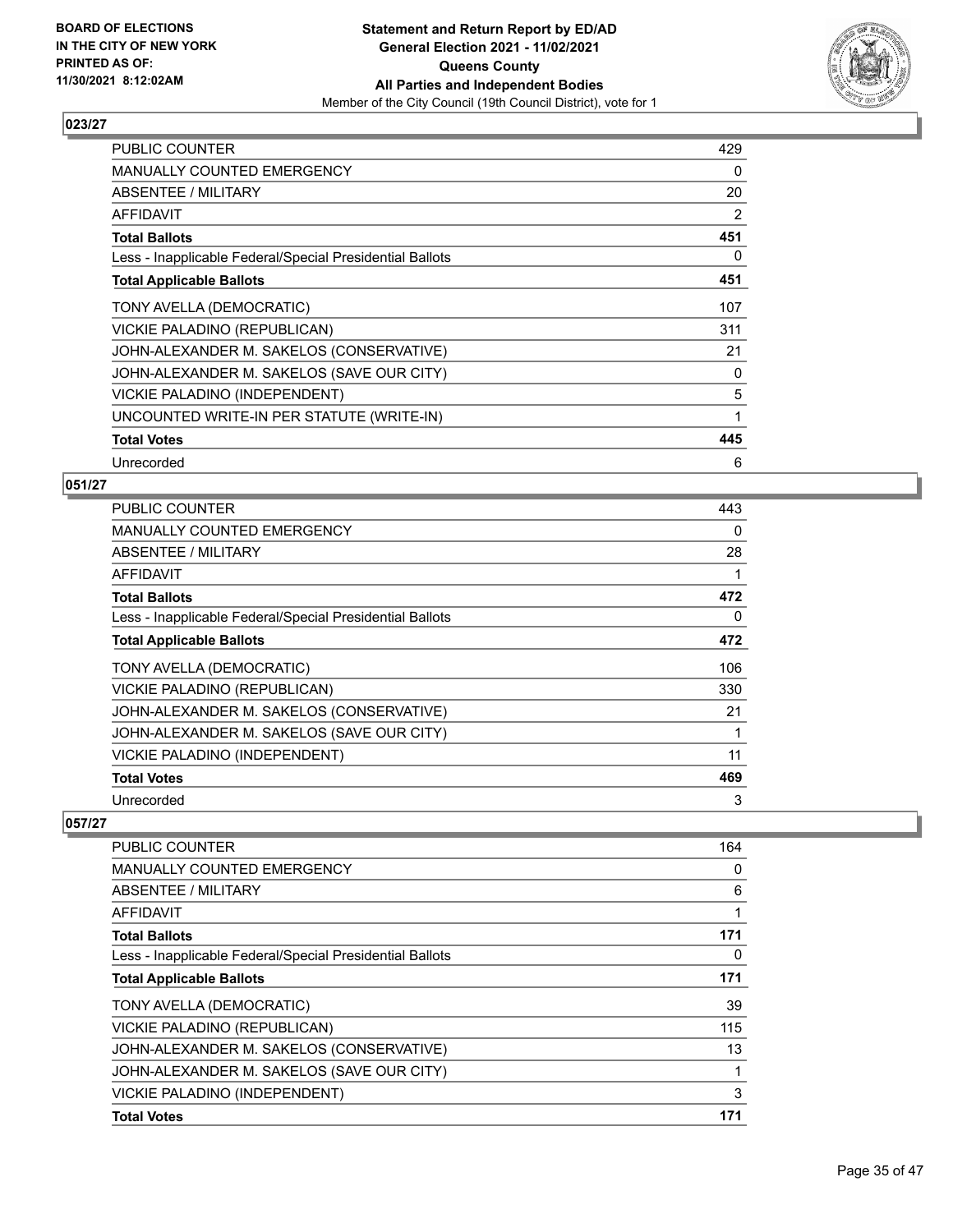

| PUBLIC COUNTER                                           | 220 |
|----------------------------------------------------------|-----|
| <b>MANUALLY COUNTED EMERGENCY</b>                        | 0   |
| ABSENTEE / MILITARY                                      | 15  |
| AFFIDAVIT                                                | 0   |
| <b>Total Ballots</b>                                     | 235 |
| Less - Inapplicable Federal/Special Presidential Ballots | 0   |
| <b>Total Applicable Ballots</b>                          | 235 |
| TONY AVELLA (DEMOCRATIC)                                 | 85  |
| VICKIE PALADINO (REPUBLICAN)                             | 129 |
| JOHN-ALEXANDER M. SAKELOS (CONSERVATIVE)                 | 11  |
| JOHN-ALEXANDER M. SAKELOS (SAVE OUR CITY)                |     |
| VICKIE PALADINO (INDEPENDENT)                            | 2   |
| <b>Total Votes</b>                                       | 228 |
| Unrecorded                                               | 7   |

# **060/27**

| PUBLIC COUNTER                                           | 141 |
|----------------------------------------------------------|-----|
| <b>MANUALLY COUNTED EMERGENCY</b>                        | 0   |
| ABSENTEE / MILITARY                                      | 37  |
| AFFIDAVIT                                                | 0   |
| <b>Total Ballots</b>                                     | 178 |
| Less - Inapplicable Federal/Special Presidential Ballots | 0   |
| <b>Total Applicable Ballots</b>                          | 178 |
| TONY AVELLA (DEMOCRATIC)                                 | 96  |
| VICKIE PALADINO (REPUBLICAN)                             | 67  |
| JOHN-ALEXANDER M. SAKELOS (CONSERVATIVE)                 | 7   |
| JOHN-ALEXANDER M. SAKELOS (SAVE OUR CITY)                | 0   |
| VICKIE PALADINO (INDEPENDENT)                            | 4   |
| <b>Total Votes</b>                                       | 174 |
| Unrecorded                                               | 4   |

| <b>PUBLIC COUNTER</b>                                    | 163 |
|----------------------------------------------------------|-----|
| <b>MANUALLY COUNTED EMERGENCY</b>                        | 0   |
| ABSENTEE / MILITARY                                      | 14  |
| <b>AFFIDAVIT</b>                                         | 0   |
| <b>Total Ballots</b>                                     | 177 |
| Less - Inapplicable Federal/Special Presidential Ballots | 0   |
| <b>Total Applicable Ballots</b>                          | 177 |
| TONY AVELLA (DEMOCRATIC)                                 | 66  |
| VICKIE PALADINO (REPUBLICAN)                             | 90  |
| JOHN-ALEXANDER M. SAKELOS (CONSERVATIVE)                 | 6   |
| JOHN-ALEXANDER M. SAKELOS (SAVE OUR CITY)                |     |
| VICKIE PALADINO (INDEPENDENT)                            | 8   |
| <b>Total Votes</b>                                       | 171 |
| Unrecorded                                               | 6   |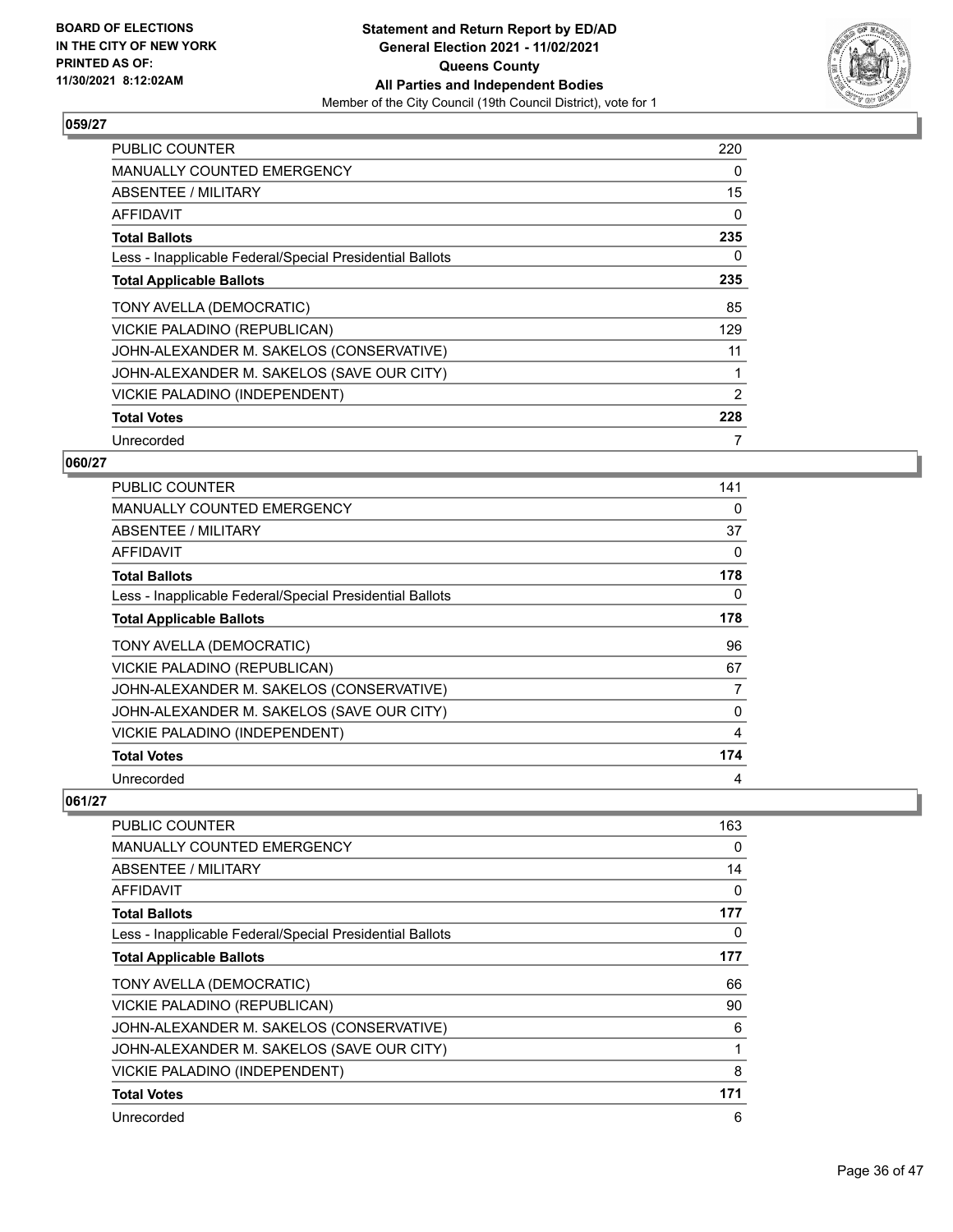

| <b>PUBLIC COUNTER</b>                                    | 157            |
|----------------------------------------------------------|----------------|
| <b>MANUALLY COUNTED EMERGENCY</b>                        | 0              |
| ABSENTEE / MILITARY                                      | 7              |
| AFFIDAVIT                                                | 0              |
| <b>Total Ballots</b>                                     | 164            |
| Less - Inapplicable Federal/Special Presidential Ballots | 0              |
| <b>Total Applicable Ballots</b>                          | 164            |
| TONY AVELLA (DEMOCRATIC)                                 | 98             |
| VICKIE PALADINO (REPUBLICAN)                             | 48             |
| JOHN-ALEXANDER M. SAKELOS (CONSERVATIVE)                 | 10             |
| JOHN-ALEXANDER M. SAKELOS (SAVE OUR CITY)                |                |
| VICKIE PALADINO (INDEPENDENT)                            | 5              |
| <b>Total Votes</b>                                       | 162            |
| Unrecorded                                               | $\overline{2}$ |

| <b>PUBLIC COUNTER</b>                                    | 154 |
|----------------------------------------------------------|-----|
| <b>MANUALLY COUNTED EMERGENCY</b>                        | 0   |
| <b>ABSENTEE / MILITARY</b>                               | 11  |
| AFFIDAVIT                                                |     |
| <b>Total Ballots</b>                                     | 166 |
| Less - Inapplicable Federal/Special Presidential Ballots | 0   |
| <b>Total Applicable Ballots</b>                          | 166 |
| TONY AVELLA (DEMOCRATIC)                                 | 87  |
| VICKIE PALADINO (REPUBLICAN)                             | 70  |
| JOHN-ALEXANDER M. SAKELOS (CONSERVATIVE)                 |     |
| JOHN-ALEXANDER M. SAKELOS (SAVE OUR CITY)                | 0   |
| VICKIE PALADINO (INDEPENDENT)                            | 0   |
| ASHLEY MUNOZ (WRITE-IN)                                  | 1   |
| <b>Total Votes</b>                                       | 159 |
| Unrecorded                                               |     |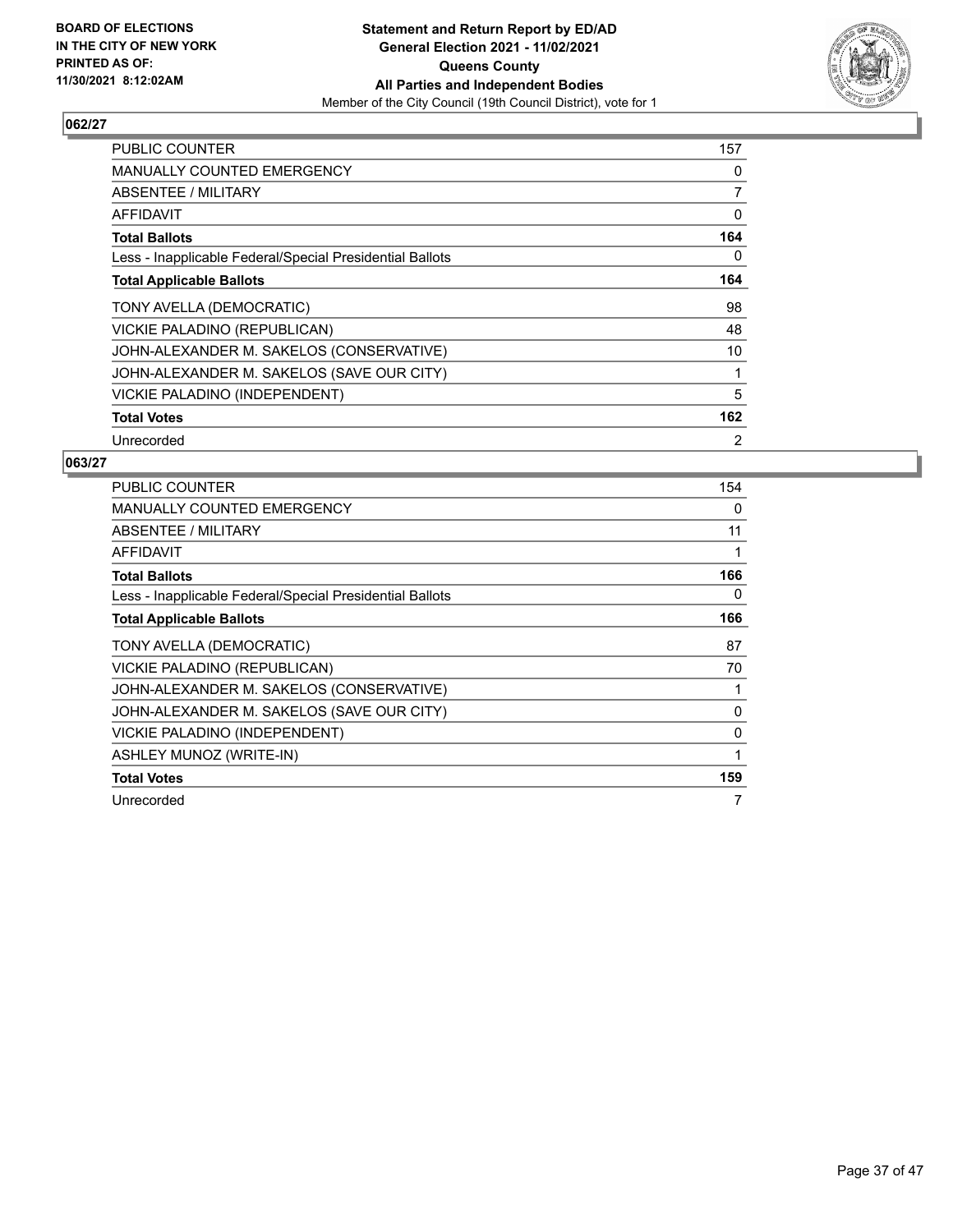

| <b>PUBLIC COUNTER</b>                                    | 137      |
|----------------------------------------------------------|----------|
| <b>MANUALLY COUNTED EMERGENCY</b>                        | 0        |
| ABSENTEE / MILITARY                                      | 22       |
| <b>AFFIDAVIT</b>                                         | 0        |
| <b>Total Ballots</b>                                     | 159      |
| Less - Inapplicable Federal/Special Presidential Ballots | 0        |
| <b>Total Applicable Ballots</b>                          | 159      |
| TONY AVELLA (DEMOCRATIC)                                 | 71       |
| VICKIE PALADINO (REPUBLICAN)                             | 69       |
| JOHN-ALEXANDER M. SAKELOS (CONSERVATIVE)                 | 8        |
| JOHN-ALEXANDER M. SAKELOS (SAVE OUR CITY)                | $\Omega$ |
| VICKIE PALADINO (INDEPENDENT)                            | 4        |
| BERNIE SANDERS (WRITE-IN)                                | 1        |
| <b>Total Votes</b>                                       | 153      |
| Unrecorded                                               | 6        |

## **065/27**

| <b>PUBLIC COUNTER</b>                                    | 161 |
|----------------------------------------------------------|-----|
| <b>MANUALLY COUNTED EMERGENCY</b>                        | 0   |
| ABSENTEE / MILITARY                                      | 16  |
| AFFIDAVIT                                                | 0   |
| <b>Total Ballots</b>                                     | 177 |
| Less - Inapplicable Federal/Special Presidential Ballots | 0   |
| <b>Total Applicable Ballots</b>                          | 177 |
| TONY AVELLA (DEMOCRATIC)                                 | 70  |
| VICKIE PALADINO (REPUBLICAN)                             | 78  |
| JOHN-ALEXANDER M. SAKELOS (CONSERVATIVE)                 | 9   |
| JOHN-ALEXANDER M. SAKELOS (SAVE OUR CITY)                | 1   |
| VICKIE PALADINO (INDEPENDENT)                            | 15  |
| <b>Total Votes</b>                                       | 173 |
| Unrecorded                                               | 4   |

| <b>PUBLIC COUNTER</b>                                    | 214            |
|----------------------------------------------------------|----------------|
| MANUALLY COUNTED EMERGENCY                               | 0              |
| ABSENTEE / MILITARY                                      | 16             |
| <b>AFFIDAVIT</b>                                         | $\overline{2}$ |
| <b>Total Ballots</b>                                     | 232            |
| Less - Inapplicable Federal/Special Presidential Ballots | 0              |
| <b>Total Applicable Ballots</b>                          | 232            |
| TONY AVELLA (DEMOCRATIC)                                 | 106            |
| VICKIE PALADINO (REPUBLICAN)                             | 106            |
| JOHN-ALEXANDER M. SAKELOS (CONSERVATIVE)                 | 5              |
| JOHN-ALEXANDER M. SAKELOS (SAVE OUR CITY)                | $\overline{2}$ |
| VICKIE PALADINO (INDEPENDENT)                            | 5              |
| <b>Total Votes</b>                                       | 224            |
| Unrecorded                                               | 8              |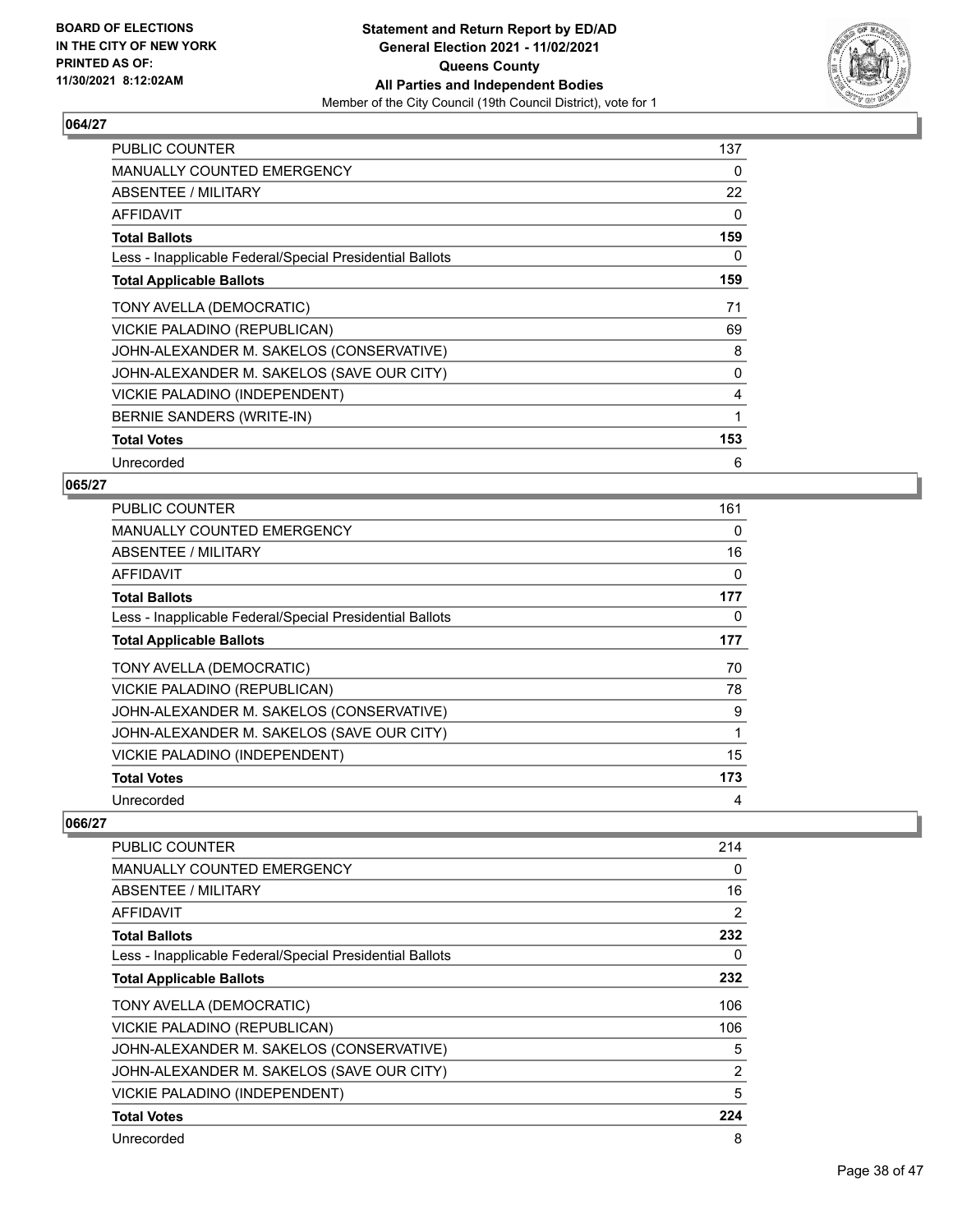

| <b>PUBLIC COUNTER</b>                                    | 200 |
|----------------------------------------------------------|-----|
| <b>MANUALLY COUNTED EMERGENCY</b>                        | 0   |
| ABSENTEE / MILITARY                                      | 16  |
| <b>AFFIDAVIT</b>                                         | 1   |
| <b>Total Ballots</b>                                     | 217 |
| Less - Inapplicable Federal/Special Presidential Ballots | 0   |
| <b>Total Applicable Ballots</b>                          | 217 |
| TONY AVELLA (DEMOCRATIC)                                 | 90  |
| VICKIE PALADINO (REPUBLICAN)                             | 109 |
| JOHN-ALEXANDER M. SAKELOS (CONSERVATIVE)                 | 4   |
| JOHN-ALEXANDER M. SAKELOS (SAVE OUR CITY)                | 3   |
| VICKIE PALADINO (INDEPENDENT)                            | 4   |
| RICHARD LEE (WRITE-IN)                                   | 2   |
| <b>Total Votes</b>                                       | 212 |
| Unrecorded                                               | 5   |

#### **068/27**

| <b>PUBLIC COUNTER</b>                                    | 249 |
|----------------------------------------------------------|-----|
| <b>MANUALLY COUNTED EMERGENCY</b>                        | 0   |
| ABSENTEE / MILITARY                                      | 13  |
| AFFIDAVIT                                                | 0   |
| <b>Total Ballots</b>                                     | 262 |
| Less - Inapplicable Federal/Special Presidential Ballots | 0   |
| <b>Total Applicable Ballots</b>                          | 262 |
| TONY AVELLA (DEMOCRATIC)                                 | 123 |
| VICKIE PALADINO (REPUBLICAN)                             | 116 |
| JOHN-ALEXANDER M. SAKELOS (CONSERVATIVE)                 | 10  |
| JOHN-ALEXANDER M. SAKELOS (SAVE OUR CITY)                | 2   |
| VICKIE PALADINO (INDEPENDENT)                            | 8   |
| <b>Total Votes</b>                                       | 259 |
| Unrecorded                                               | 3   |

#### **075/27**

| PUBLIC COUNTER                                           | 0        |
|----------------------------------------------------------|----------|
| <b>MANUALLY COUNTED EMERGENCY</b>                        | 0        |
| ABSENTEE / MILITARY                                      | 0        |
| AFFIDAVIT                                                | 0        |
| <b>Total Ballots</b>                                     | 0        |
| Less - Inapplicable Federal/Special Presidential Ballots | 0        |
| <b>Total Applicable Ballots</b>                          | 0        |
| TONY AVELLA (DEMOCRATIC)                                 | 0        |
| VICKIE PALADINO (REPUBLICAN)                             | 0        |
| JOHN-ALEXANDER M. SAKELOS (CONSERVATIVE)                 | 0        |
| JOHN-ALEXANDER M. SAKELOS (SAVE OUR CITY)                | $\Omega$ |
| VICKIE PALADINO (INDEPENDENT)                            | 0        |
| <b>Total Votes</b>                                       | 0        |

# **076/27 COMBINED into: 077/26**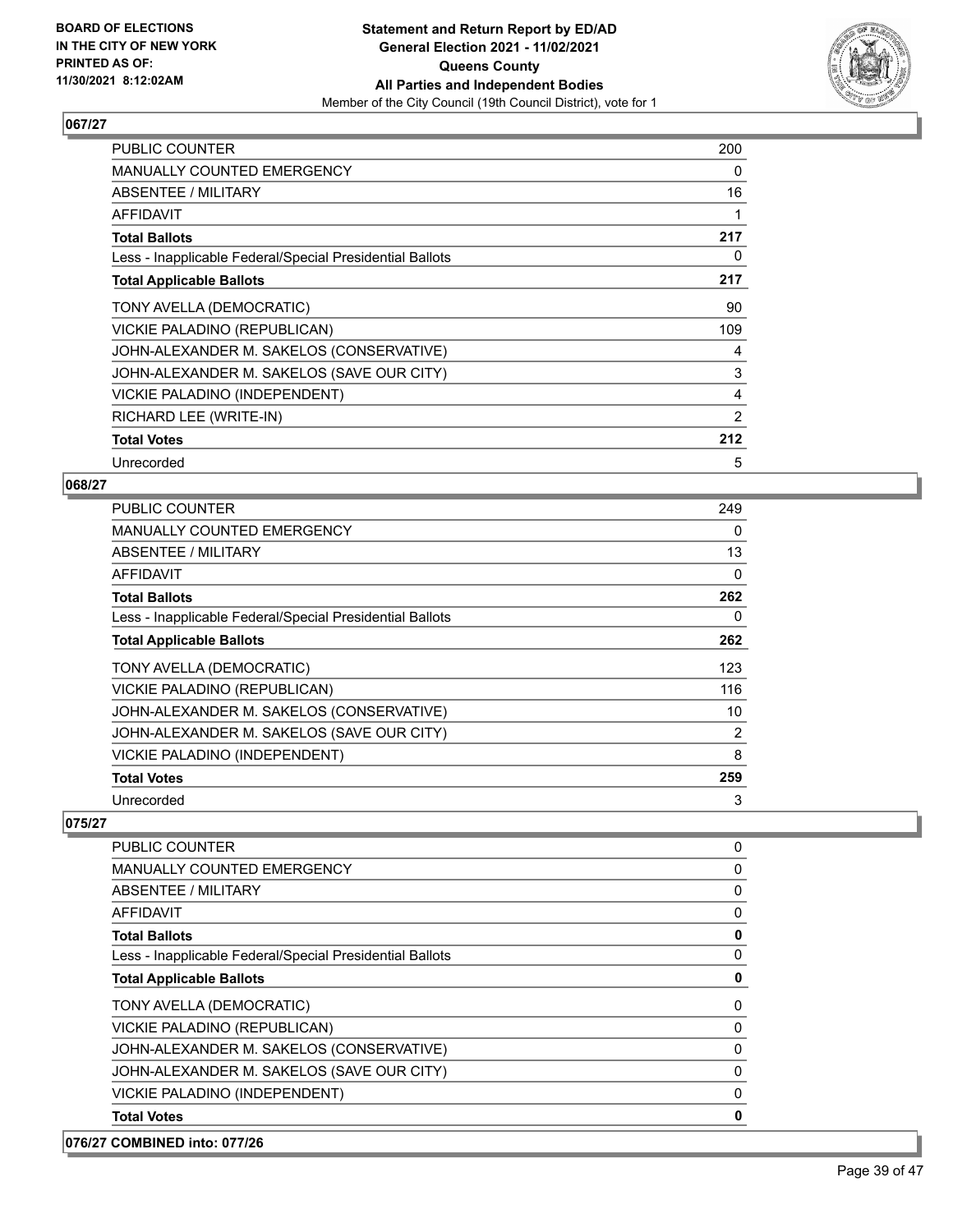

| <b>PUBLIC COUNTER</b>                                    | 0 |
|----------------------------------------------------------|---|
| <b>MANUALLY COUNTED EMERGENCY</b>                        | 0 |
| ABSENTEE / MILITARY                                      | 0 |
| <b>AFFIDAVIT</b>                                         | 0 |
| <b>Total Ballots</b>                                     | 0 |
| Less - Inapplicable Federal/Special Presidential Ballots | 0 |
| <b>Total Applicable Ballots</b>                          | 0 |
| TONY AVELLA (DEMOCRATIC)                                 | 0 |
| VICKIE PALADINO (REPUBLICAN)                             | 0 |
| JOHN-ALEXANDER M. SAKELOS (CONSERVATIVE)                 | 0 |
| JOHN-ALEXANDER M. SAKELOS (SAVE OUR CITY)                | 0 |
| VICKIE PALADINO (INDEPENDENT)                            | 0 |
| <b>Total Votes</b>                                       | 0 |

# **078/27 COMBINED into: 077/27**

# **081/27**

| <b>PUBLIC COUNTER</b>                                    | 230            |
|----------------------------------------------------------|----------------|
| <b>MANUALLY COUNTED EMERGENCY</b>                        | 0              |
| ABSENTEE / MILITARY                                      | 13             |
| AFFIDAVIT                                                | 0              |
| <b>Total Ballots</b>                                     | 243            |
| Less - Inapplicable Federal/Special Presidential Ballots | 0              |
| <b>Total Applicable Ballots</b>                          | 243            |
| TONY AVELLA (DEMOCRATIC)                                 | 105            |
| VICKIE PALADINO (REPUBLICAN)                             | 114            |
| JOHN-ALEXANDER M. SAKELOS (CONSERVATIVE)                 | 8              |
| JOHN-ALEXANDER M. SAKELOS (SAVE OUR CITY)                | $\overline{2}$ |
| VICKIE PALADINO (INDEPENDENT)                            | 11             |
| <b>Total Votes</b>                                       | 240            |
| Unrecorded                                               | 3              |

| PUBLIC COUNTER                                           | 197 |
|----------------------------------------------------------|-----|
| <b>MANUALLY COUNTED EMERGENCY</b>                        | 0   |
| ABSENTEE / MILITARY                                      | 9   |
| <b>AFFIDAVIT</b>                                         | 0   |
| <b>Total Ballots</b>                                     | 206 |
| Less - Inapplicable Federal/Special Presidential Ballots | 0   |
| <b>Total Applicable Ballots</b>                          | 206 |
| TONY AVELLA (DEMOCRATIC)                                 | 62  |
| VICKIE PALADINO (REPUBLICAN)                             | 116 |
| JOHN-ALEXANDER M. SAKELOS (CONSERVATIVE)                 | 13  |
| JOHN-ALEXANDER M. SAKELOS (SAVE OUR CITY)                | 3   |
| VICKIE PALADINO (INDEPENDENT)                            | 5   |
| <b>Total Votes</b>                                       | 199 |
| Unrecorded                                               | 7   |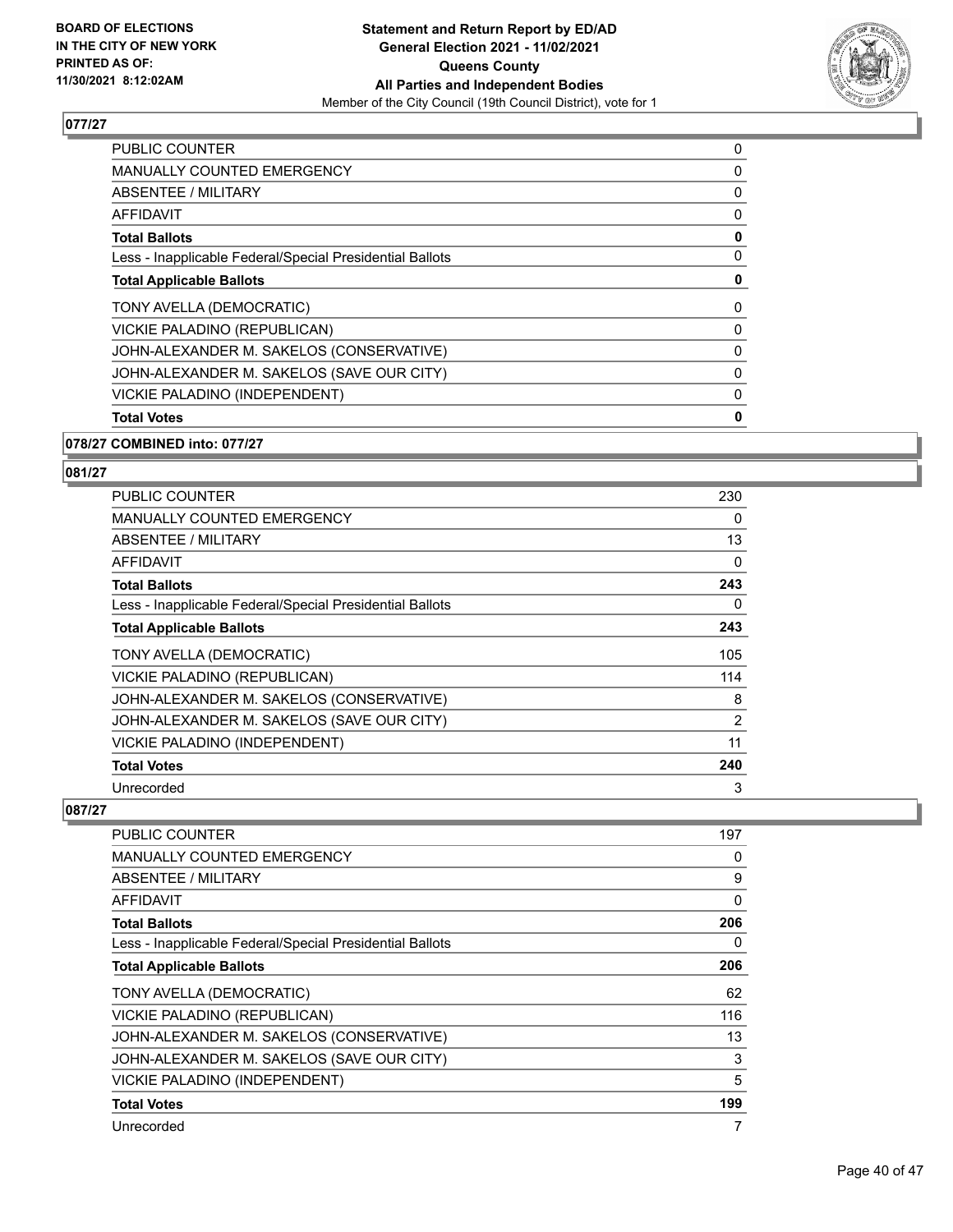

| <b>PUBLIC COUNTER</b>                                    | 0 |
|----------------------------------------------------------|---|
| <b>MANUALLY COUNTED EMERGENCY</b>                        | 0 |
| ABSENTEE / MILITARY                                      | 0 |
| AFFIDAVIT                                                | 0 |
| <b>Total Ballots</b>                                     | 0 |
| Less - Inapplicable Federal/Special Presidential Ballots | 0 |
| <b>Total Applicable Ballots</b>                          | 0 |
| TONY AVELLA (DEMOCRATIC)                                 | 0 |
| VICKIE PALADINO (REPUBLICAN)                             | 0 |
| JOHN-ALEXANDER M. SAKELOS (CONSERVATIVE)                 | 0 |
| JOHN-ALEXANDER M. SAKELOS (SAVE OUR CITY)                | 0 |
| VICKIE PALADINO (INDEPENDENT)                            | 0 |
| <b>Total Votes</b>                                       | 0 |

| PUBLIC COUNTER                                           | 0 |
|----------------------------------------------------------|---|
| <b>MANUALLY COUNTED EMERGENCY</b>                        | 0 |
| ABSENTEE / MILITARY                                      | 0 |
| AFFIDAVIT                                                | 0 |
| <b>Total Ballots</b>                                     | 0 |
| Less - Inapplicable Federal/Special Presidential Ballots | 0 |
| <b>Total Applicable Ballots</b>                          | 0 |
| TONY AVELLA (DEMOCRATIC)                                 | 0 |
| VICKIE PALADINO (REPUBLICAN)                             | 0 |
| JOHN-ALEXANDER M. SAKELOS (CONSERVATIVE)                 | 0 |
| JOHN-ALEXANDER M. SAKELOS (SAVE OUR CITY)                | 0 |
| VICKIE PALADINO (INDEPENDENT)                            | 0 |
| <b>Total Votes</b>                                       | 0 |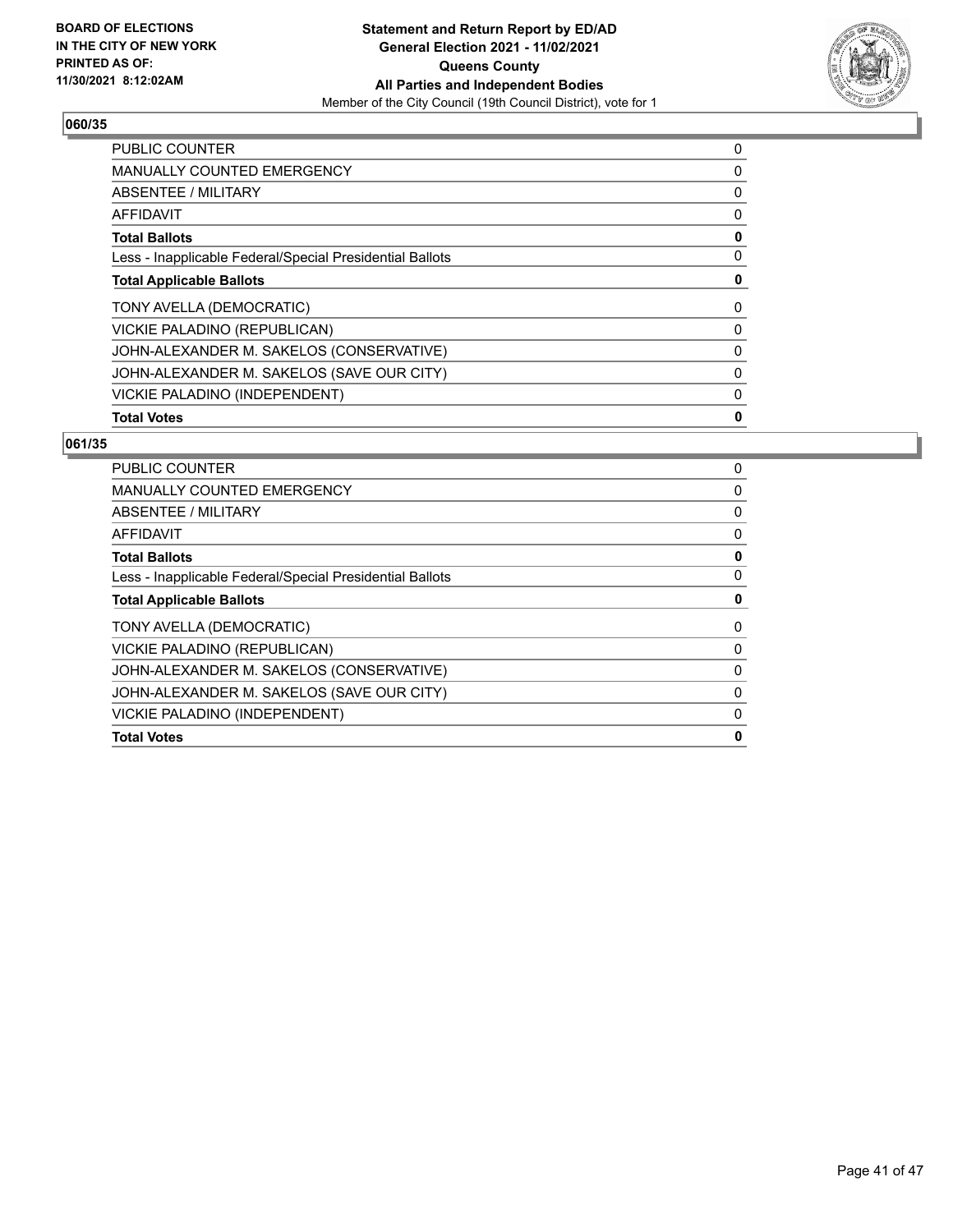

| <b>PUBLIC COUNTER</b>                                    | 307 |
|----------------------------------------------------------|-----|
| <b>MANUALLY COUNTED EMERGENCY</b>                        | 0   |
| <b>ABSENTEE / MILITARY</b>                               | 25  |
| AFFIDAVIT                                                | 4   |
| <b>Total Ballots</b>                                     | 336 |
| Less - Inapplicable Federal/Special Presidential Ballots | 0   |
| <b>Total Applicable Ballots</b>                          | 336 |
| TONY AVELLA (DEMOCRATIC)                                 | 83  |
| VICKIE PALADINO (REPUBLICAN)                             | 231 |
| JOHN-ALEXANDER M. SAKELOS (CONSERVATIVE)                 | 14  |
| JOHN-ALEXANDER M. SAKELOS (SAVE OUR CITY)                | 2   |
| VICKIE PALADINO (INDEPENDENT)                            | 4   |
| <b>Total Votes</b>                                       | 334 |
| Unrecorded                                               | 2   |

# **002/40**

| <b>PUBLIC COUNTER</b>                                    | 244 |
|----------------------------------------------------------|-----|
| <b>MANUALLY COUNTED EMERGENCY</b>                        | 0   |
| ABSENTEE / MILITARY                                      | 26  |
| AFFIDAVIT                                                | 0   |
| <b>Total Ballots</b>                                     | 270 |
| Less - Inapplicable Federal/Special Presidential Ballots | 0   |
| <b>Total Applicable Ballots</b>                          | 270 |
| TONY AVELLA (DEMOCRATIC)                                 | 103 |
| VICKIE PALADINO (REPUBLICAN)                             | 137 |
| JOHN-ALEXANDER M. SAKELOS (CONSERVATIVE)                 | 15  |
| JOHN-ALEXANDER M. SAKELOS (SAVE OUR CITY)                | 3   |
| VICKIE PALADINO (INDEPENDENT)                            | 4   |
| <b>Total Votes</b>                                       | 262 |
| Unrecorded                                               | 8   |

| PUBLIC COUNTER                                           | 293 |
|----------------------------------------------------------|-----|
| <b>MANUALLY COUNTED EMERGENCY</b>                        | 0   |
| <b>ABSENTEE / MILITARY</b>                               | 20  |
| AFFIDAVIT                                                |     |
| <b>Total Ballots</b>                                     | 314 |
| Less - Inapplicable Federal/Special Presidential Ballots | 0   |
| <b>Total Applicable Ballots</b>                          | 314 |
| TONY AVELLA (DEMOCRATIC)                                 | 112 |
| VICKIE PALADINO (REPUBLICAN)                             | 167 |
| JOHN-ALEXANDER M. SAKELOS (CONSERVATIVE)                 | 14  |
| JOHN-ALEXANDER M. SAKELOS (SAVE OUR CITY)                | 3   |
| <b>VICKIE PALADINO (INDEPENDENT)</b>                     | 8   |
| <b>Total Votes</b>                                       | 304 |
| Unrecorded                                               | 10  |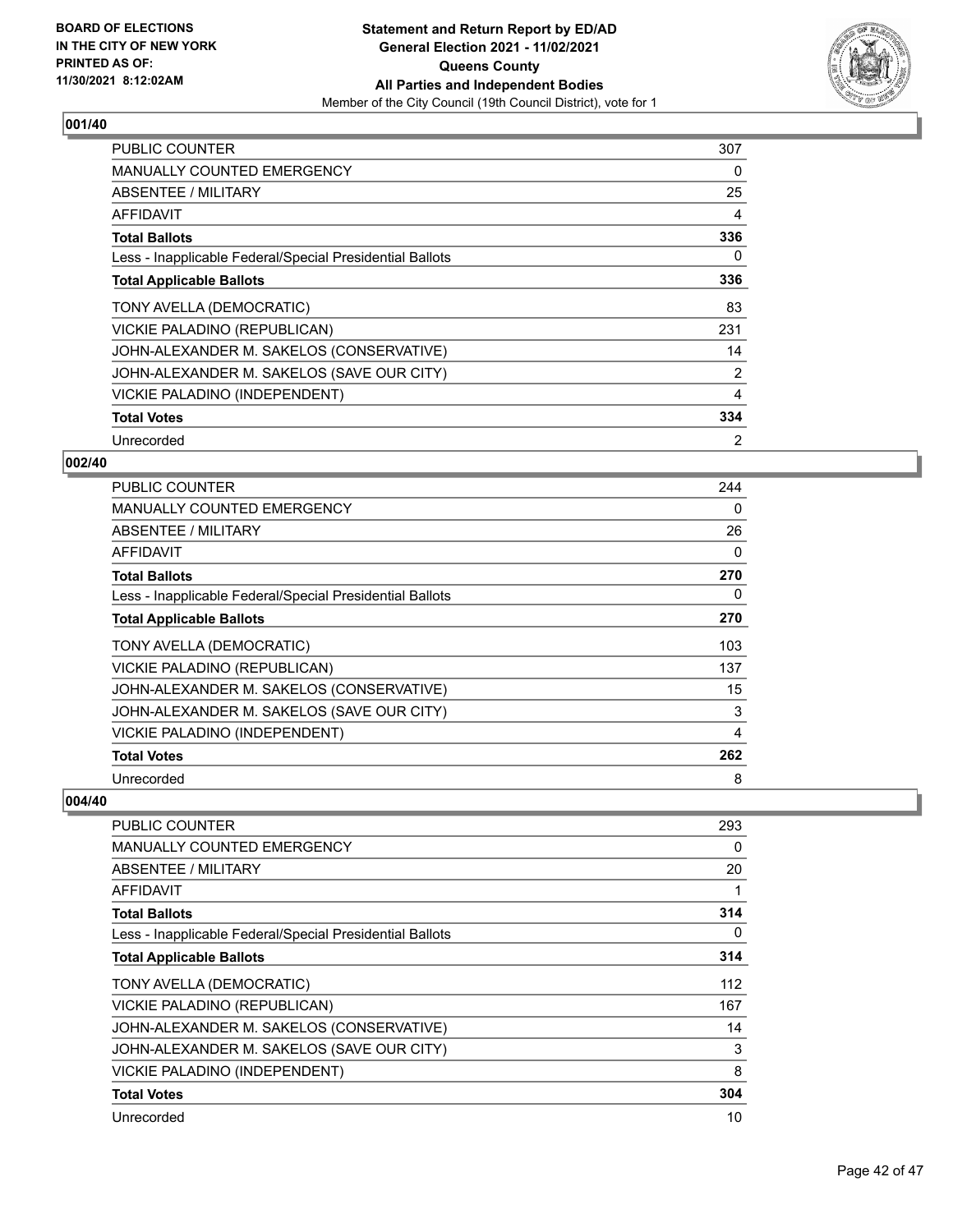

| PUBLIC COUNTER                                           | 330 |
|----------------------------------------------------------|-----|
| <b>MANUALLY COUNTED EMERGENCY</b>                        | 0   |
| ABSENTEE / MILITARY                                      | 31  |
| <b>AFFIDAVIT</b>                                         | 0   |
| <b>Total Ballots</b>                                     | 361 |
| Less - Inapplicable Federal/Special Presidential Ballots | 0   |
| <b>Total Applicable Ballots</b>                          | 361 |
| TONY AVELLA (DEMOCRATIC)                                 | 128 |
| VICKIE PALADINO (REPUBLICAN)                             | 191 |
| JOHN-ALEXANDER M. SAKELOS (CONSERVATIVE)                 | 20  |
| JOHN-ALEXANDER M. SAKELOS (SAVE OUR CITY)                | 4   |
| VICKIE PALADINO (INDEPENDENT)                            | 15  |
| <b>Total Votes</b>                                       | 358 |
| Unrecorded                                               | 3   |

| <b>PUBLIC COUNTER</b>                                    | 371 |
|----------------------------------------------------------|-----|
| <b>MANUALLY COUNTED EMERGENCY</b>                        | 0   |
| <b>ABSENTEE / MILITARY</b>                               | 26  |
| AFFIDAVIT                                                | 0   |
| <b>Total Ballots</b>                                     | 397 |
| Less - Inapplicable Federal/Special Presidential Ballots | 0   |
| <b>Total Applicable Ballots</b>                          | 397 |
| TONY AVELLA (DEMOCRATIC)                                 | 128 |
| VICKIE PALADINO (REPUBLICAN)                             | 222 |
| JOHN-ALEXANDER M. SAKELOS (CONSERVATIVE)                 | 23  |
| JOHN-ALEXANDER M. SAKELOS (SAVE OUR CITY)                |     |
| <b>VICKIE PALADINO (INDEPENDENT)</b>                     | 7   |
| <b>Total Votes</b>                                       | 381 |
| Unrecorded                                               | 16  |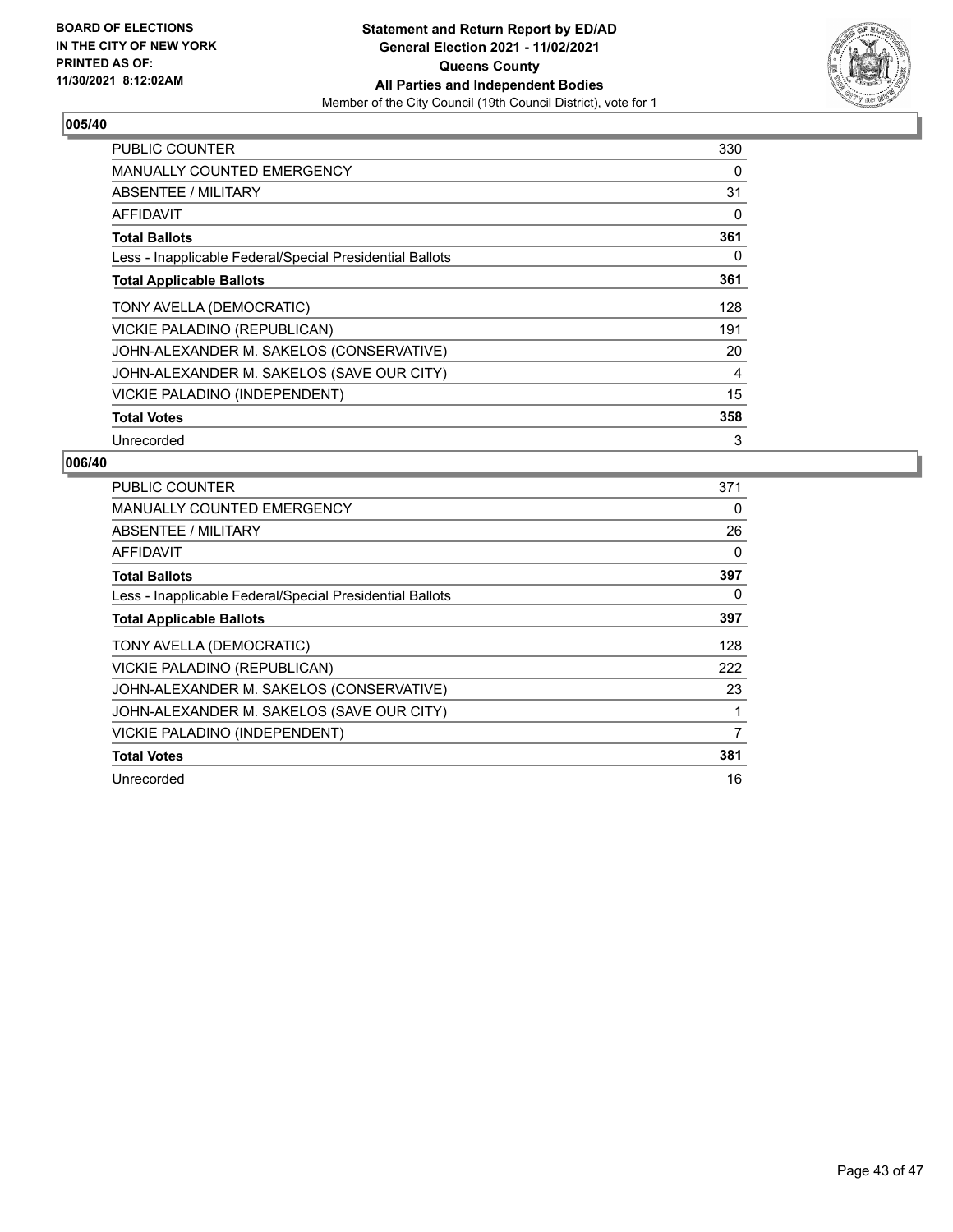

| PUBLIC COUNTER                                           | 277 |
|----------------------------------------------------------|-----|
| <b>MANUALLY COUNTED EMERGENCY</b>                        | 0   |
| <b>ABSENTEE / MILITARY</b>                               | 31  |
| <b>AFFIDAVIT</b>                                         | 0   |
| <b>Total Ballots</b>                                     | 308 |
| Less - Inapplicable Federal/Special Presidential Ballots | 0   |
| <b>Total Applicable Ballots</b>                          | 308 |
| TONY AVELLA (DEMOCRATIC)                                 | 124 |
| VICKIE PALADINO (REPUBLICAN)                             | 148 |
| JOHN-ALEXANDER M. SAKELOS (CONSERVATIVE)                 | 20  |
| JOHN-ALEXANDER M. SAKELOS (SAVE OUR CITY)                | 2   |
| VICKIE PALADINO (INDEPENDENT)                            | 2   |
| <b>AUSTIN SHAFRAN (WRITE-IN)</b>                         | 1   |
| UNATTRIBUTABLE WRITE-IN (WRITE-IN)                       | 1   |
| <b>Total Votes</b>                                       | 298 |
| Unrecorded                                               | 10  |

| <b>PUBLIC COUNTER</b>                                    | 297            |
|----------------------------------------------------------|----------------|
| <b>MANUALLY COUNTED EMERGENCY</b>                        | 0              |
| <b>ABSENTEE / MILITARY</b>                               | 24             |
| <b>AFFIDAVIT</b>                                         | 1              |
| <b>Total Ballots</b>                                     | 322            |
| Less - Inapplicable Federal/Special Presidential Ballots | 0              |
| <b>Total Applicable Ballots</b>                          | 322            |
| TONY AVELLA (DEMOCRATIC)                                 | 152            |
| VICKIE PALADINO (REPUBLICAN)                             | 123            |
| JOHN-ALEXANDER M. SAKELOS (CONSERVATIVE)                 | 23             |
| JOHN-ALEXANDER M. SAKELOS (SAVE OUR CITY)                | 2              |
| VICKIE PALADINO (INDEPENDENT)                            | $\overline{2}$ |
| CAROL GRESSER (WRITE-IN)                                 | 1              |
| RICHARD LEE (WRITE-IN)                                   | 1              |
| SANDRA UNG (WRITE-IN)                                    |                |
| THOMAS VELTRE (WRITE-IN)                                 | 1              |
| <b>Total Votes</b>                                       | 306            |
| Unrecorded                                               | 16             |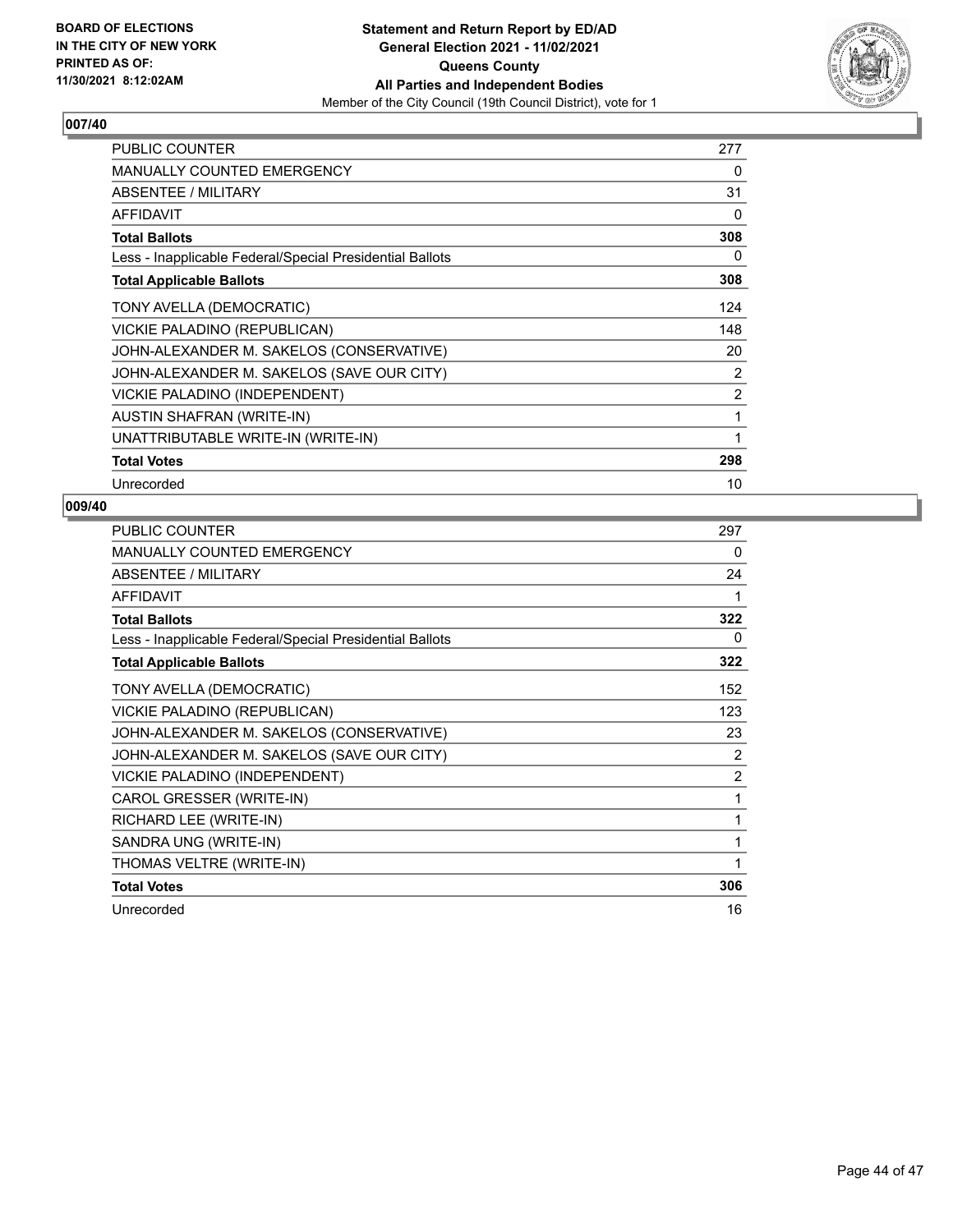

| <b>PUBLIC COUNTER</b>                                    | 3 |
|----------------------------------------------------------|---|
| <b>MANUALLY COUNTED EMERGENCY</b>                        | 0 |
| <b>ABSENTEE / MILITARY</b>                               | 0 |
| <b>AFFIDAVIT</b>                                         | 0 |
| <b>Total Ballots</b>                                     | 3 |
| Less - Inapplicable Federal/Special Presidential Ballots | 0 |
| <b>Total Applicable Ballots</b>                          | 3 |
| TONY AVELLA (DEMOCRATIC)                                 | 2 |
| VICKIE PALADINO (REPUBLICAN)                             |   |
| JOHN-ALEXANDER M. SAKELOS (CONSERVATIVE)                 | 0 |
| JOHN-ALEXANDER M. SAKELOS (SAVE OUR CITY)                | 0 |
| VICKIE PALADINO (INDEPENDENT)                            | 0 |
| <b>Total Votes</b>                                       | 3 |
|                                                          |   |

# **011/40**

| PUBLIC COUNTER                                           | 22             |
|----------------------------------------------------------|----------------|
| <b>MANUALLY COUNTED EMERGENCY</b>                        | 0              |
| ABSENTEE / MILITARY                                      | $\overline{2}$ |
| <b>AFFIDAVIT</b>                                         | $\Omega$       |
| <b>Total Ballots</b>                                     | 24             |
| Less - Inapplicable Federal/Special Presidential Ballots | $\Omega$       |
| <b>Total Applicable Ballots</b>                          | 24             |
| TONY AVELLA (DEMOCRATIC)                                 | 19             |
| VICKIE PALADINO (REPUBLICAN)                             | 3              |
| JOHN-ALEXANDER M. SAKELOS (CONSERVATIVE)                 |                |
| JOHN-ALEXANDER M. SAKELOS (SAVE OUR CITY)                | $\Omega$       |
| VICKIE PALADINO (INDEPENDENT)                            | $\mathbf{0}$   |
| <b>Total Votes</b>                                       | 23             |
| Unrecorded                                               |                |

| <b>PUBLIC COUNTER</b>                                    | 21       |
|----------------------------------------------------------|----------|
| MANUALLY COUNTED EMERGENCY                               | 0        |
| ABSENTEE / MILITARY                                      | 0        |
| <b>AFFIDAVIT</b>                                         | $\Omega$ |
| <b>Total Ballots</b>                                     | 21       |
| Less - Inapplicable Federal/Special Presidential Ballots | 0        |
| <b>Total Applicable Ballots</b>                          | 21       |
| TONY AVELLA (DEMOCRATIC)                                 | 7        |
| VICKIE PALADINO (REPUBLICAN)                             | 11       |
| JOHN-ALEXANDER M. SAKELOS (CONSERVATIVE)                 |          |
| JOHN-ALEXANDER M. SAKELOS (SAVE OUR CITY)                |          |
| VICKIE PALADINO (INDEPENDENT)                            | 0        |
| <b>Total Votes</b>                                       | 20       |
| Unrecorded                                               |          |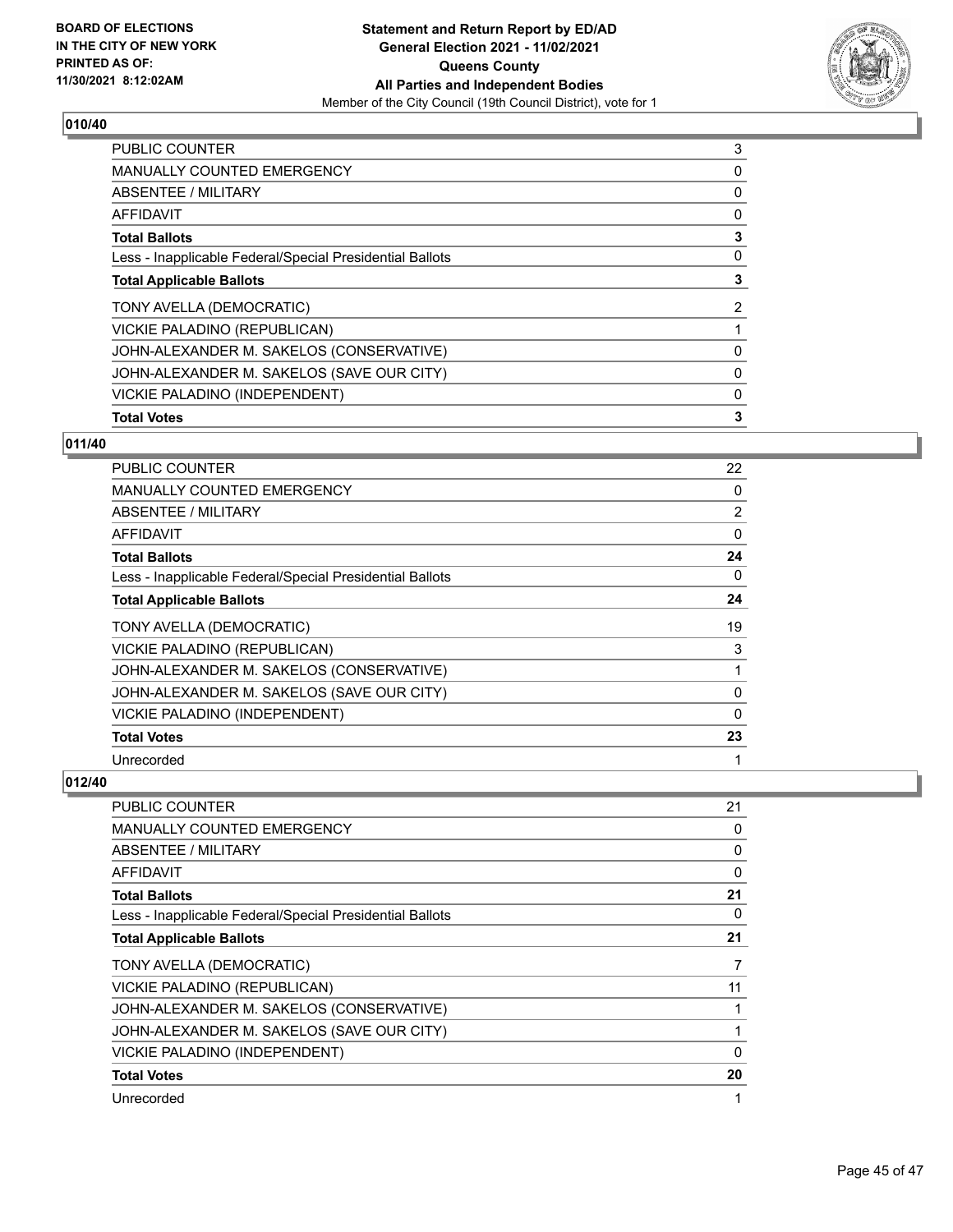

| PUBLIC COUNTER                                           | 315 |
|----------------------------------------------------------|-----|
| MANUALLY COUNTED EMERGENCY                               | 0   |
| <b>ABSENTEE / MILITARY</b>                               | 19  |
| AFFIDAVIT                                                | 0   |
| <b>Total Ballots</b>                                     | 334 |
| Less - Inapplicable Federal/Special Presidential Ballots | 0   |
| <b>Total Applicable Ballots</b>                          | 334 |
| TONY AVELLA (DEMOCRATIC)                                 | 148 |
| VICKIE PALADINO (REPUBLICAN)                             | 142 |
| JOHN-ALEXANDER M. SAKELOS (CONSERVATIVE)                 | 12  |
| JOHN-ALEXANDER M. SAKELOS (SAVE OUR CITY)                | 5   |
| VICKIE PALADINO (INDEPENDENT)                            | 5   |
| <b>Total Votes</b>                                       | 312 |
| Unrecorded                                               | 22  |

| <b>PUBLIC COUNTER</b>                                    | 91  |
|----------------------------------------------------------|-----|
| <b>MANUALLY COUNTED EMERGENCY</b>                        | 0   |
| ABSENTEE / MILITARY                                      | 17  |
| AFFIDAVIT                                                | 0   |
| <b>Total Ballots</b>                                     | 108 |
| Less - Inapplicable Federal/Special Presidential Ballots | 0   |
| <b>Total Applicable Ballots</b>                          | 108 |
| TONY AVELLA (DEMOCRATIC)                                 | 51  |
| VICKIE PALADINO (REPUBLICAN)                             | 39  |
| JOHN-ALEXANDER M. SAKELOS (CONSERVATIVE)                 | 5   |
| JOHN-ALEXANDER M. SAKELOS (SAVE OUR CITY)                |     |
| VICKIE PALADINO (INDEPENDENT)                            | 3   |
| <b>GRAIG NETTLES (WRITE-IN)</b>                          | 1   |
| <b>Total Votes</b>                                       | 100 |
| Unrecorded                                               | 8   |